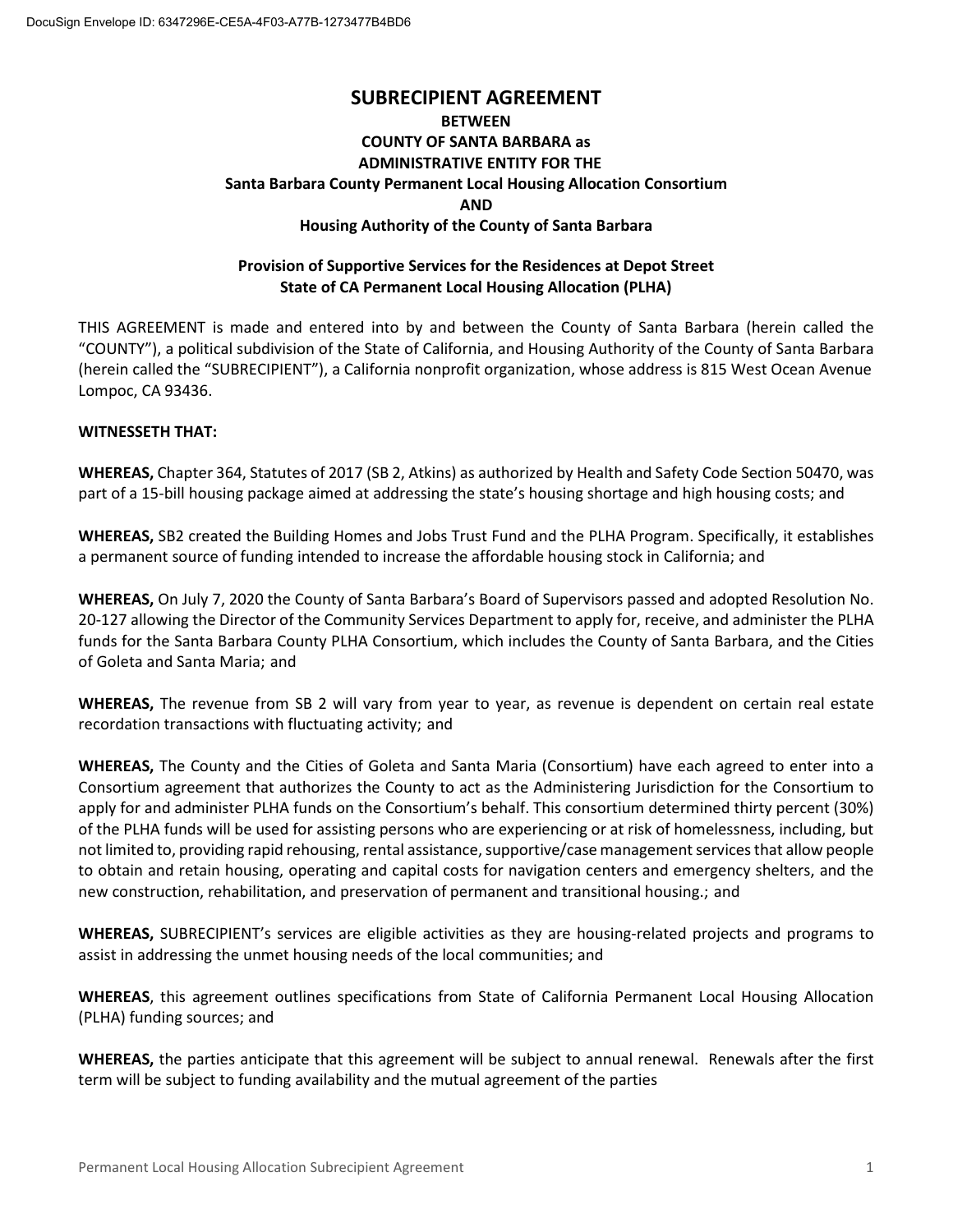**NOW, THEREFORE,** in the event of a conflict between the PLHA Regulations and Title 2 of the Code of Federal Regulations (CFR) Part 200, entitled, "Uniform Administrative Requirements, Cost Principles and Audit Requirements", or between the PLHA regulations and the federal regulations, the state regulations shall prevail; and in consideration of the mutual covenants and conditions contained herein, it is agreed by and between the parties hereto that:

#### **I. SCOPE OF SERVICES**

#### **A. General**

All services under this Agreement will be provided in Santa Barbara County as described in the Scope of Services attached hereto and incorporated herein as Exhibit A. Services will be provided under the supervision of SUBRECIPIENT's Executive Director who shall ensure that the background and qualifications of SUBRECIPIENT's and subcontractors' staff providing services meet the minimum standards established by pertinent licensing bodies, as applicable.

#### **B. Services**

#### 1. Eligible Activities

Activities funded by this program are limited to the following program components and eligible activities: supportive services as defined by 24 CFR 578.53 and housing location/stabilization services as defined by 24 CFR 576.105. All activities shall operate in a manner consistent with the requirements of 25 CCR Section 8409, referred to as "Core Practices" and include but not limited to, use of a homelessness coordinated entry system, housing first practices, and progressive engagement practices.

#### 2. Services to be Provided

SUBRECIPIENT shall be responsible for providing oversight of supportive servicesin accordance with State Regulations 25 CCR Sections 8408 and 8409 **and** as set forth in Exhibit A.

#### **C. Staffing**

Only the salary and benefits for the positions listed in the budget in Exhibit B as funded with PLHA, if any, are eligible for reimbursement. Any changes in the positions whose salary and benefits are eligible for reimbursement under this Agreement shall be approved in writing by CSD through an amendment to the budget in Exhibit B. All services shall be performed by SUBRECIPIENT or under SUBRECIPIENT's supervision. SUBRECIPIENT represents that it possesses the professional and technical personnel required to perform the services required by this Agreement. SUBRECIPIENT and its contractors and subcontractors shall perform all services in a manner commensurate with their own usual and customary standards and with the reasonable and ordinary level of care provided by others performing similar or like work.

All services shall be performed by qualified and experienced personnel who are not employed by COUNTY. SUBRECIPIENT represents and warrants that the services to be performed will conform to the requirements of this Agreement; all applicable federal, state and local laws; and the highest professional standards.

SUBRECIPIENT represents and warrants to COUNTY that it and its contractors and subcontractors have, shall obtain, and shall keep in full force and effect during the term hereof, at their sole cost and expense, all licenses, permits, qualifications, insurance and approvals of whatsoever nature that are legally required of SUBRECIPIENT to practice their professions.

#### **D. Levels of Accomplishment – Goals and Performance Measures**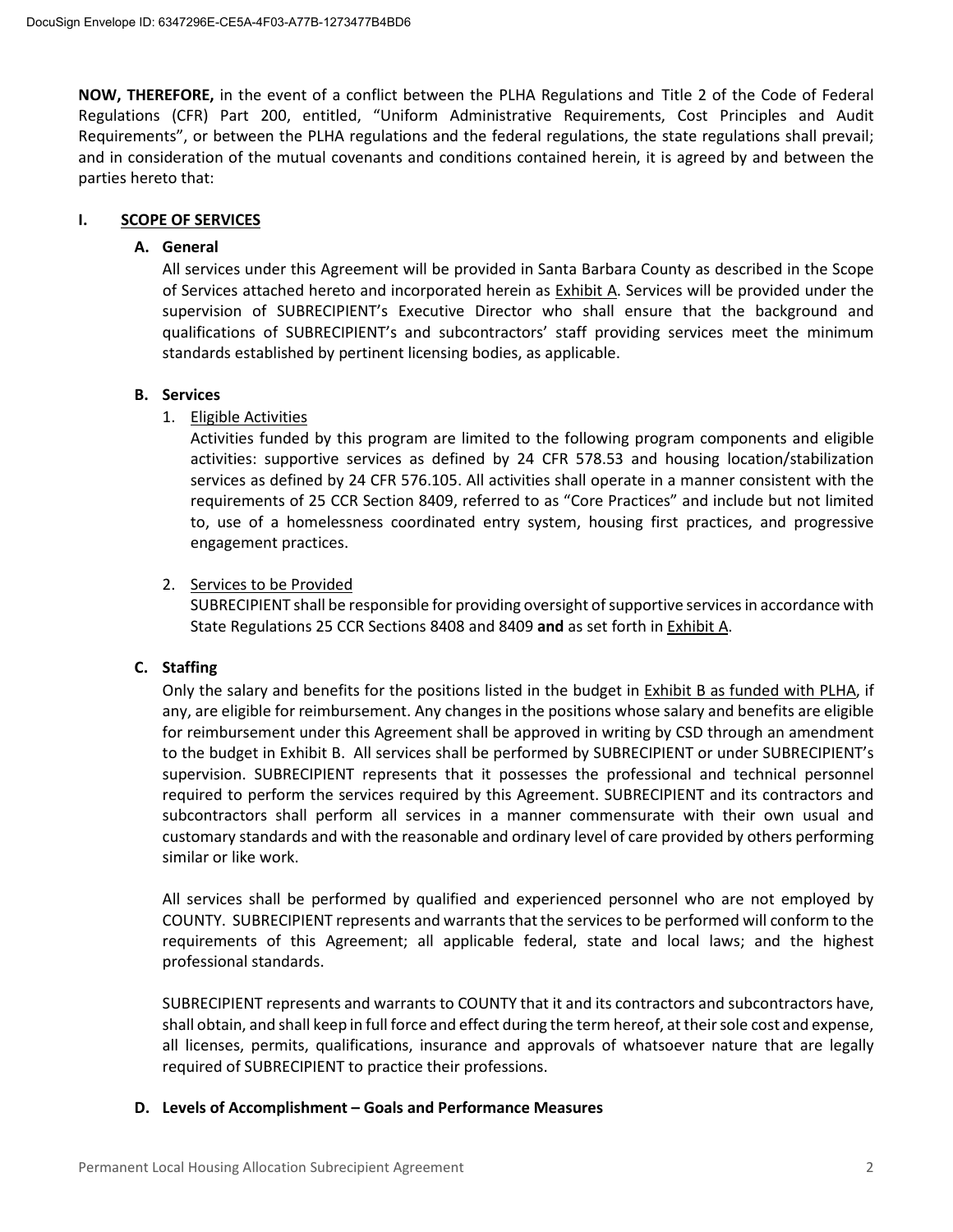SUBRECIPIENT shall report performance data to COUNTY quarterly, in accordance with Sections VII.B.1, VII.B.2, and VII.C of this Agreement, regarding the goals and performance measures set forth in **Exhibit** A, and as required by the State (25 CCR Section 8413).

#### **E. Performance Monitoring**

SUBRECIPIENT shall be responsible for providing services in a manner satisfactory to COUNTY. In addition, COUNTY will review the performance of SUBRECIPIENT in accord with the applicable provisions of SB 2 and its related implementing regulations, guidance and rules, in accord with 25 CCR Section 8403. COUNTY may monitor the performance of SUBRECIPIENT against the goals and performance measures set forth in Section I.D of this Agreement and Exhibit A. SUBRECIPIENT's failure to meet any of these goals and performance measures as determined by COUNTY in its sole discretion shall constitute a breach of this Agreement. If action to correct such breach is not taken by SUBRECIPIENT within seven (7) days after being notified by COUNTY, contract suspension or termination procedures may be initiated pursuant to Section VI.F of this Agreement.

SUBRECIPIENT shall be responsible for providing services in a manner satisfactory to COUNTY. In addition, COUNTY will review the performance of SUBRECIPIENT in accord with the Permanent Local Housing Allocation in accord with 25 CCR Section 8403. COUNTY may monitor the performance of SUBRECIPIENT against the goals and performance measures set forth in Section I.D of this Agreement and **Exhibit A.** SUBRECIPIENT's failure to meet any of these goals and performance measures as determined by COUNTY in its sole discretion shall constitute a breach of this Agreement. If action to correct such breach is not taken by SUBRECIPIENT within seven (7) days after being notified by COUNTY, contract suspension or termination procedures may be initiated pursuant to Section VI.F of this Agreement.

#### **F. COUNTY Recognition**

SUBRECIPIENT shall ensure recognition of the role of COUNTY in providing PLHA funds made available under this Agreement. All activities, facilities and items utilized pursuant to this Agreement shall be prominently labeled or provided with signage as to funding source. In addition, SUBRECIPIENT shall include a reference to the support provided by COUNTY that is made possible with PLHA Program funds made available under this Agreement.

#### **II. TERM**

#### **A. Term and Time of Performance**

This Agreement shall begin on July 14, 2021 (Operating Start Date) and shall terminate on June 30, 2022, unless suspended or terminated earlier or there are no PLHA funds available to the COUNTY for any reason (the "Term"). All work to be performed hereunder as described in the Scope of Services and that is funded with the PLHA award may commence on the Operating Start date, July 14, 2021, and shall be completed by June 30, 2022 (the "Award Time of Performance"). If allowable under the PLHA Standard Grant Agreement between State and the COUNTY, the Term and the Award Time of Performance may be renewed or extended upon written approval of the COUNTY as described in Section VI.E below.

#### **B. Close-outs**

SUBRECIPIENT's obligations to COUNTY shall not end until all close-out requirements are completed, including, but not limited to: receipt of final payments from COUNTY under this Agreement, disposing of program assets (including the return of all unused materials, equipment, and accounts receivable to COUNTY), and determining the custodianship of records. The terms of this Agreement shall remain in effect during any period that SUBRECIPIENT has control over PLHA funds, including program income.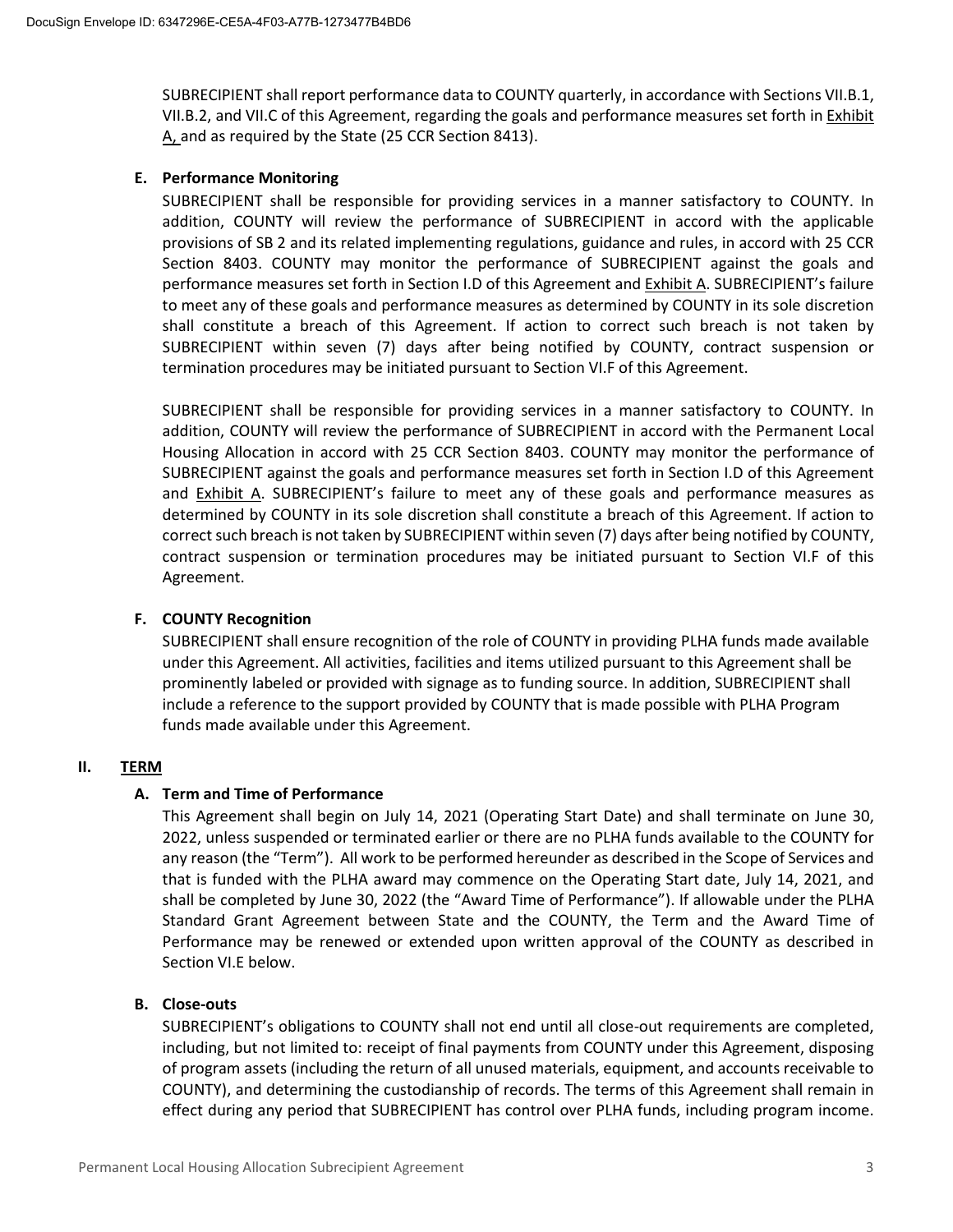All program assets (unexpended program income, property, equipment, etc.) shall revert to COUNTY upon termination of this Agreement.

#### **III. BUDGET**

The budget for SUBRECIPIENT's services, specifying PLHA -funded line items shall be as set forth in Exhibit B to this Agreement. COUNTY may require a more detailed budget breakdown than the one contained herein, and SUBRECIPIENT shall provide such supplementary budget information within one (1) week of COUNTY's request and in the form and content prescribed by COUNTY. Any amendments to the budget shall require prior written approval by both CSD and SUBRECIPIENT in accordance with Section VI.E.

SUBRECIPIENT represents that the budget includes only allowable costs and an accurate analysis of costs acceptable under the program guidelines. SUBRECIPIENT shall comply with 2 CFR Part 2400 Uniform Administrative Requirements, Cost Principles, and Audit Requirements for Federal Awards, and all subparts and appendices, as applicable. These items shall be in sufficient detail to provide a sound basis for COUNTY to effectively monitor SUBRECIPIENT's performance under this Agreement.

#### **IV. PAYMENT**

It is expressly agreed and understood that the total amount of PLHA funds to be paid by COUNTY under this Agreement shall not exceed \$**75,000** in the contract period. Drawdowns for the payment of eligible expenses and documentation of eligible expenditures shall be made in accordance with the line item budgets specified in Exhibit B hereto. In accord with PLHA guidelines, no less than once per quarter but not more often than monthly, SUBRECIPIENT may request reimbursement for its expenditures and document eligible expenditures. SUBRECIPIENT shall submit a completed ESPR together with proper support documentation for services described in Sections I.A and I.B and staff salaries and benefits described in Section I.C and performance data required in Sections I.D, VII.B.1, VII.B.2, and VII.C of this Agreement. No costs shall be invoiced, billed or deemed eligible except for expenditures authorized in the budget as set forth in Exhibit B. The itemized costs shall be of sufficient detail to provide a sound basis for COUNTY to effectively monitor costs under this Agreement. COUNTY shall review the claim and in accord with state regulations shall reimburse SUBRECIPIENT for allowable costs within thirty (30) days after receiving SUBRECIPIENT's complete payment request. COUNTY's payments to SUBRECIPIENT are contingent upon certification of SUBRECIPIENT's financial management system in accordance with the standards specified in 2 CFR Part 200 and the Certification of Standards for Financial Management Systems attached hereto as Exhibit G.

#### **V. NOTICES**

Notices required by this Agreement shall be in writing and delivered via mail (postage prepaid), commercial courier, or personal delivery. Notices may be sent by facsimile or other electronic means if the party to be noticed consents to the delivery of the notice by facsimile or such electronic means and if the party required to give notice delivers such notice via mail (postage prepaid), commercial courier, or personal delivery the next business day. Any notice delivered or sent as aforesaid shall be effective on the date of personal delivery or sending. All notices and other written communications under this Agreement shall be addressed to the individuals in the capacities indicated below, unless otherwise modified by subsequent written notice.

Notices and other written communications concerning this Agreement shall be directed to the following representatives:

### **COUNTY SUBRECIPIENT** Dinah Lockhart, Deputy Director County of Santa Barbara Community Services Department Housing and Community Development Division

Bob Havlicek, Executive Director Housing Authority of the County of Santa Barbara 815 West Ocean Avenue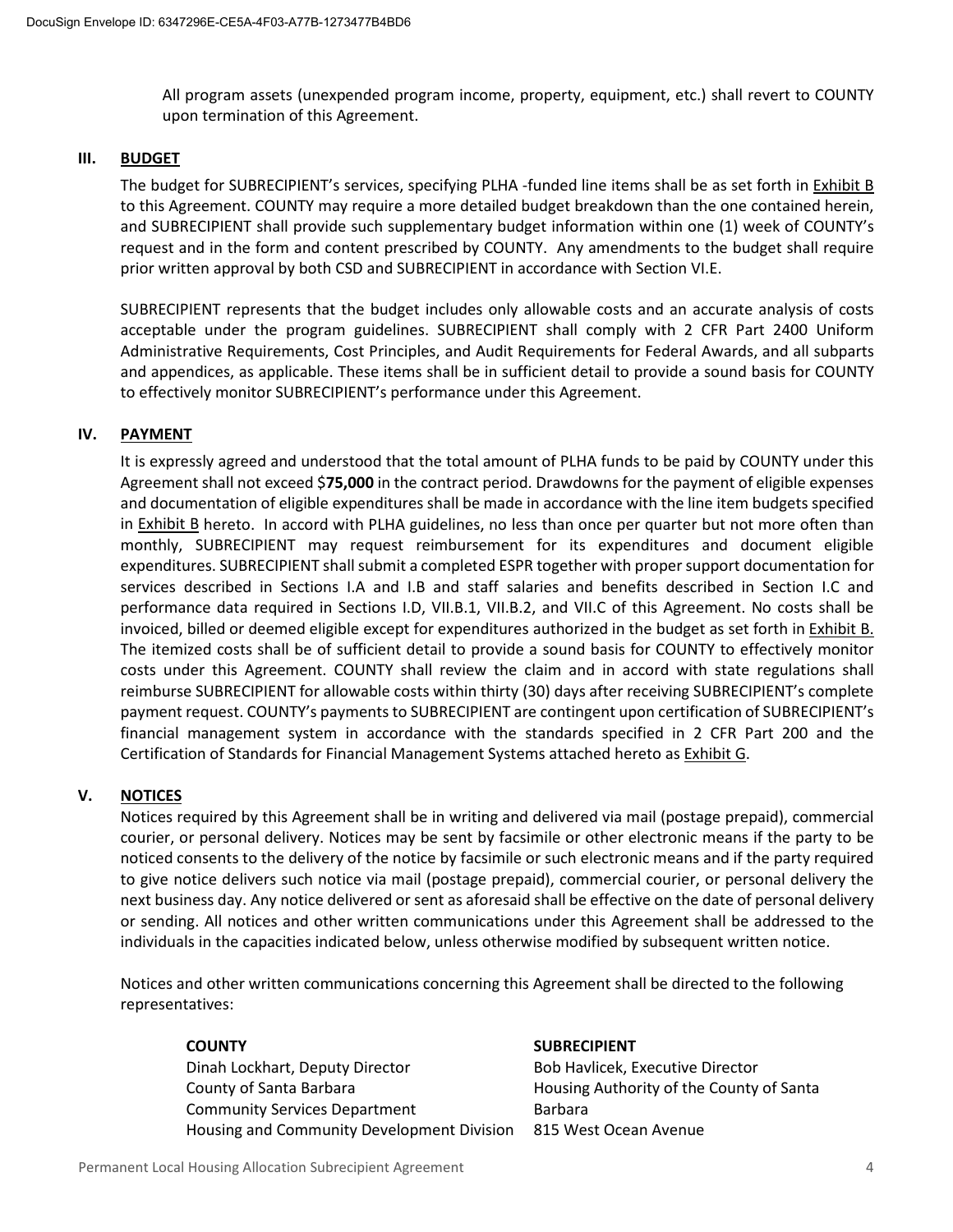123 E. Anapamu St., Second Floor Santa Barbara, CA 93101 Office: (805) 568-3523 dlockhart@sbccsd.org

Lompoc, CA 93436 bobhavlicek@HASBARCO.ORG 805-736-3423 x4012

#### **VI. GENERAL CONDITIONS**

#### **A. General Compliance**

SUBRECIPIENT agrees to comply with the requirements of the PLHA program, including the statutes (HSC 50470 et seq.), program guidelines, 25 CFR 8409 and WIC 8255 and additional regulations and program guidance as may be adopted from time to time. In addition, SUBRECIPIENT agrees to comply with the the terms of the award under the California Code of Regulations (CCR), Section 8400 et seq. ("State Regulations"), attached hereto and incorporated as Exhibit I, including the grant agreement, assurances in an application, or a notice of award and all other applicable federal, state and local laws, regulations, ordinances, orders, rules, guidelines, directives, circulars, bulletins, notices and policies governing the PLHA funds provided under this Agreement. The judgment of any court of competent jurisdiction, or the admission of SUBRECIPIENT in any action or proceeding against SUBRECIPIENT, whether COUNTY is a party thereto or not, that SUBRECIPIENT has violated any such law, regulation, ordinance or order, shall be conclusive of that fact as between SUBRECIPIENT and COUNTY. SUBRECIPIENT will be responsible for providing services in a manner consistent with all federal and state requirements and standards required as a condition of receiving and expending PLHA funds provided under this agreement.

#### **B. Independent Contractor**

Nothing contained in this Agreement is intended to, or shall be construed in any manner, as creating or establishing the relationship of employer/employee between the parties. SUBRECIPIENT shall at all times remain an independent contractor with respect to services to be performed under this Agreement. COUNTY shall not be responsible for paying any taxes on SUBRECIPIENT's behalf, and should COUNTY be required to do so by federal, state, or local taxing agencies, SUBRECIPIENT agrees to promptly reimburse COUNTY for the full value of such paid taxes plus interest and penalty if any. These taxes shall include, but not be limited to, the following: Federal Insurance Contributions Act (FICA) tax, unemployment insurance contributions, income tax, disability insurance and workers' compensation insurance. In addition, SUBRECIPIENT understands and acknowledges that neither it nor its employees or subcontractors shall be entitled to any of the benefits of a COUNTY employee, including but not limited to vacation, sick leave, administrative leave, health insurance, disability insurance, retirement, unemployment insurance, workers' compensation and protection of tenure.

#### **C. Insurance and Indemnification**

SUBRECIPIENT shall comply with the insurance and indemnification provisions set forth in the Standard Indemnification and Insurance Provisions attached hereto and incorporated herein as Exhibit F.

#### **D. Workers' Compensation**

SUBRECIPIENT shall provide Workers' Compensation Insurance coverage for all of its employees involved in the performance of this Agreement as set forth in Exhibit F.

#### **E. Changes or Amendments**

Any changes to this Agreement, unless otherwise noted, may only be made through a written amendment to this Agreement executed by COUNTY and SUBRECIPIENT. COUNTY and SUBRECIPIENT may amend this Agreement at any time provided that such amendments make specific reference to this Agreement, are executed in writing, and signed by a duly authorized representative of each party.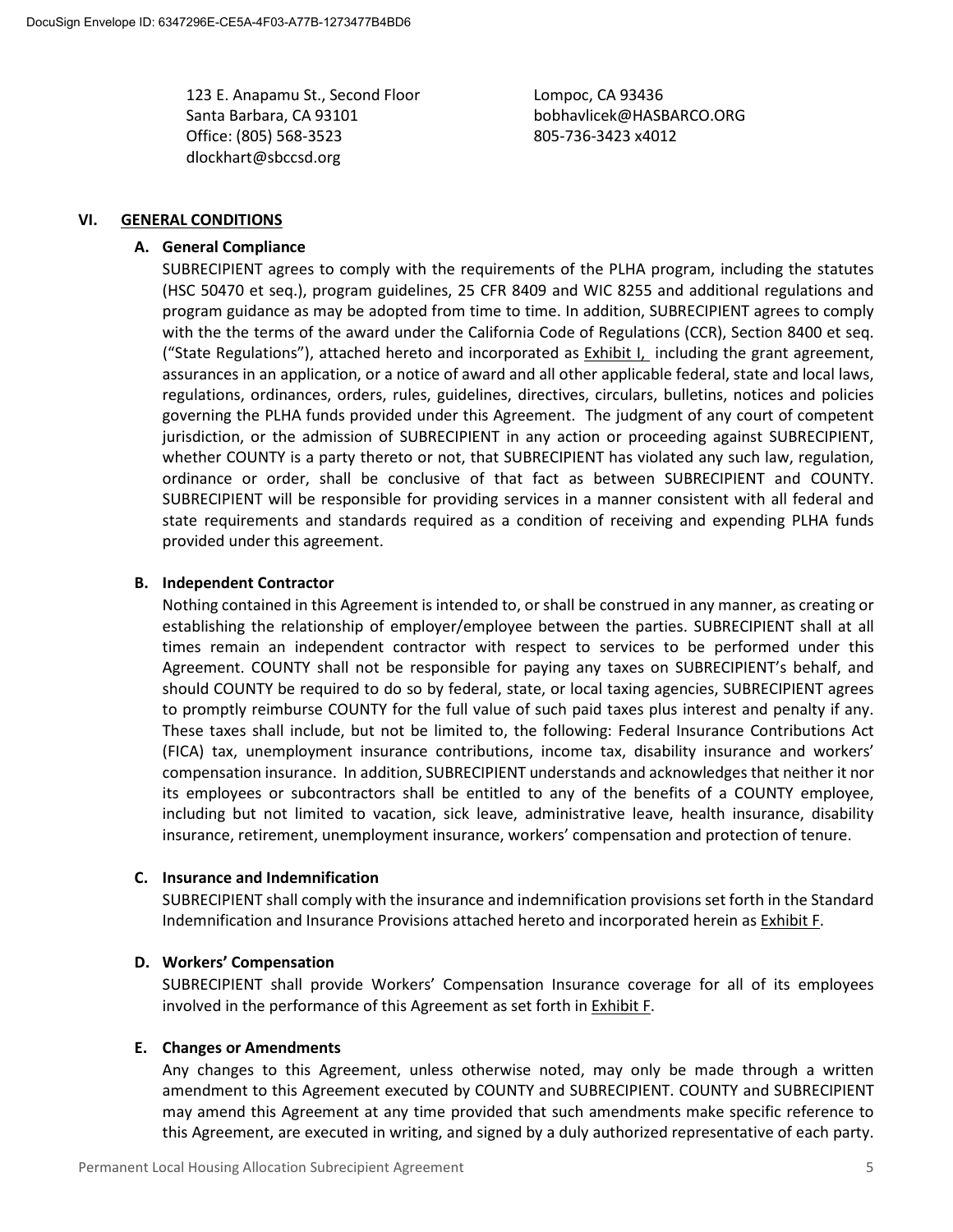Such amendments shall not invalidate any parts of this Agreement that are not changed by the amendment, nor relieve or release COUNTY or SUBRECIPIENT from its obligations under this Agreement that are not changed by the amendment. SUBRECIPIENT agrees to not unreasonably withhold its approval of any amendments proposed by COUNTY that are necessary in order to conform with federal, state or local governmental laws, regulations, ordinances, orders, rules, directives, circulars, bulletins, notices, guidelines, policies and available funding amounts.

Any amendments to this Agreement must be approved by the Board of Supervisors and executed by the Chair of the Board except the Director of CSD or designee is authorized to approve at his or her discretion and execute amendments on behalf of COUNTY as follows:

- 1. The Director of CSD may approve changes to the Budget attached hereto as Exhibit B. Such changes shall be limited to (a) revisions to the amounts in each PLHA-funded Budget line items in excess of ten percent (10%), provided that the overall amount of the PLHA funds is not increased; and (b) additions to or deletions of PLHA-funded line items in the Budget; provided that all expenditures are eligible pursuant to State Regulations 25 CCR Sections 8408 and 8409 and that the overall amount of the PLHA funds is not increased. In no event shall an amendment be made pursuant to this subsection VI.E.1 that will result in any change to the Scope of Services attached hereto as Exhibit A.
- 2. The Director of Community Services may execute amendments that extend the Term or the Award Time of Performance or both by up to a maximum of 12 months. This Section shall not obligate the County to extend the length of the Term at SUBRECIPENT's request or otherwise alter the County's rights to terminate this Agreement or reduce the award as set forth in Section VI.F. This authority may only be exercised if the extension is consistent with the terms of the Permanent Local Housing Allocation and all other HUD and State regulations, notices, and other direction.
- 3. The Director of Community Services may approve administrative changes to the Agreement that are necessary in order to conform with federal, state or local governmental laws, regulations, ordinances, orders, rules, directives, circulars, bulletins, notices, guidelines, policies and available funding amounts.

#### **F. Suspension or Termination**

In accordance with 2 CFR Part 2400 Uniform Administrative Requirements, Cost Principles, and Audit Requirements, COUNTY may suspend or terminate this Agreement if SUBRECIPIENT materially fails to comply with the terms of federal or state regulations, including, but not limited to, the grant agreement, assurances in an application, or a notice of award or any terms of the Agreement, which include but are not limited to, the following:

- Failure to comply with any of the laws, rules, regulations, ordinances, provisions, orders, guidelines, policies, circulars, bulletins, notices or directives referred to herein, or as may become applicable at any time;
- Failure, for any reason, of SUBRECIPIENT to fulfill its obligations under this Agreement;
- Ineffective or improper use of PLHA funds provided under this Agreement;
- Actions and behavior by CONTRACTOR that undermines the integrity of the Program, including but not limited to client, child and staff endangerment, inappropriate and reckless staff behavior and health code violations or
- Submittal of reports that are false or that are incorrect or incomplete in any material respect.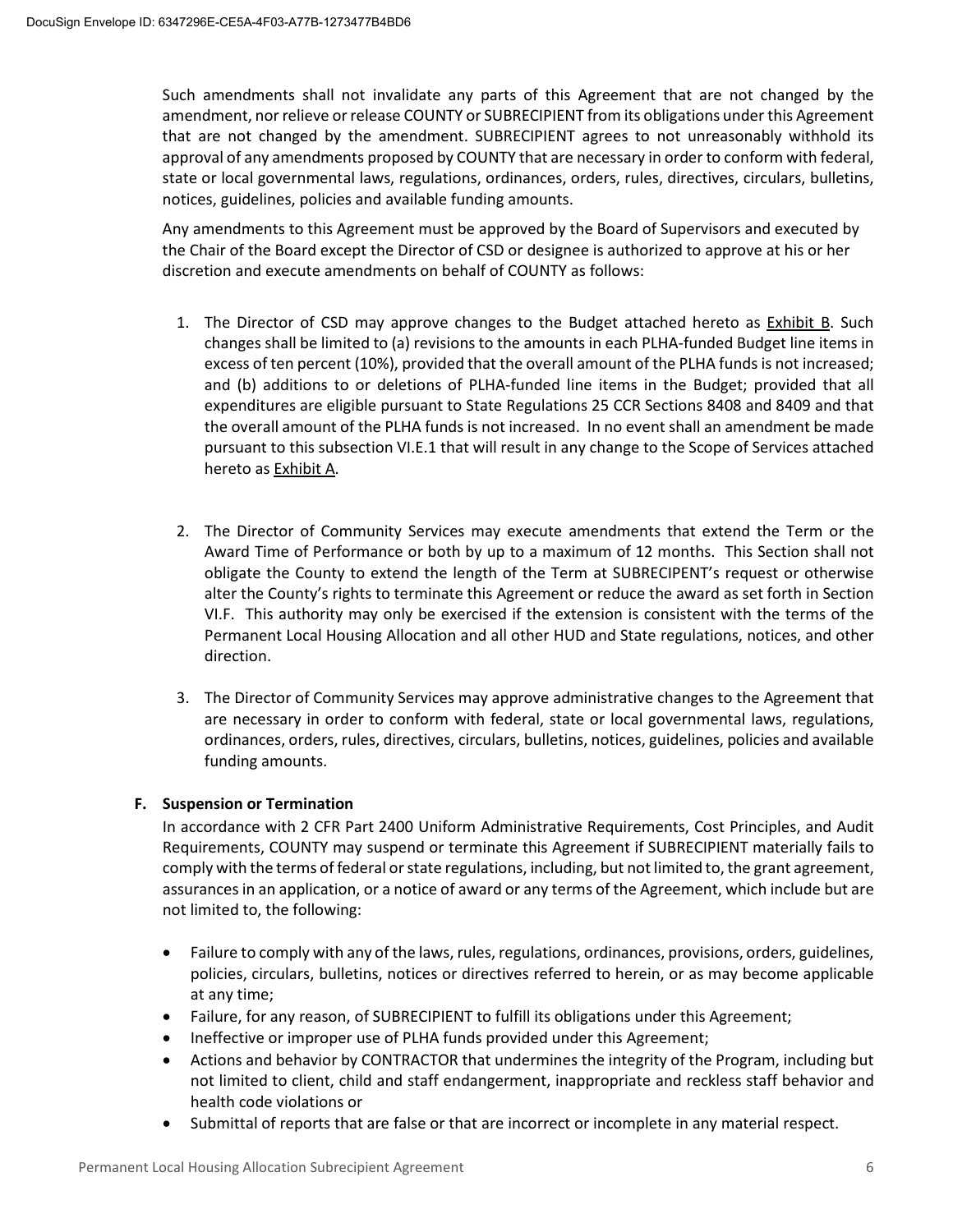COUNTY may withhold any payments due to CONTRACTOR until such time as the exact amount of damages resulting from CONTRACTOR's breach is determined.

1. Termination by COUNTY

COUNTY may, by written notice to SUBRECIPIENT, terminate this Agreement in whole or in part at any time, whether for COUNTY's convenience, for nonappropriation of funds, or because of the failure of SUBRECIPIENT to fulfill the obligations herein.

- a. **For Convenience.** In accordance with 2 CFR Part 200 Uniform Administrative Requirements, Cost Principles, and Audit Requirements for Federal Awards, this Agreement may be terminated for convenience by COUNTY with the consent of SUBRECIPIENT in which case the two parties shall agree upon the termination conditions, including the effective date and, in the case of partial termination, the portion to be terminated.
- b. **For Nonappropriation of Funds.** Notwithstanding any other provision of this Agreement, in the event that no funds or insufficient funds are appropriated or budgeted by federal, state or COUNTY governments, or funds are not otherwise available for payments during the term of this Agreement, then COUNTY will notify SUBRECIPIENT of such occurrence and COUNTY may terminate or suspend this Agreement in whole or in part, with or without a prior notice period. Subsequent to termination of this Agreement under this provision, COUNTY shall have no obligation to make payments with regard to the remainder of the term.
- c. **For Cause.** Should SUBRECIPIENT default in the performance of this Agreement or materially breach any of its provisions, COUNTY may, at COUNTY's sole option, terminate or suspend this Agreement in whole or in part by written notice. Upon receipt of notice, SUBRECIPIENT shall immediately discontinue all services affected (unless the notice directs otherwise) and notify COUNTY as to the status of its performance. The date of termination shall be the date the notice is received by SUBRECIPIENT, unless the notice directs otherwise.
- d. **For Failure to Obtain Necessary Land Use Approvals**. SUBRECIPIENT acknowledges that performance of this Agreement is contingent upon the parties obtaining certain required land use approvals. The obligation of funds and incurring of costs is hereby expressly conditioned upon the granting of all required land use approvals. In the event that such approvals are not obtained as determined by COUNTY in its sole and absolute discretion, COUNTY will notify SUBRECIPIENT of such occurrence and COUNTY may terminate or suspend this Agreement in whole or in part. Subsequent to termination of this Agreement under this provision, COUNTY shall have no obligation to make payments with regard to the remainder of the term.
- 2. Termination by SUBRECIPIENT

In accordance with 2 CFR Part 200 Uniform Administrative Requirements, Cost Principles, and Audit Requirements for Federal Awards, this Agreement may be terminated by SUBRECIPIENT, upon written notification to COUNTY, setting forth the reasons for such termination, the effective date, and in the case of partial termination, the portion to be terminated. However, if, in the case of a partial termination, COUNTY determines that the remaining portion of the award will not accomplish the purposes for which the award was made, COUNTY may terminate the award in its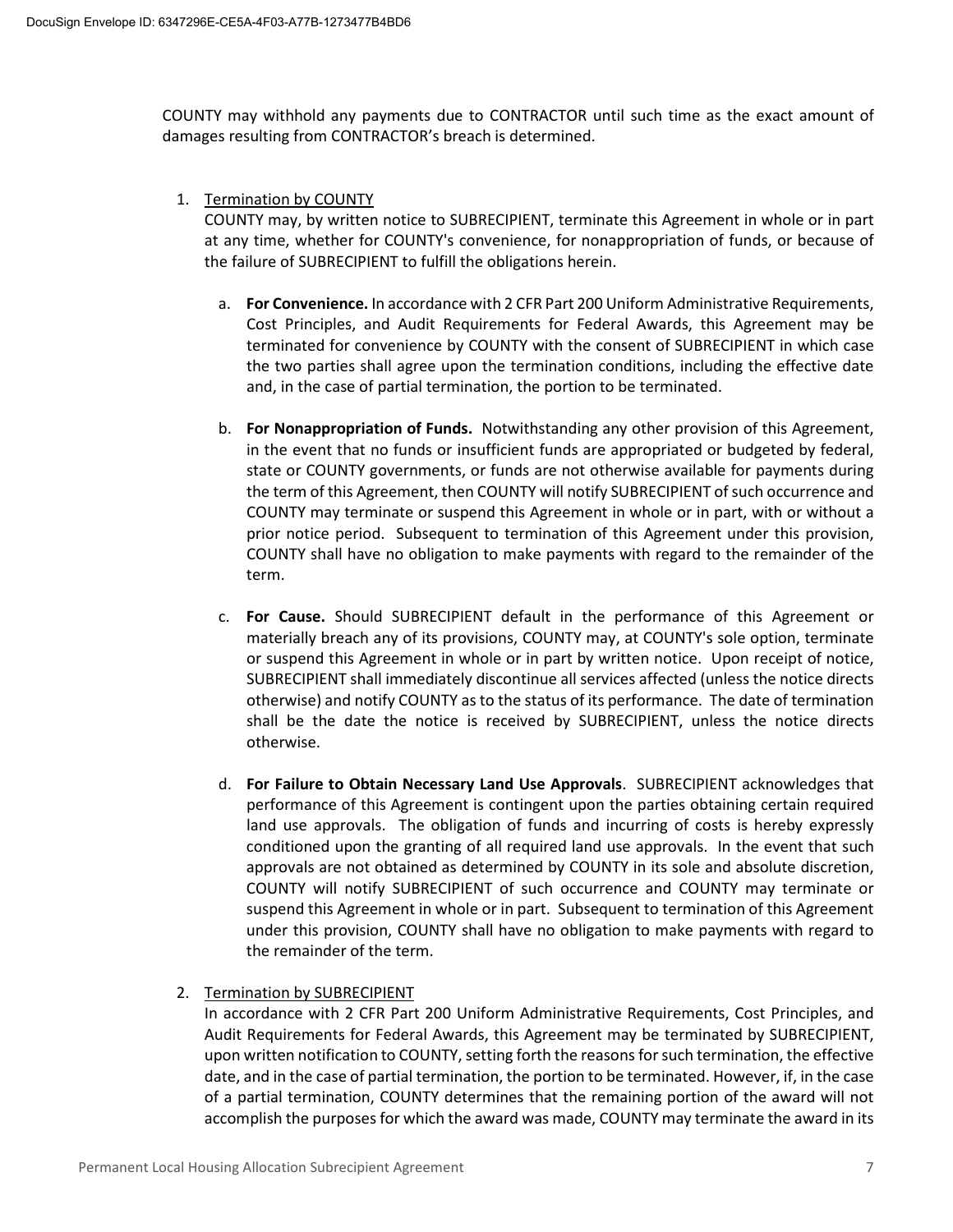entirety under 2 CFR Part 200 Uniform Administrative Requirements, Cost Principles, and Audit Requirements for Federal Awards.

- 3. Upon termination, SUBRECIPIENT shall deliver to COUNTY all data, estimates, graphs, summaries, reports, and all other property, records, documents or papers as may have been accumulated or produced by SUBRECIPIENT in performing this Agreement, whether completed or in process, except such items as COUNTY may, by written permission, permit SUBRECIPIENT to retain.
- 4. In the event that CONTRACTOR ceases or intends to cease to operate, (i.e. dissolution of corporate status, declaration of bankruptcy, etc.) CONTRACTOR shall provide COUNTY copies of all records relating to this Agreement prior to taking the first action in furtherance of ceasing operations but in any event no later than prior to ceasing operations.
- 5. If State of California or U.S. Department of the Treasury or other Federal agency with the necessary authority demands reimbursement from COUNTY for COUNTY's payments to SUBRECIPIENT due to SUBRECIPIENT's failure to comply with the terms of the State's award to COUNTY, including, but not limited to, the grant agreement, assurances in an application, or a notice of award, any applicable term of this Agreement, or any law, regulation, ordinance, order, rule, directive, circular, bulletin, notice, guideline or policy referred to herein, or as may become applicable at any time, SUBRECIPIENT shall fully and completely reimburse COUNTY in the total amount of such disallowed payments.

#### **G. STATE and COUNTY Enforcement of PLHA Program Requirements**

COUNTY and SUBRECIPIENT acknowledge that the State and/or Federal Government will review the performance of COUNTY and SUBRECIPIENT in carrying out their responsibilities as the recipient of PLHA funds, based on performance measures used by HUD pursuant to 24 CFR 576.501(a) and (b) or the Continuum of Care Program under 25 CCR Section 8403. Pursuant to 24 CFR 576.501(c), and the Continuum of Care Program (25 CCR Section 8403) COUNTY must take actions as prescribed if COUNTY determines that SUBRECIPIENT is not complying with the federal or state requirements or this Agreement.

#### **VII. ADMINISTRATIVE REQUIREMENTS**

#### **A. Financial Management**

1. Accounting Standards

SUBRECIPIENT agrees to comply with 2 CFR Part 200 Uniform Administrative Requirements, Cost Principles, and Audit Requirements, and agrees to adhere to the accounting principles and procedures required therein, utilize adequate internal controls, and maintain necessary source documentation for all costs incurred.

#### 2. Cost Principles

SUBRECIPIENT shall administer its program in conformance with 2 CFR Part 200 Uniform Administrative Requirements, Cost Principles, and Audit Requirements for Federal Awards. These principles shall be applied for all costs incurred whether charged on a direct or indirect basis.

#### 3. Indirect Costs

Pursuant to OMB requirements, SUBRECIPIENT receiving PLHA funds may charge an indirect cost allocation to its grant under this Agreement. The indirect cost allocation may not exceed ten percent of the allowable direct costs under the PLHA activity unless a higher limit for the indirect cost allocation has been previously approved.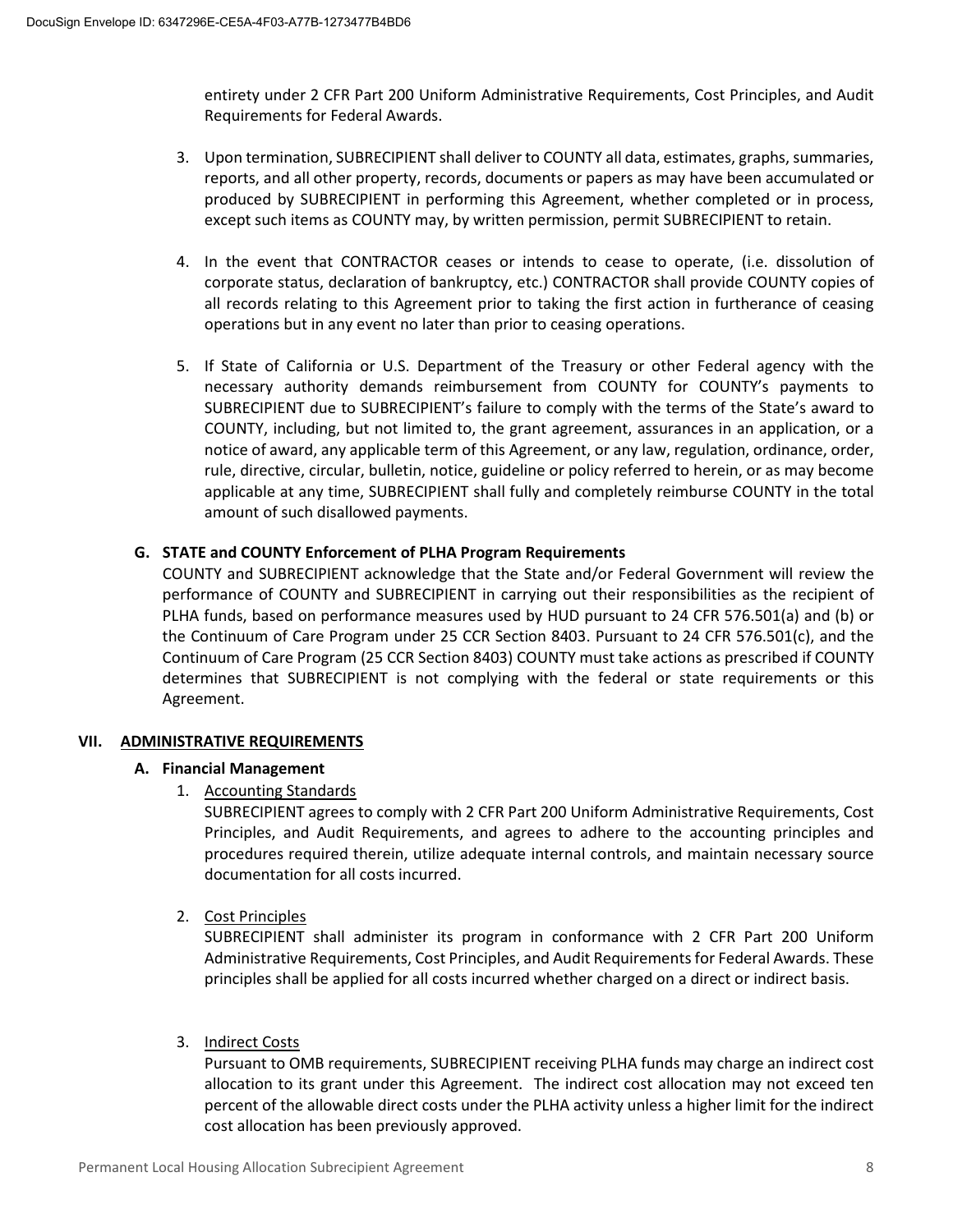#### 4. Procurement

SUBRECIPIENT shall comply with the procurement requirements in 2 CFR Part 200 Uniform Administrative Requirements, Cost Principles, and Audit Requirements, and County Code Chapter 2, Article VI concerning the purchase of services, supplies or equipment and concerning the required maintenance of inventory and records for all services, equipment and supplies procured with funds provided herein. In addition, SUBRECIPIENT shall procure all materials, property, or services in accordance with the requirements of 2 CFR Part 2400 Uniform Administrative Requirements, Cost Principles, and Audit Requirements.

#### a. Procurement of Recovered Materials

SUBRECIPIENT must comply with Section 6002 of the Solid Waste Disposal Act, as amended by the Resource Conversion and Recovery Act. The requirements of Section 6002 include procuring only items designated in guidelines of the Environmental Protection Agency (EPA) at 40 CFR Part 247 that contain the highest percentage of recovered materials practicable, consistent with maintaining a satisfactory level of competition, where the purchase price of the item exceed \$10,000 or the value of the quantity acquired by the preceding fiscal year exceeded \$10,000; procuring solid waste management services in a manner that maximizes energy and resource recovery; and establishing an affirmative procurement program for procurement of recovered materials identified in the EPA guidelines.

5. Travel

SUBRECIPIENT shall obtain written approval from COUNTY for the use of any funds provided under this Agreement for the reimbursement of any costs incurred for travel outside the County of Santa Barbara.

#### 6. Administrative Requirements

SUBRECIPIENT also agrees to comply with all applicable uniform administrative requirements set forth in the CARES ACT and implementing regulations and guidance and found in the provisions contained in 2 CFR Part 200 Uniform Administrative Requirements, Cost Principles, and Audit Requirements for Federal Awards, with its subparts and appendices. COUNTY CEO CARES received by SUBRECIPIENT from COUNTY pursuant to this Agreement shall be maintained in an account in a banking or savings and loan institution separate and apart from any other funds of SUBRECIPIENT or of any principal or member of SUBRECIPIENT.

#### **B. Documentation and Record Keeping**

#### 1. Records to Be Maintained

SUBRECIPIENT shall comply with all reporting requirements of COUNTY and shall maintain all records required and described by federal and State regulations relating to the PLHA Program, including, but not limited to, those specified in 24 CFR 576.500, the Federal Office of Management and Budget Circular 2 CFR Part 200 Uniform Administrative Requirements, Cost Principles, and Audit Requirements, PLHA and its related implementing regulations, guidance and rules, and all other records that are pertinent to the activities to be funded under this Agreement. SUBRECIPIENT agrees to maintain accounting books and records in accordance with Generally Accepted Accounting Standards. SURECIPIENT further agrees that the State and its designated representatives have the right to review and copy any records and supporting documentation pertaining to the performance of this Agreement. Such records shall include, but not be limited to: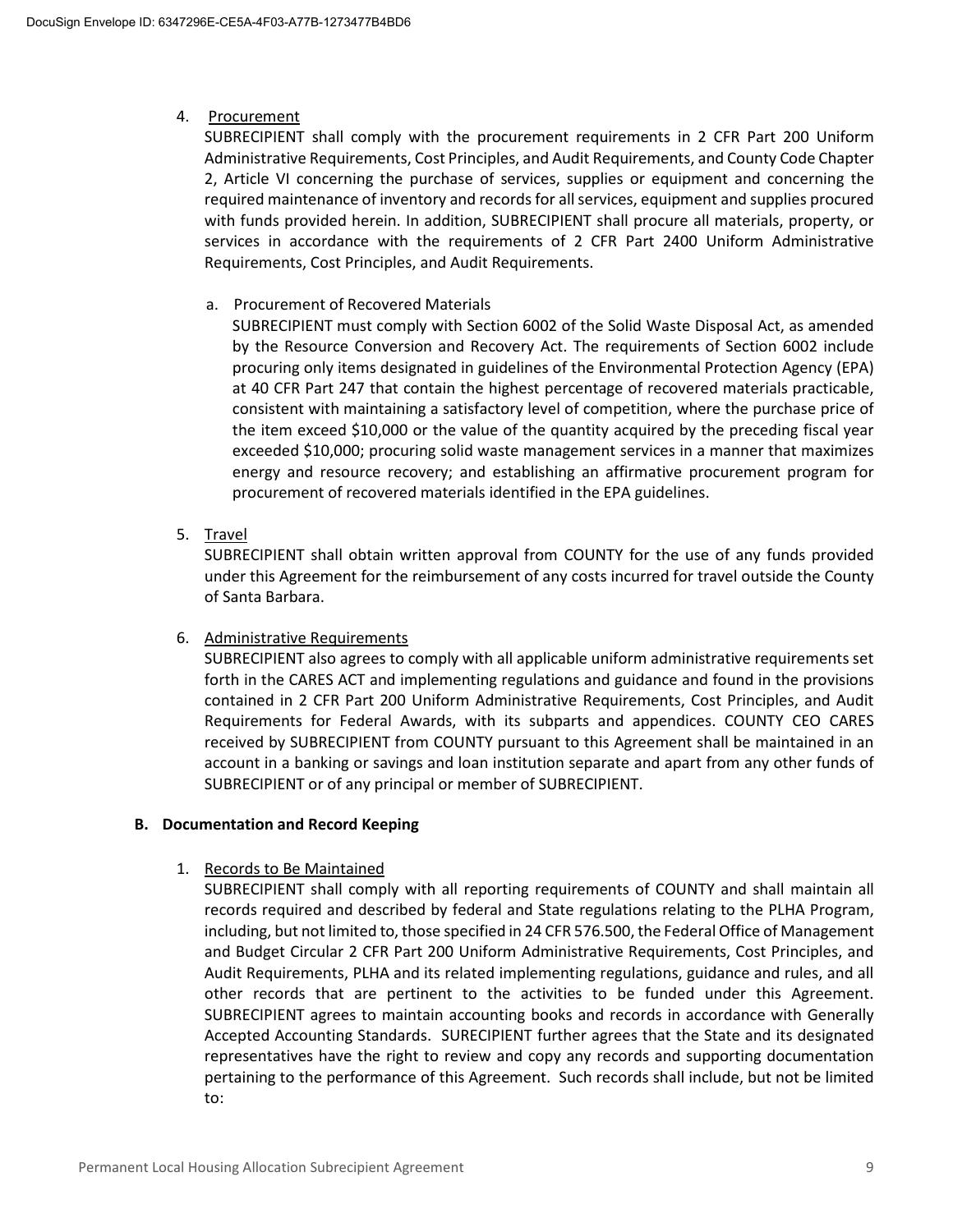- a. Records establishing that SUBRECIPIENT followed written intake procedures to verify "homeless" or "at risk of homelessness" status of project participants as defined in 24 CFR 576.2;
- b. Records providing a full description of each activity undertaken;
- c. Records required to determine the eligibility of activities;
- d. Records supporting disbursements of PLHA funds for the performance of eligible activities;
- e. Records supporting the source and expenditure of eligible activities for the federal portion of PLHA;
- f. Financial records as required by 24 CFR 576.500(u) and 2 CFR Part 200 Uniform Administrative Requirements, Cost Principles, and Audit Requirements for Federal Awards; and
- g. Other records necessary to document compliance with applicable state and federal requirements.
- 2. Client Data
	- a. SUBRECIPIENT shall collect and maintain client data demonstrating client eligibility for services provided in accord with 24 CFR 576.401. Such data shall include, but not be limited to, client name, address, homeless status or other basis for determining eligibility, and descriptions of services provided.
	- b. SUBRECIPIENT shall participate in HMIS in accord with 24 CFR 576.400(f).
- 3. Retention

Pursuant to 24 CFR 576.500(y), SUBRECIPIENT shall retain all records required by or pertinent to this Agreement for the greater of five (5) years where PLHA funds are used. The five-year retention period begins on the date that all funds from the grant under which a program participant was served are expended in accord with 24 CFR 576.500(y). Notwithstanding the above, if there is litigation, claims, demands, audits, negotiations, disputes or other actions that involve any of the records and that have started before the expiration of the required retention period, then such records must be retained until completion of the actions and final resolution of all issues, or the expiration of the required retention period, whichever occurs later.

4. Ownership of Documents

Each and every report, draft, map, record, plan, document and other writing (hereinafter "Documents") produced, prepared or caused to be produced or prepared by SUBRECIPIENT, its officers, employees, agents, representatives, contractors and subcontractors, in the course of performing this Agreement, shall be and become the exclusive property of COUNTY, and COUNTY shall have the sole right to use such materials in its sole discretion without further compensation to SUBRECIPIENT or any other party. SUBRECIPIENT shall, at SUBRECIPIENT's own expense, provide such Documents to COUNTY upon COUNTY'S written request.

5. Disclosure

SUBRECIPIENT understands that client information collected under this Agreement is private and the use or disclosure of such information, when not directly connected with the administration of COUNTY or SUBRECIPIENT's responsibilities with respect to services provided under this Agreement, may be prohibited under federal or state law unless written consent is obtained from such person receiving services and, in the case of a minor, that of a responsible parent/guardian. COUNTY shall disclose any information required by state or federal law, unless there is an applicable exception.

6. Audits and Inspections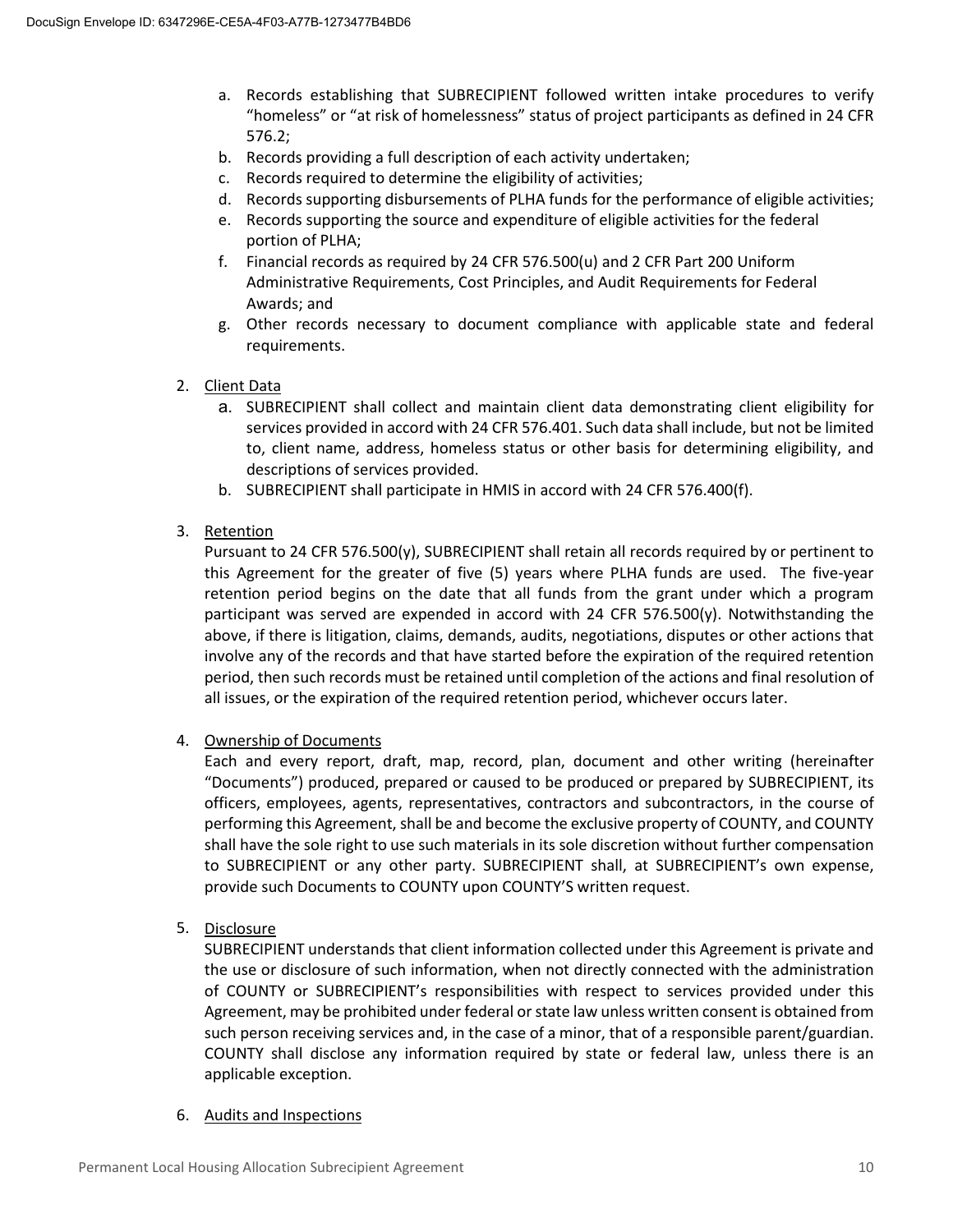All SUBRECIPIENT records with respect to any matters covered by this Agreement shall be made available to COUNTY, State, HUD, and the Comptroller General of the United States or any of their authorized representatives, at any time during normal business hours, as often as deemed necessary, to audit, examine, and make copies, excerpts or transcripts of all relevant data. Any deficiencies, audit findings, or required corrective actions noted in audit reports must be fully cleared by the SUBRECIPIENT within 30 days after receipt by SUBRECIPIENT unless a longer time period is agreed upon in writing by the COUNTY. SUBRECIPIENT hereby agrees to have an annual program-specific audit conducted by a certified public accounting firm in accordance with 2 CFR Part 2400 Uniform Administrative Requirements, Cost Principles, and Audit Requirements for Federal Awards and current COUNTY policy and requirements concerning audits.

If this Agreement exceeds ten thousand dollars (\$10,000.00), SUBRECIPIENT shall be subject to the examination and audit of the California State Auditor, at the request of the COUNTY or as part of any audit of the COUNTY, for a period of three (3) years after final payment under this Agreement (Cal. Govt. Code Section 8546.7). SUBRECIPIENT shall participate in any audits and reviews, whether by COUNTY or the State, at no charge to COUNTY.

If federal, State or COUNTY audit exceptions are made relating to this Agreement, SUBRECIPIENT shall reimburse all costs incurred by federal, state, and/or COUNTY governments associated with defending against the audit exceptions or performing any audits or follow-up audits, including but not limited to: audit fees, court costs, attorneys' fees based upon a reasonable hourly amount for attorneys in the community, travel costs, penalty assessments and all other costs of whatever nature. Immediately upon notification from COUNTY, SUBRECIPIENT shall reimburse the amount of the audit exceptions and any other related costs directly to COUNTY as specified by COUNTY in the notification.

SUBRECIPIENT agrees to maintain all records required by or pertinent to this Agreement for possible audit by the State and its designated representatives for possible audit for a minimum of five (5) years from the expiration date of this Agreement.

#### 7. Access to Records

SUBRECIPIENT shall furnish and cause each of its own contractors and subcontractors to furnish all information and reports required hereunder and will permit access to books, records and accounts by COUNTY, State, HUD or other authorized officials or their agents, to ascertain compliance with the laws, rules, regulations, executive orders, ordinances, resolutions, guidelines, policies, directives, standards and provisions stated in this Agreement or PLHA.

#### **C. Reports**

SUBRECIPIENT shall provide COUNTY with PLHA Quarterly Status Report, for which a sample is attached hereto as Exhibit D, on or before the twentieth day of October, January, April and July, setting forth its activities for the previous quarter. Further, should the State require additional reports, SUBRECIPIENT agrees to submit in a timely fashion in a manner and format approved by the COUNTY and State.

#### **VIII. RELOCATION, REAL PROPERTY ACQUISITION, AND ONE-FOR-ONE HOUSING REPLACEMENT**

SUBRECIPIENT agrees to comply with the Uniform Relocation Assistance and Real Property Acquisition Policies Act of 1970, as amended (42 U.S.C., §§ 4601 et seq.), and implementing regulations at 49 CFR Part 24 and 24 CFR 576.408. SUBRECIPIENT shall provide relocation assistance to displaced persons as defined by 24 CFR 576.408(c)(2) (i.e., persons that are displaced as a direct result of acquisition, rehabilitation or demolition for a PLHA-assisted project). SUBRECIPIENT also agrees to comply with applicable COUNTY ordinances,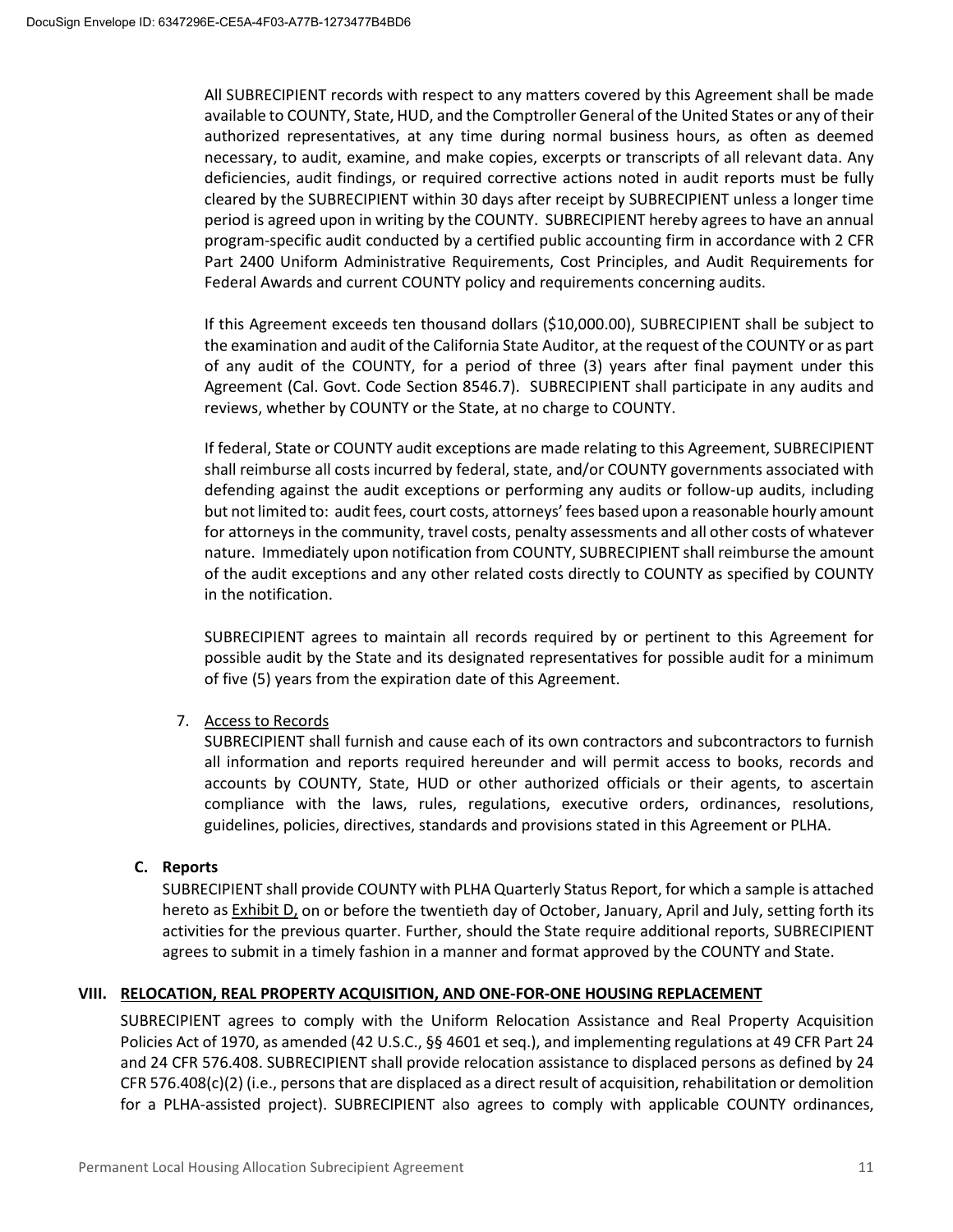resolutions and policies and all applicable federal and state laws, regulations and orders concerning the displacement of persons from their residences.

#### **IX. PERSONNEL AND PARTICIPANT CONDITIONS**

#### **A. Civil Rights**

1. Nondiscrimination

SUBRECIPIENT shall comply with Title VIII of the Civil Rights Act of 1968 (42 U.S.C., § 3601 et seq.); Title I of the Housing and Community Development Act of 1974 (42 U.S.C., § 5301 et seq.); the Americans with Disabilities Act of 1990 (42 U.S.C., § 12101 et seq.); the Age Discrimination Act of 1975 (42 U.S.C., § 6101 et seq.); Executive Order 11063; and Executive Order 11246 as amended by Executive Orders 11375, 11478, 12107 and 12086; and all implementing regulations, and all as may be amended. SUBRECIPIENT shall comply with the non-discrimination in employment and contracting opportunities laws, regulations, and executive orders referenced in 24 CFR 5.105(a) and 24 CFR 576.407. The applicable non-discrimination provisions in Section 109 of the Housing and Community Development Act are still applicable. In addition, COUNTY's Unlawful Discrimination Ordinance (Article XIII of Chapter 2 of the Santa Barbara County Code) applies to this Agreement and is incorporated herein by this reference with the same force and effect as if the Ordinance were specifically set out herein and SUBRECIPIENT agrees to comply with said Ordinance.

2. Land Covenants

This Agreement is subject to the requirements of Title VI of the Civil Rights Act of 1964 (42 U.S.C., § 2000d et seq.; P. L. 88-352). In regard to the sale, lease, or other transfer of land acquired, cleared or improved with assistance provided under this Agreement, the SUBRECIPIENT shall cause or require a covenant running with the land to be inserted in the deed or lease for such transfer, prohibiting discrimination as described and referenced herein, in the sale, lease or rental, or in the use or occupancy of such land, or in any improvements erected or to be erected thereon, providing that COUNTY and the United States are beneficiaries of and entitled to enforce such covenants. SUBRECIPIENT, in undertaking its obligations to carry out the program assisted hereunder, agrees to take such measures as are necessary to enforce such covenant, and will not itself so discriminate.

3. Section 504

SUBRECIPIENT shall comply with all federal regulations issued pursuant or in relation to Section 504 of the Rehabilitation Act of 1973 (29 U.S.C. § 794), which prohibits discrimination against qualified individuals with disabilities or handicaps in any federally-assisted program.

#### **B. Affirmative Action**

1. Affirmative Outreach

SUBRECIPIENT shall make known that use of its facilities, assistance, and services are available to all on a nondiscriminatory basis in accord with 24 CFR 576.407(b). Pursuant to and in accord with Title VI of the Civil Rights Act of 1964 42 U.S.C. § 2000D et seq. and the President's Executive Order 13166, SUBRECIPENT is also required to take reasonable steps to ensure meaningful access to programs and activities for Limited English Proficiency (LEP) persons.

2. Approved Plan

SUBRECIPIENT agrees that it shall carry out an Affirmative Action Program pursuant to and in accord with President's Executive Order 11246 of September 24, 1966. SUBRECIPIENT shall submit to COUNTY a plan for an Affirmative Action program prior to SUBRECIPIENT'S receipt of funds. COUNTY's acceptance of SUBRECIPIENT'S Affirmative Action Program shall not be deemed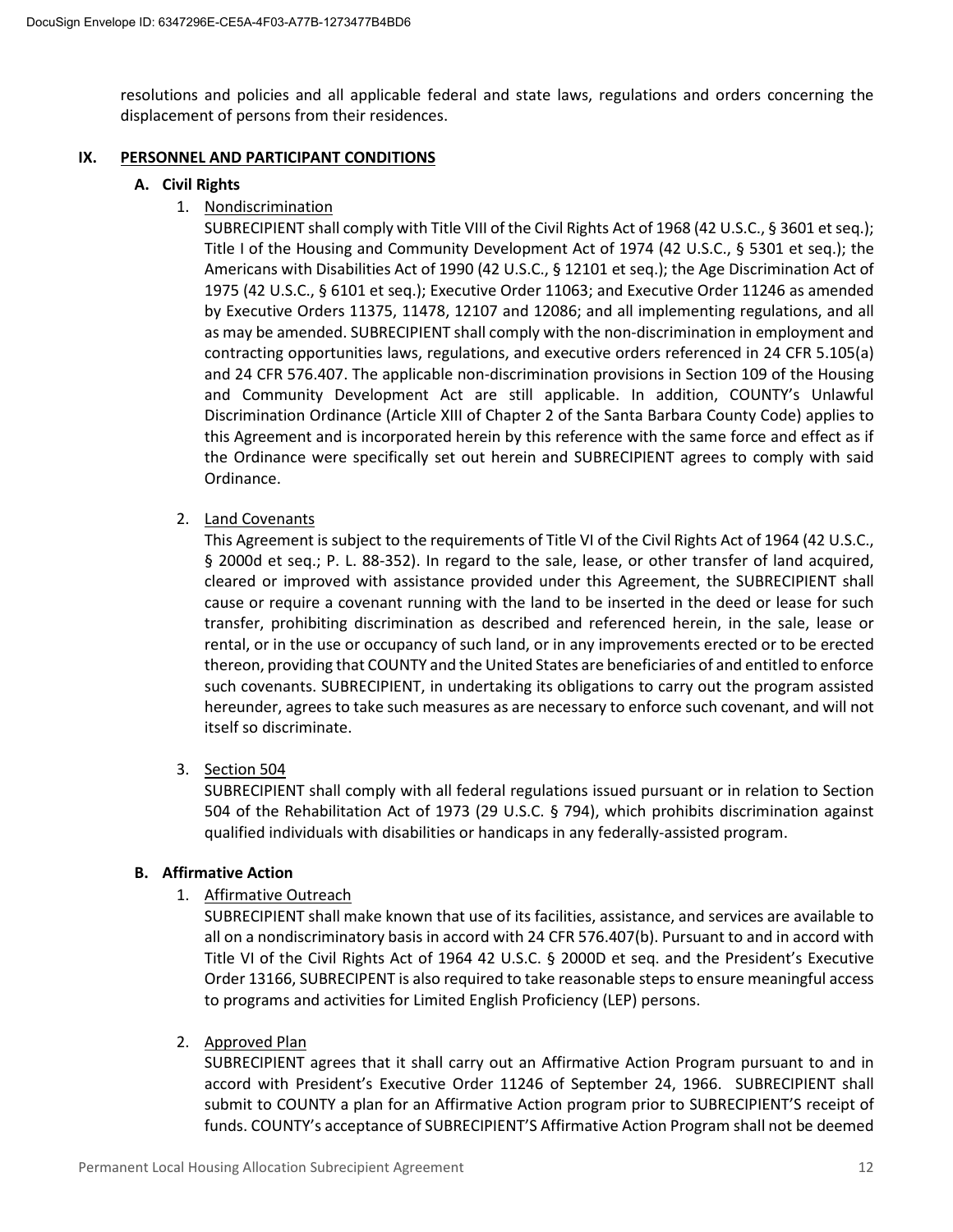to be or construed as SUBRECIPIENT'S compliance with Executive Order 11246 or any other applicable federal or state law, regulation, rule, executive order, ordinance, resolution, guideline, policy, directive, or standard.

#### 3. Women- and Minority-Owned Businesses (W/MBE)

SUBRECIPIENT will use its best efforts to afford small businesses, minority business enterprises, and women's business enterprises the maximum practicable opportunity to participate in the performance of this Agreement. As used in this Agreement, the terms "small business" means a business that meets the criteria set forth in Section 3(a) of the Small Business Act, as amended (15 U.S.C. § 632), and "minority and women's business enterprise" means a business that is at least fifty-one (51) percent owned and controlled by minority group members or women. For the purpose of this definition, "minority group members" are African Americans; Spanish-speaking, Spanish-surnamed, or Spanish-heritage Americans; Asian Americans; and American Indians. SUBRECIPIENT may rely on written representations by businesses regarding their status as minority and women's business enterprises in lieu of an independent investigation.

4. Notifications

SUBRECIPIENT shall send to each labor union or representative of workers with which it has a collective bargaining agreement or other contract or understanding a notice, to be provided by SUBRECIPIENT's contracting officer, advising the labor union or worker's representative of SUBRECIPIENT's commitments hereunder, and shall post copies of the notice in conspicuous places available to employees and applicants for employment.

5. Subcontract Provisions

SUBRECIPIENT will include the provisions of Titles VI and VII of the Civil Rights Act of 1964, as amended, in every contract, subcontract or purchase order, specifically or by reference, so that such provisions will be binding upon each of its own contractors, subcontractors and vendors.

#### **C. Employment Restrictions**

1. Prohibited Activity

SUBRECIPIENT is prohibited from using PLHA funds provided herein or personnel employed in the performance of the activities set out in the Scope of Services under this Agreement for: political activities; inherently religious activities; lobbying; political patronage; and nepotism activities. SUBRECIPIENT agrees to comply with the Federal Labor Standards Provisions attached hereto and incorporated herein as Exhibit E.

- 2. "Section 3 Clause" Economic Opportunities for Low- and Very Low-Income Persons
	- 3. SUBRECIPIENT agrees, and will cause its contractors, to send to each labor organization or representative of workers with which the SUBRECIPIENT or contractor has a collective bargaining agreement or other understanding, if any, a notice advising the labor organization or workers' representative of the SUBRECIPIENT'S or contractor's commitments under this section 3 clause, and will post copies of the notice in conspicuous places at the work site where both employees and applicants for training and employment positions can see the notice. The notice shall describe the section 3 preference, shall set forth minimum number and job titles subject to hire, availability of apprenticeship and training positions, the qualifications for each; and the name and location of the person(s) taking applications for each of the positions; and the anticipated date the work shall begin.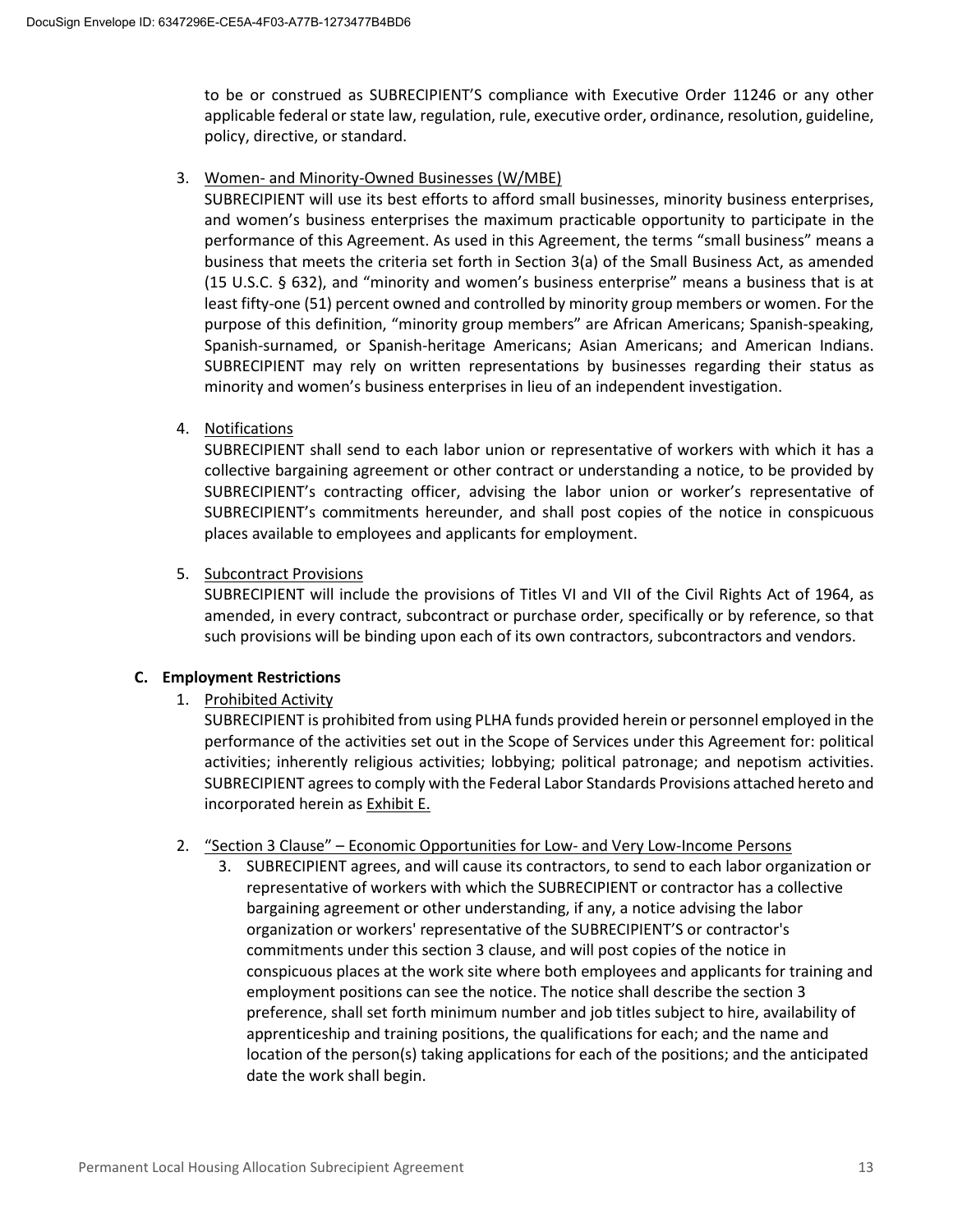- 4. The SUBRECIPIENT agrees, and will cause its contractors, to include this section 3 clause in every contract or subcontract subject to compliance with regulations in 24 CFR part 135, and agrees to take appropriate action, as provided in an applicable provision of the contract or subcontract or in this section 3 clause, upon a finding that the contractor or subcontractor is in violation of the regulations in 24 CFR part 135. The SUBRECIPIENT will not contract with or permit its contractors to subcontract with any contractor or subcontractor where the SUBRECIPIENT has notice or knowledge that the contractor or subcontractor has been found in violation of the regulations in 24 CFR part 135.
- 5. The SUBRECIPIENT will certify, and cause its contractors and subcontractors to certify, that any vacant employment positions, including training positions, that are filled (1) after the contractor is selected but before the contract is executed, and (2) with persons other than those to whom the regulations of 24 CFR part 135 require employment opportunities to be directed, were not filled to circumvent the contractor's obligations under 24 CFR part 135.
- 6. Noncompliance with 24 CFR part 135 may result in sanctions, termination of this contract for default, and debarment or suspension from future HUD assisted contracts.
- 7. Labor Standards Requirements

SUBRECIPIENT shall comply with federal Fair Labor Standards Act requirements as well as all labor laws and regulations of the State of California and COUNTY. Where funds provided through this Agreement are used for construction work, or in support of construction work, SUBRECIPIENT shall ensure that the requirements of Chapter 1 (commencing with Section 1720) of Part 7, Division 2 of the State of California Labor Code (pertaining to payment of prevailing wages and administered by the California Department of Industrial Relations) are met.

#### **D. Conduct**

1. Assignability

SUBRECIPIENT shall not assign or transfer any interest in this Agreement without the prior written consent of COUNTY thereto and any attempt to so assign or so transfer without such consent shall be void and without legal effect and shall constitute grounds for termination; provided, however, that claims for money due or to become due to SUBRECIPIENT from COUNTY under this Agreement may be assigned to a bank, trust company, or other financial institution without such approval. Notice of any such assignment or transfer shall be furnished promptly to COUNTY.

- 2. Contracts and Subcontracts
	- a. Approvals

SUBRECIPIENT shall not enter into any contracts or subcontracts with any agency or individual to perform services under this Agreement, in whole or in part, without the written consent of COUNTY prior to the execution of such agreement. A Contractor or subcontractor is not eligible to receive PLHA funds if the Contractor is not licensed and in good standing in the State of California or is listed on the Federal Consolidated List of Debarred, Suspended and Ineligible Contractors.

b. Monitoring

SUBRECIPIENT will monitor all contracted and subcontracted services on a regular basis to assure compliance with this Agreement. Results of monitoring efforts shall be summarized in written reports and supported with documented evidence of follow-up actions taken to correct areas of noncompliance. SUBRECIPIENT shall retain all written reports and submit such reports upon COUNTY's request.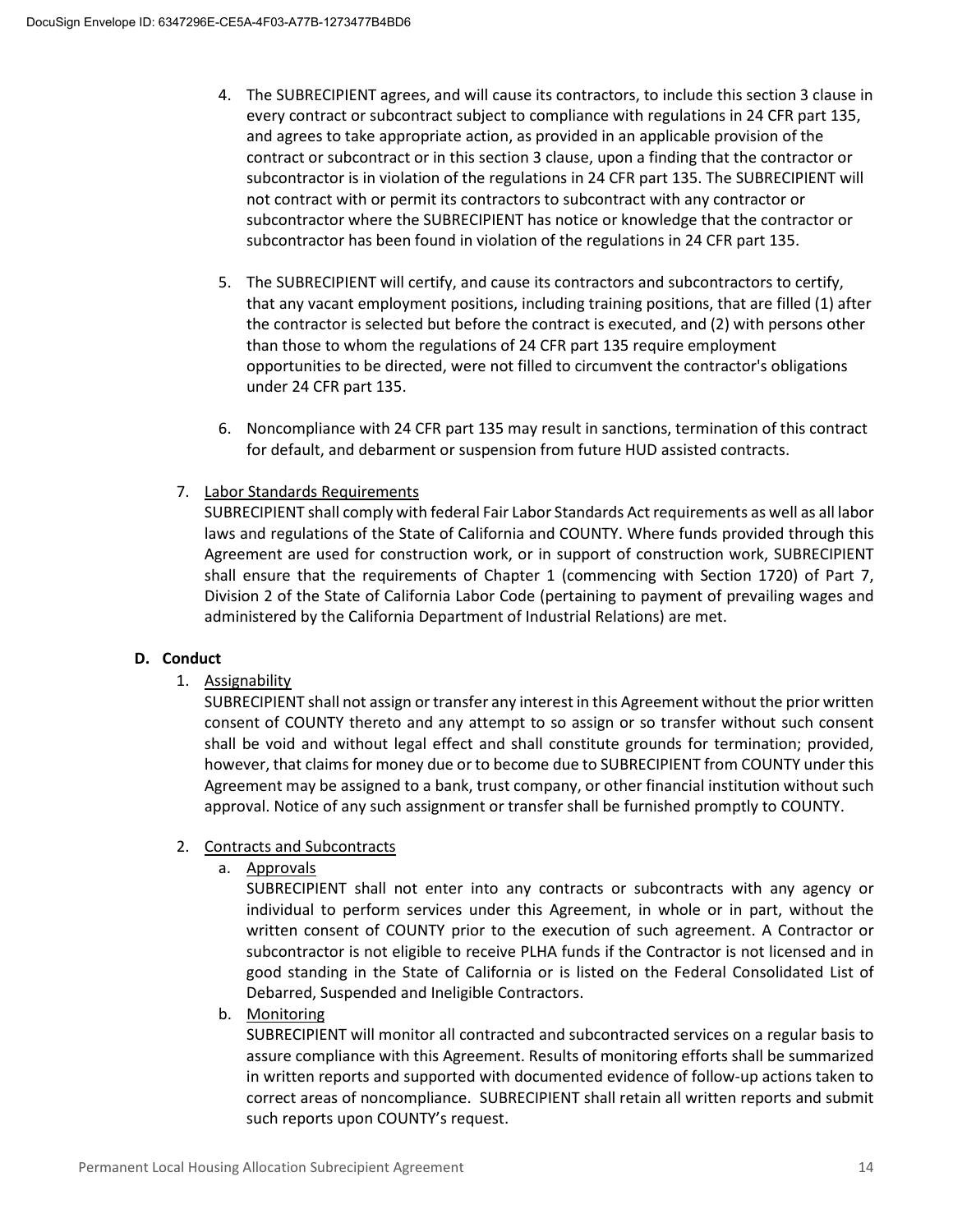#### c. Content

SUBRECIPIENT shall cause all of the provisions of this Agreement in its entirety to be included in and made a part of any contract or subcontract executed by a contractor or subcontractor for that contractor's or subcontractor's performance of this Agreement.

#### d. Selection Process

SUBRECIPIENT shall undertake to ensure that all contracts and subcontracts let in the performance of this Agreement shall be awarded on a fair and open competition basis in accordance with applicable procurement requirements. Executed copies of all contracts and subcontracts shall be forwarded to COUNTY along with documentation concerning the selection process.

#### e. Insurance

SUBRECIPIENT shall undertake to ensure that all contracts and subcontracts let in the performance of this Agreement comply with minimum State-required Worker's Compensation insurance and all insurance and indemnification provisions set forth in the Standard Indemnification and Insurance Provisions attached hereto and incorporated herein as Exhibit F.

#### 3. Hatch Act

SUBRECIPIENT agrees that no funds provided, nor personnel employed, under this Agreement, shall be in any way or to any extent used for or engaged in the conduct of political activities in violation of 5 U.S.C., § 7321 et seq. or 5 CFR Parts 733 and 734, all as may be amended.

#### 4. Conflicts of Interest

SUBRECIPIENT agrees to abide by and keep records to show compliance with the organizational and individual conflicts of interest provisions of 2 CFR Part 200 Uniform Administrative Requirements, Cost Principles, and Audit Requirements for Federal Awards and 24 CFR 576.404, which include, but are not limited to, the following:

- a. The provision of any type or amount of PLHA assistance may not be conditioned on an individual or family's acceptance or occupancy of emergency shelter or housing owned by SUBRECIPIENT, or a parent or subsidiary of SUBRECIPIENT. No SUBRECIPIENT may, with respect to individuals or families occupying housing owned by SUBRECIPIENT, or any parent or subsidiary of SUBRECIPIENT, carry out the initial evaluation required under 24 CFR 576.401 or administer homelessness prevention assistance under 24 CFR 576.103.
- b. SUBRECIPIENT shall maintain a written code or standards of conduct that shall govern the performance of its officers, employees, agents or consultants engaged in the award and administration of contracts supported by federal funds.
- c. No employee, officer, agent or consultant of SUBRECIPIENT shall participate in the selection, or in the award, or administration of, a contract supported by federal funds if a conflict of interest, real or apparent, would be involved.
- d. No covered persons who exercise or have exercised any functions or responsibilities with respect to PLHA-funded activities, or who are in a position to participate in a decisionmaking process or gain inside information with regard to such activities, may obtain a financial interest or benefit from the PLHA-funded activities, may obtain a financial interest in any contract, or have a financial interest in any contract, subcontract, or agreement with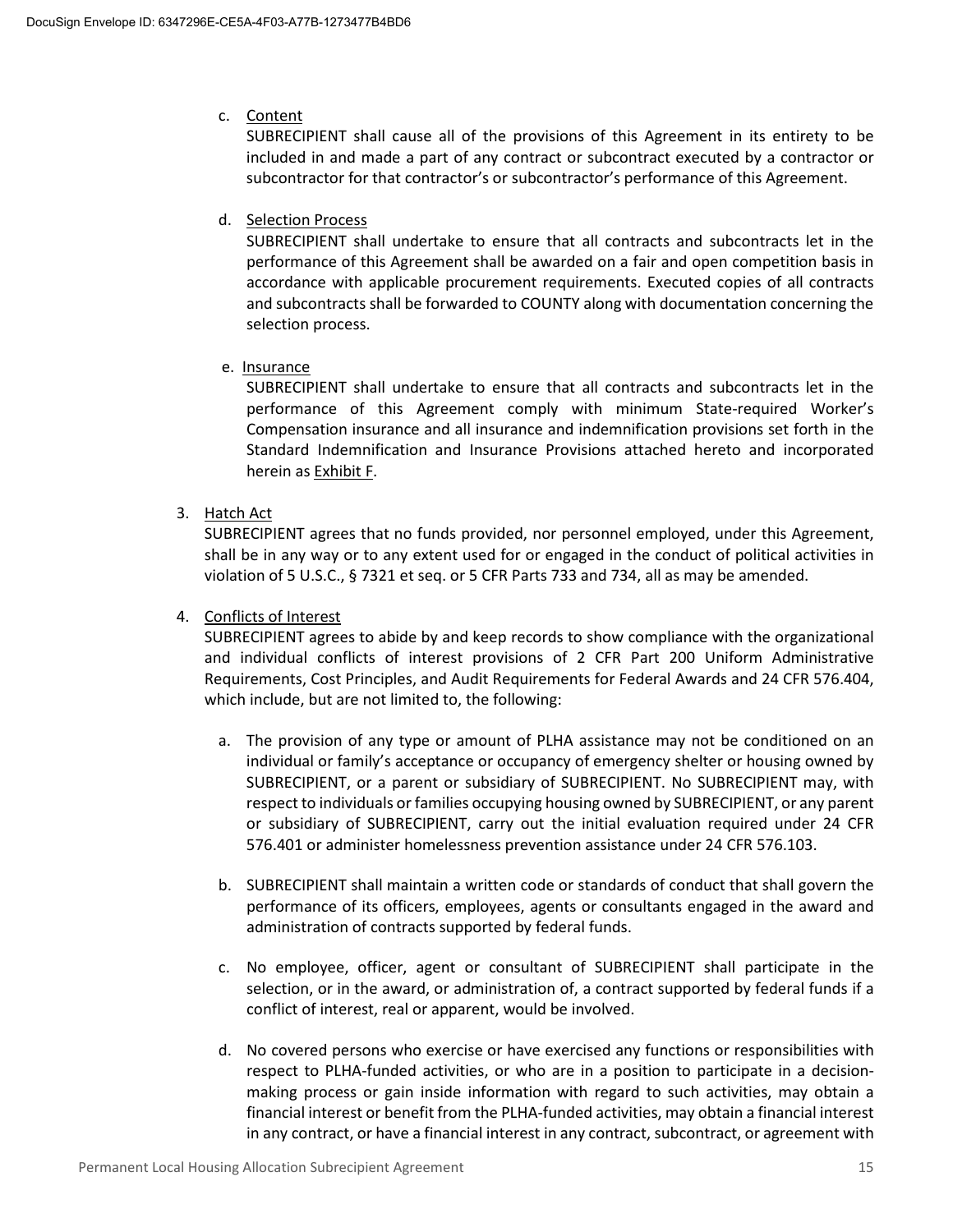respect to the PLHA-funded activity, or with respect to the proceeds derived from the PLHA-funded activity, either for themselves or those with whom they have business or family ties, during their tenure or for a period of one (1) year thereafter. For purposes of this paragraph, a "covered person" includes any person who is an employee, agent, consultant, officer, or elected or appointed official of COUNTY, SUBRECIPIENT, or any designated public agency.

SUBRECIPIENT must promptly disclose to the COUNTY, in writing, any potential conflict of interest.

#### 5. Lobbying

SUBRECIPIENT hereby certifies that:

- a. No federal appropriated funds have been paid or will be paid, by or on behalf of it, to any person for influencing or attempting to influence an officer or employee of any agency, a Member of Congress, an officer or employee of Congress, or an employee of a Member of Congress in connection with the awarding of any federal contract, the making of any federal grant, the making of any federal loan, the entering into of any cooperative agreement, and the extension, continuation, renewal, amendment, or modification of any federal contract, grant, loan, or cooperative agreement; and
- b. If any funds other than federal appropriated funds have been paid or will be paid to any person for influencing or attempting to influence an officer or employee of any agency, a Member of Congress, an officer or employee of Congress, or an employee of a Member of Congress in connection with this Agreement, grant, loan, or cooperative agreement, it will complete and submit Standard Form-LLL, "Disclosure Form to Report Lobbying," in accordance with its instructions; and
- c. It will require that the language of paragraph d. below be included in the award documents for all subawards at all tiers (including subcontracts, subgrants, and contracts under grants, loans, and cooperative agreements) and that all contractors and subcontractors shall certify and disclose accordingly.
- d. Lobbying Certification: "This certification is a material representation of fact upon which reliance was placed when this transaction was made or entered into. Submission of this certification is a prerequisite for making or entering into this transaction imposed by Section 1352, Title 31, U.S.C. Any person who fails to file the required certification shall be subject to a civil penalty of not less than \$10,000 and not more than \$100,000 for each such failure."
- e. Award documents for any subawards shall include the language of paragraphs a, b, c, and d above.
- 6. Copyright

If this Agreement results in any material, works or inventions that may be protected by copyright, trademark, or patent, COUNTY, State, and/or HUD reserves the right to a royalty-free, nonexclusive and irrevocable license to reproduce, publish or otherwise use and to authorize others to use, the materials, works or inventions for governmental purposes.

COUNTY shall be the owner of the following items incidental to this Agreement upon production, whether or not completed: all data collected, all documents of any type whatsoever, and any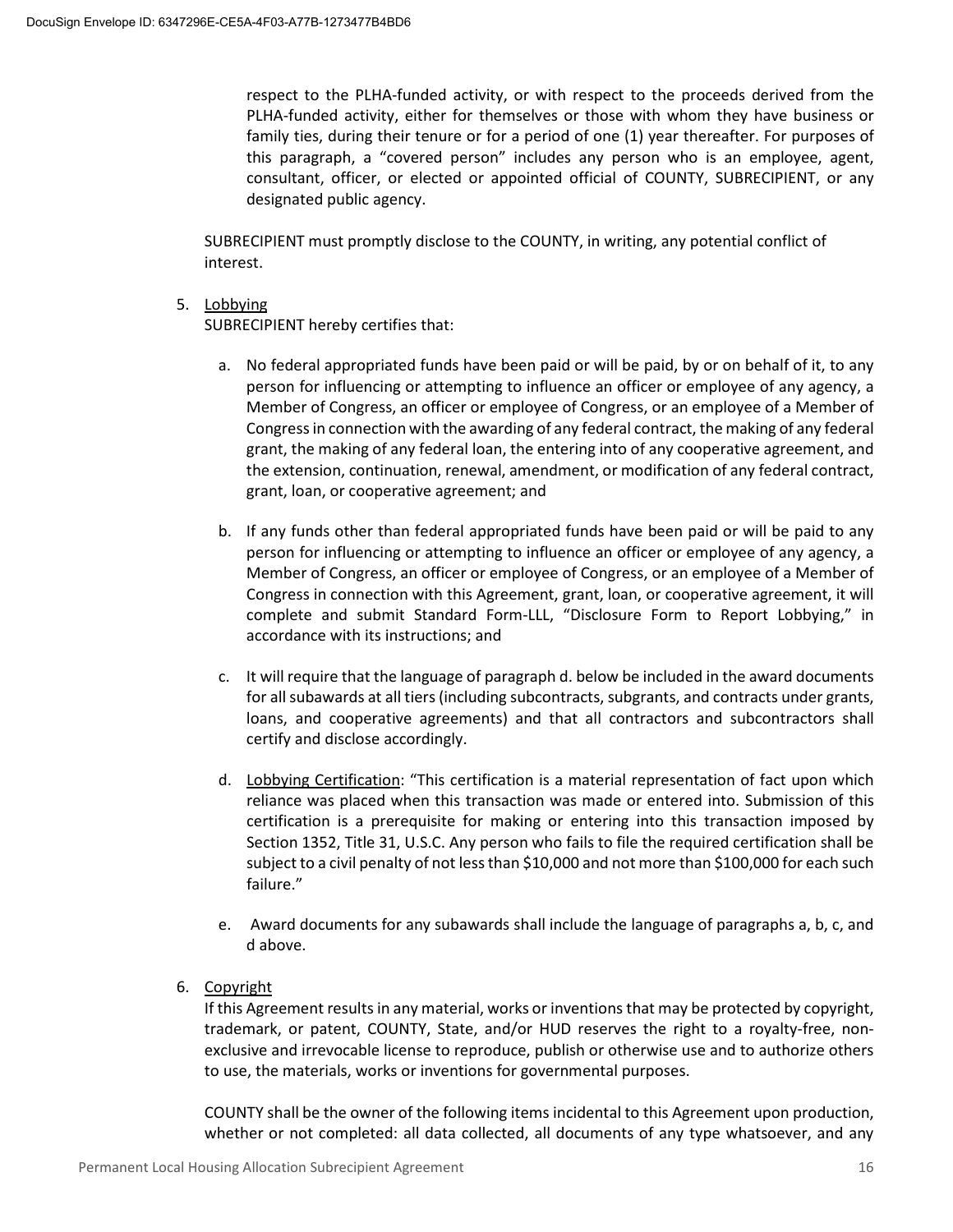material necessary for the practical use of the data and/or documents from the time of collection and/or production whether or not performance under this Agreement is completed or terminated prior to completion. SUBRECIPIENT shall not release any materials under this section except after prior written approval of COUNTY.

No materials produced in whole or in part under this Agreement shall be subject to copyright in the United States or in any other country except as determined at the sole discretion of COUNTY. COUNTY shall have the unrestricted authority to publish, disclose, distribute, and otherwise use in whole or in part, any reports, data, documents or other materials prepared under this Agreement.

#### 7. Religious Activities

SUBRECIPIENT agrees that Program funds provided under this Agreement will not be utilized for inherently religious activities prohibited by 24 CFR 576.406, such as worship, religious instruction, or proselytization. SUBRECIPIENT shall comply with 24 CFR 576.406 through (f). Pursuant to Section 8406 (b) (2) of the State Regulations, SUBRECIPIENT shall not require, as a condition of Program Participant housing, participation by Program Participants in any religious or philosophical ritual, service, meeting or rite.

#### 8. Conditions for Religious Organizations

If SUBRECIPIENT represents that it is, or may be deemed to be, a religious or denominational institution or organization or an organization operated for religious purposes which is supervised or controlled by or in connection with a religious or denominational institution or organization, SUBRECIPIENT agrees that:

- a. It will not discriminate against any employee or applicant for employment on the basis of religion and will not limit employment or give preference in employment to persons on the basis of religion; and
- b. It will not discriminate against any person applying for services under this Agreement on the basis of religion and will not limit services under this Agreement or give preference to persons on the basis of religion; and
- c. It will provide no religious instruction or counseling, conduct no religious worship or religious services, engage in no religious proselytizing, and exert no other religious influence in the provision of services under this Agreement.

SUBRECIPIENT shall comply with all applicable conditions of 24 CFR 576.406(c) prescribed by HUD for the use of PLHA funds by religious organizations if SUBRECIPIENT is a religious organization.

#### 9. Drug-Free Workplace

SUBRECIPIENT shall comply with the Federal Drug-Free Workplace Act (41 U.S.C., § 8101 et seq.), and shall make all good faith efforts to continue to maintain a drug-free workplace, including establishing a drug-free awareness program to inform employees about the dangers of drug abuse and SUBRECIPIENT's policy and penalties for drug abuse violations occurring in the workplace. In addition, SUBRECIPIENT agrees to provide a drug-free workplace in accordance with COUNTY's Drug-Free Workplace Policy as follows:

a. SUBRECIPIENT will publish a statement notifying employees that the unlawful manufacture, distribution, dispensing, possession, or use of a controlled substance is prohibited in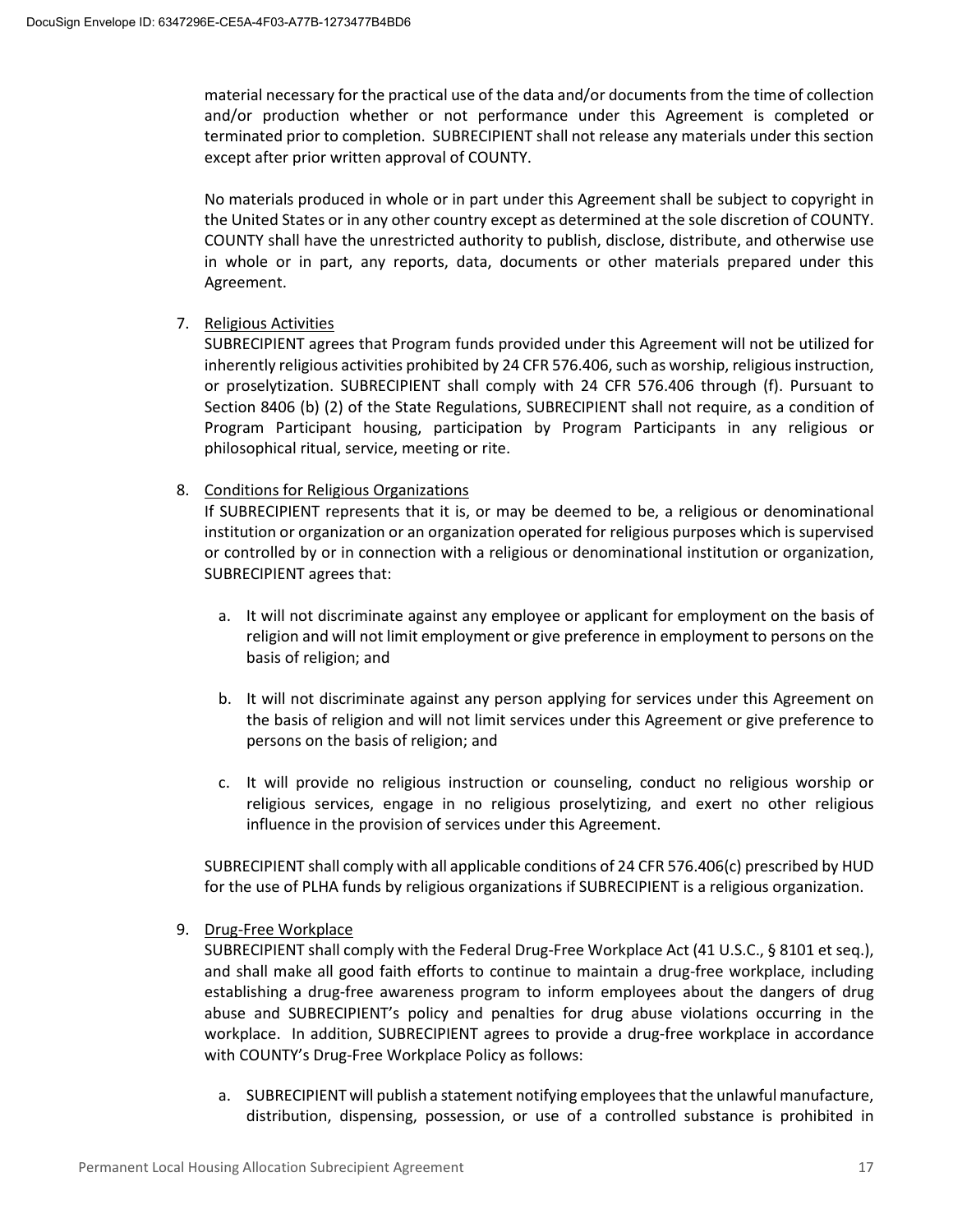SUBRECIPIENT's workplace and will specify the actions that will be taken against employees for violation of such prohibition.

- b. SUBRECIPIENT will establish an ongoing drug-free awareness program to inform employees about:
	- (1) The dangers of drug abuse in the workplace; and
	- (2) SUBRECIPIENT's policy of maintaining a drug-free workplace; and
	- (3) Any available drug counseling, rehabilitation, and employee assistance programs; and
	- (4) The penalties that may be imposed upon employees for drug abuse violations occurring in the workplace.
- c. SUBRECIPIENT will require that each employee to be engaged in the performance of this Agreement be given a copy of the statement specified in paragraph a above.
- d. SUBRECIPIENT will notify the employee that, as a condition of employment under this Agreement, the employee will:
	- (1) Abide by the terms of the statement specified in paragraph a above; and
	- (2) Notify SUBRECIPIENT in writing of his or her conviction for a violation of a criminal drug statute occurring in the workplace no later than five (5) calendar days after such conviction.
- e. SUBRECIPIENT will notify the COUNTY in writing, within ten (10) calendar days after receiving notice under paragraph d above from an employee or otherwise receiving actual notice of such conviction, that such notice was received from the employee or other source. Employers of convicted employees must provide notice to every grant officer or other designee on whose Agreement activity the convicted employee was working.
- f. SUBRECIPIENT will take one of the following actions, within thirty (30) calendar days of receiving notice under paragraph d above, with respect to any employee who is so convicted:
	- (1) Take appropriate personnel action against such an employee, up to and including termination, consistent with the requirements of the Rehabilitation Act of 1973 (29 U.S.C., § 701 et seq.), as amended; or
	- (2) Require such employee to participate satisfactorily in a drug abuse assistance or rehabilitation program approved for such purposes by a federal, state or local health, law enforcement, or other appropriate agency.
- g. SUBRECIPIENT agrees to make a good faith effort to maintain a drug-free workplace through implementation of paragraphs a, b, c, d, e and f above.

#### **X. ENVIRONMENTAL CONDITIONS**

#### **A. Air and Water**

SUBRECIPIENT agrees to comply with the following requirements insofar as they apply to the performance of this Agreement:

- 1. Clean Air Act, 42 U.S.C. § 7401, *et seq*.;
- 2. Federal Water Pollution Control Act, as amended, 33 U.S.C., 1251, *et seq*., and all regulations and guidelines issued thereunder; and
- 3. Environmental Protection Agency (EPA) regulations pursuant to 40 CFR Part 50, as amended.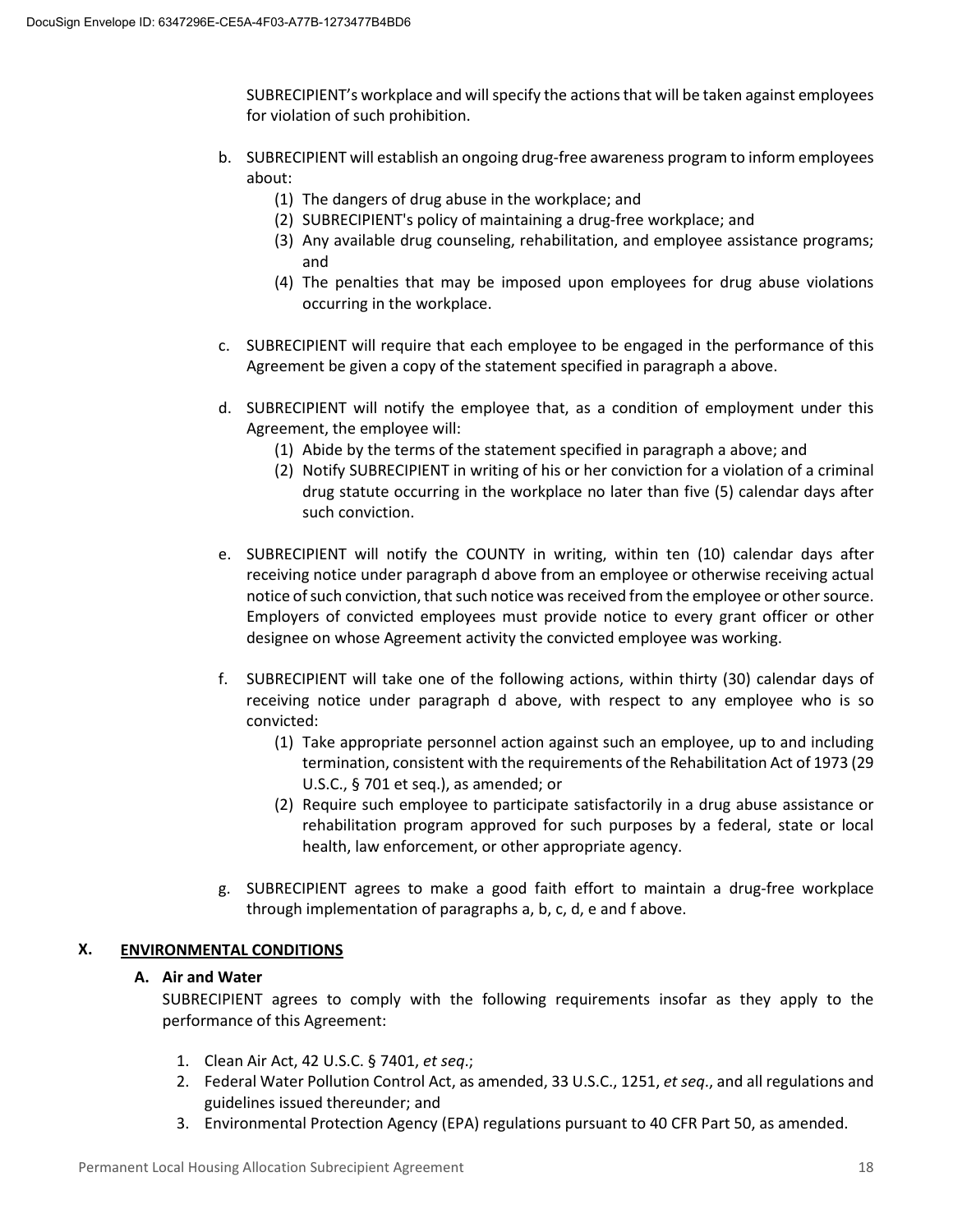#### **B. Flood Disaster Protection**

In accordance with the requirements of the Flood Disaster Protection Act of 1973 (42 U.S.C. § 4001 *et seq.*), SUBRECIPIENT shall assure that for activities located in an area identified by the Federal Emergency Management Agency (FEMA) as having special flood hazards, flood insurance under the National Flood Insurance Program is obtained and maintained as a condition of financial assistance for construction purposes, including rehabilitation.

#### **C. Lead-Based Paint**

Per 24 CFR 576.403(a), SUBRECIPIENT agrees to comply with the requirements of the Lead-Based Paint Poisoning Prevention Act (42 U.S.C. § 4821-4846), the Residential Lead-Based Paint Hazard Reduction Act of 1992 (42 U.S.C. § 4851-4856) and implementing regulations set forth in 24 CFR Part 35, subparts A, B, H, J, K, M, and R, that apply to all shelters assisted under the PLHA program and all housing occupied by program participants. All owners, prospective owners, tenants and program participants occupying, possessing or using PLHA-assisted housing constructed prior to 1978 are required to be properly notified that such housing may include lead-based paint. Such notification shall point out the hazards of lead-based paint and explain the symptoms, treatment and precautions that should be taken when dealing with lead-based paint poisoning and the advisability and availability of blood lead level screening for children under age seven. The notice should also point out that if lead-based paint is found on the property, abatement measures may be undertaken. The regulations further require that, depending on the amount of federal funds applied to a property, paint testing, risk assessment, treatment and/or abatement may be conducted. Exemptions from these requirements are enumerated in 24 CFR 35.115.

#### **D. Historic Preservation**

SUBRECIPIENT agrees to comply with the historic preservation requirements set forth in the National Historic Preservation Act of 1966, as amended (16 U.S.C. § 470) and the procedures set forth in 36 CFR Part 800, the Advisory Council on Historic Preservation Procedures for Protection of Historic Properties, insofar as they apply to the performance of this Agreement.

In general, this requires concurrence from the State Historic Preservation Officer for all rehabilitation and demolition of historic properties that are fifty years old or older or that are included on a Federal, state, or local historic property list.

#### **E. Minimum Standards**

#### 1. Emergency Shelters

SUBRECIPIENT agrees to comply with the requirements of 24 CFR 576.403(b) for emergency shelters with respect to structures and materials, access, space and security, interior air quality, water supply, sanitary facilities, thermal environment, illumination and electricity, food preparation, sanitary conditions and fire safety.

#### 2. Permanent Housing

SUBRECIPIENT agrees to comply with the requirements of 24 CFR 576.403(c) for permanent housing with respect to structures and materials, space and security, interior air quality, water supply, sanitary facilities, thermal environment, illumination and electricity, food preparation, sanitary conditions and fire safety.

#### **F. California Environmental Quality Act**

This Agreement is subject to the provisions of the California Environmental Quality Act (CEQA). SUBRECIPIENT assumes responsibility to fully comply with CEQA's requirements regarding the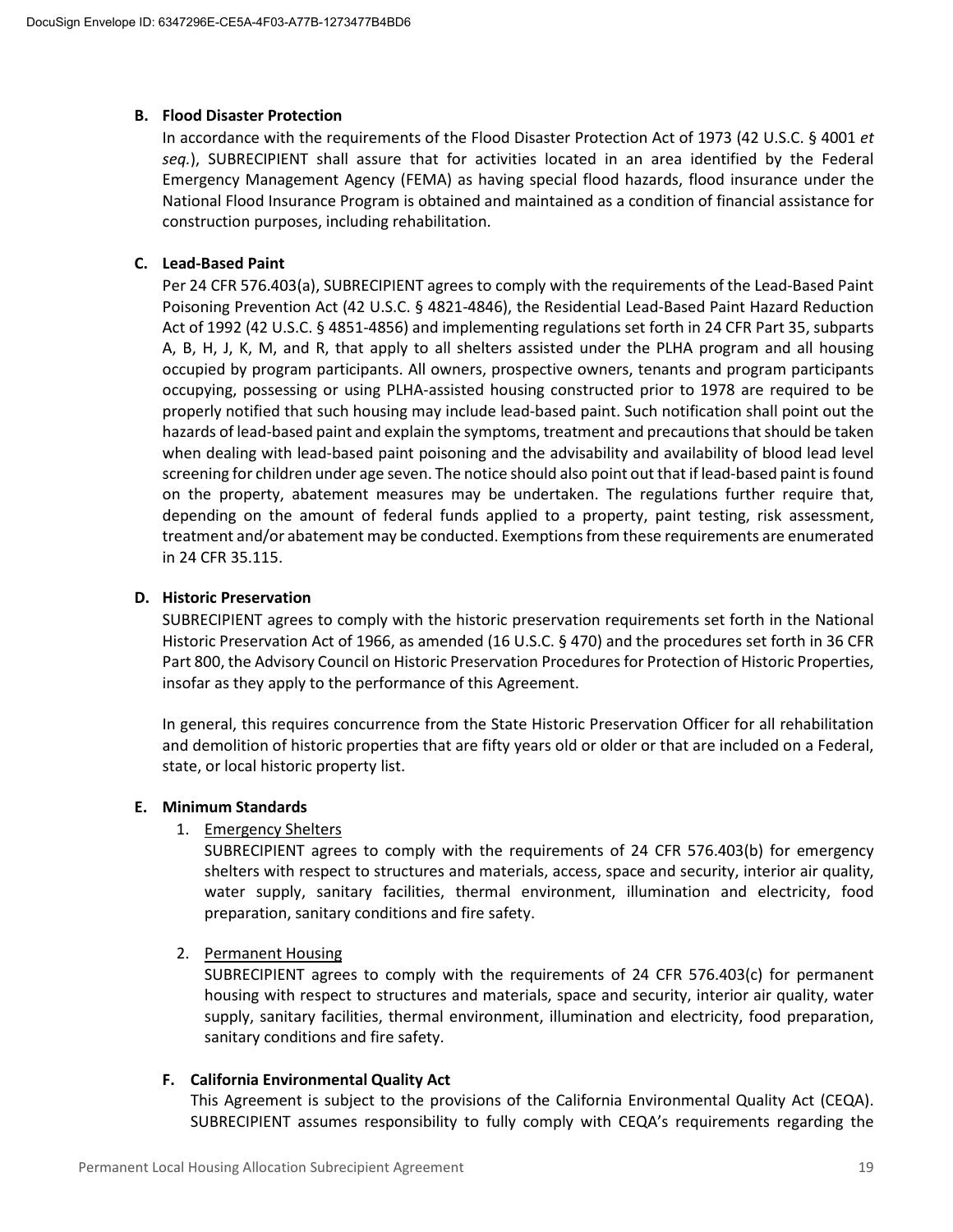Work. In addition, SUBRECIPIENT shall comply with the environmental requirements of 24 CFR Part 576.407 subdivision (d). The obligation of funds and incurring of costs is hereby conditioned upon compliance with CEQA, 24 CFR Section 576.407 subdivision (d) and completion by the State and the U.S. Department of Housing and Urban Development of all applicable review and approval requirements.

#### **XI. SEVERABILITY**

If any provision of this Agreement is held invalid, illegal or unenforceable, then such provision shall be deemed severable from the remaining provisions hereof, and, the remainder of the Agreement shall not be affected thereby and all other parts of this Agreement shall nevertheless be in full force and effect.

#### **XII. SECTION HEADINGS AND SUBHEADINGS**

The section headings and subheadings contained in this Agreement are included for convenience only and shall not affect the meaning, construction or effect of the terms of this Agreement.

#### **XIII. WAIVER**

COUNTY's delay or failure to act with respect to a breach by the SUBRECIPIENT shall not constitute or be construed as a waiver of COUNTY's rights with respect to subsequent or similar breaches. Any delay or failure of COUNTY to exercise or enforce any right or provision of this Agreement shall not constitute a waiver of such right or provision, and every power and remedy given by this Agreement to COUNTY shall be exercised from time to time and as often as may be deemed expedient in the sole discretion of COUNTY.

#### **XIV. ENTIRE AGREEMENT**

This Agreement constitutes the entire agreement between the COUNTY and the SUBRECIPIENT for the use of funds received under this Agreement and it supersedes all prior and contemporaneous communications and proposals, whether electronic, oral, or written between the COUNTY and the SUBRECIPIENT with respect to this Agreement. Each party waives the future right to claim, contest or assert that this Agreement was modified, canceled, superseded, or change by any oral agreements, course of conduct, waiver or estoppel.

#### **XV. REMEDIES NOT EXCLUSIVE**

No remedy herein conferred upon or reserved to COUNTY is intended to be exclusive of any other remedy or remedies, and each and every such remedy, to the extent permitted by law, shall be cumulative and in addition to any other remedy given hereunder or now or hereafter existing at law or in equity or otherwise.

#### **XVI. TIME IS OF THE ESSENCE**

Time is of the essence in this Agreement and each covenant and term is a condition herein.

#### **XVII. NONEXCLUSIVE AGREEMENT**

SUBRECIPIENT understands that this is not an exclusive Agreement and that COUNTY shall have the right to negotiate with and enter into contracts with others providing the same or similar services as those provided by SUBRECIPIENT as COUNTY desires.

#### **XVIII. CALIFORNIA LAW**

This Agreement shall be governed by the laws of the State of California. Any litigation regarding this Agreement or its contents shall be filed in the County of Santa Barbara, if in state court, or in the federal district court nearest to the County of Santa Barbara, if in federal court.

#### **XIX. EXECUTION OF COUNTERPARTS**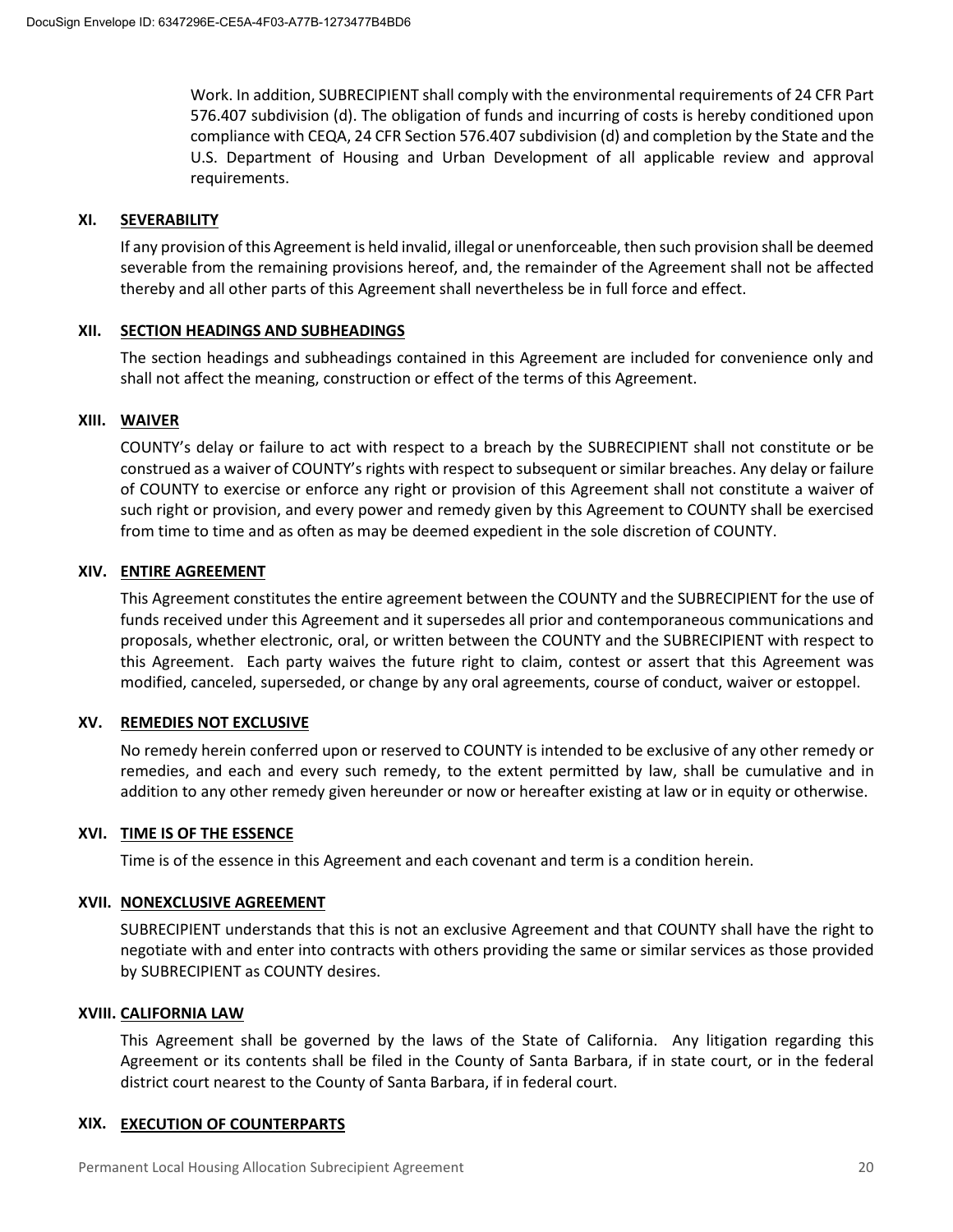This Agreement may be executed in any number of counterparts and each of such counterparts shall for all purposes be deemed to be an original; and all such counterparts, or as many of them as the parties shall preserve undestroyed, shall together constitute one and the same instrument.

#### **XX. AUTHORITY**

All parties to this Agreement warrant and represent that they have the power and authority to enter into this Agreement in the names, titles and capacities herein stated and on behalf of any entities, persons, or firms represented or purported to be represented by such entity(ies), person(s), or firm(s) and that all formal requirements necessary or required by any state and/or federal law in order to enter into this Agreement have been fully complied with. Furthermore, by entering into this Agreement, SUBRECIPIENT hereby warrants that it shall not have breached the terms or conditions of any other contract or agreement to which SUBRECIPIENT is obligated, which breach would have a material effect hereon.

#### **XXI. PRECEDENCE**

In the event of conflict between the provisions contained in the numbered sections of this Agreement and the provisions contained in the Exhibits, the provisions of this Agreement shall prevail over those in the Exhibits.

[Signatures on Following Pages]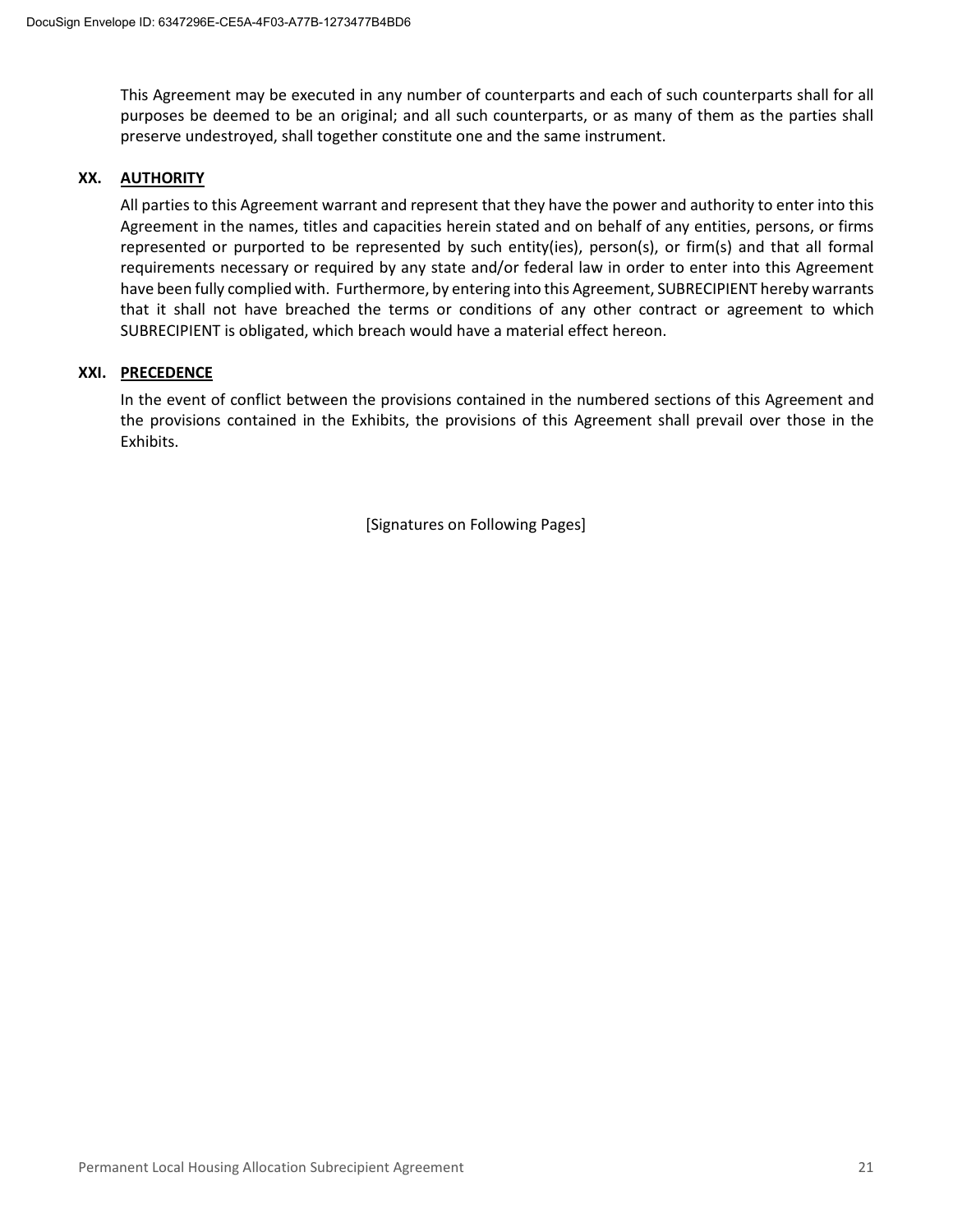IN WITNESS WHEREOF, the parties have executed this Agreement to be effective on the date set forth above.

ATTEST: "COUNTY" CLERK OF THE BOARD

MONA MIYASATOCOUNTY OF SANTA BARBARA:

By:\_\_\_\_\_\_\_\_\_\_\_\_\_\_\_\_\_\_\_\_\_\_\_\_\_\_ By:\_\_\_\_\_\_\_\_\_\_\_\_\_\_\_\_\_\_\_\_\_\_\_\_\_\_\_\_\_\_\_\_\_

Deputy Clerk **Bob Nelson**, Chair Board of Supervisors

APPROVED AS TO ACCOUNTING FORM: BETSY M. SCHAFFER, CPA AUDITOR-CONTROLLER

Ì Audit<sup>or-</sup>Controller Controller George Chapjian

DocuSigned by:  $By: \begin{picture}(10,10) \put(0,0){\line(1,0){155}} \put(10,0){\line(1,0){155}} \put(10,0){\line(1,0){155}} \put(10,0){\line(1,0){155}} \put(10,0){\line(1,0){155}} \put(10,0){\line(1,0){155}} \put(10,0){\line(1,0){155}} \put(10,0){\line(1,0){155}} \put(10,0){\line(1,0){155}} \put(10,0){\line(1,0){155}} \put(10,0){\line(1,0){155$ 

Community Services Director

APPROVED AS TO FORM: RACHEL VAN MULLEM COUNTY COUNSEL

By: \_\_\_\_\_\_\_\_\_\_\_\_\_\_\_\_\_\_\_\_\_\_\_\_\_\_\_\_\_\_ Deputy Counsel

APPROVED AS TO FORM: RAY AROMATORIO, ARM, AIC RISK MANAGEMENT

 $B_V$ : Ray Aromatorio

Risk Waanager47F.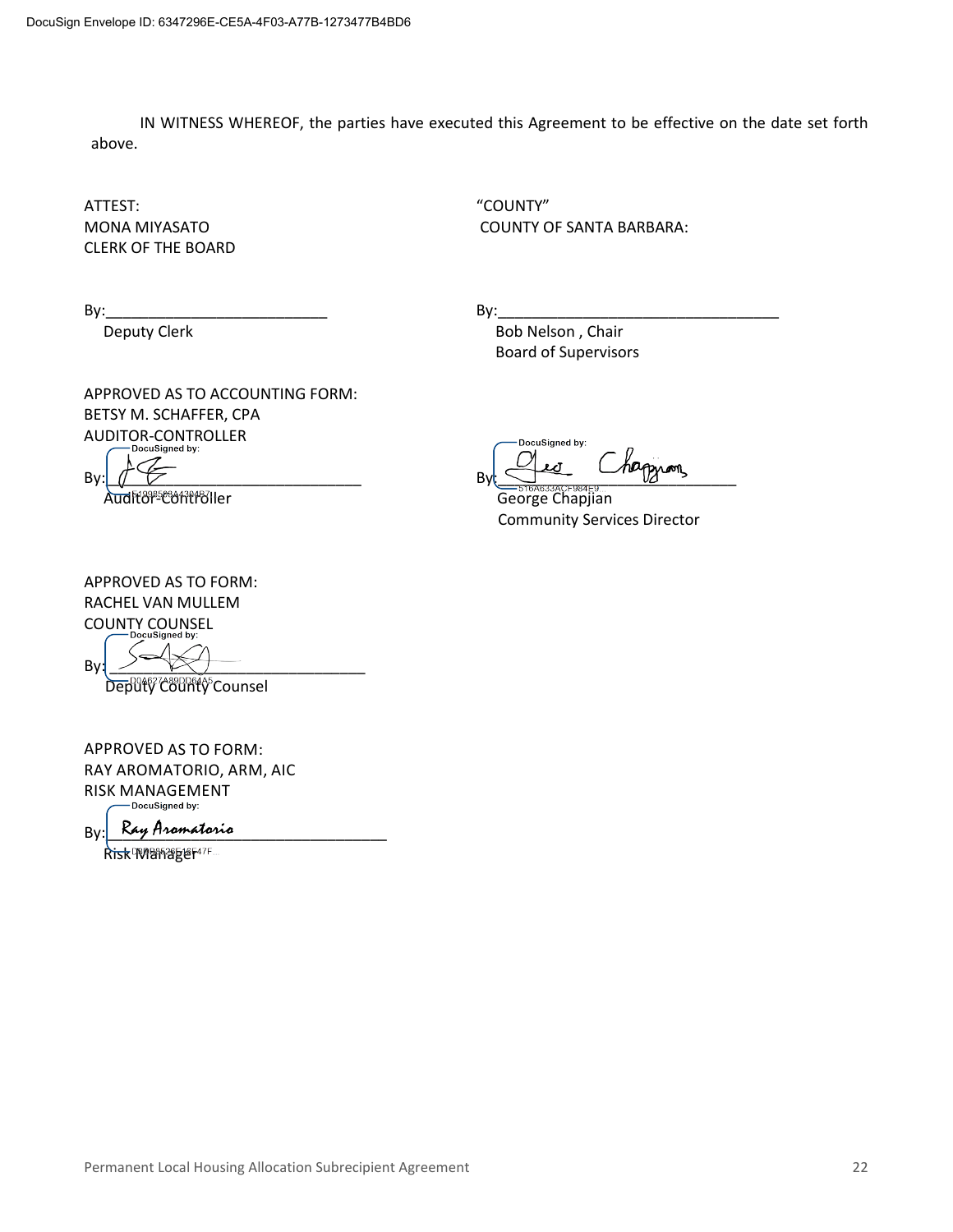"SUBRECIPIENT" Housing Authority of the County of Santa Barbara

-DocuSigned by:

By: essere 833407 \_\_\_\_\_\_\_\_\_\_\_\_\_\_\_\_\_\_\_\_\_\_\_

Bob Havlicek, Executive Director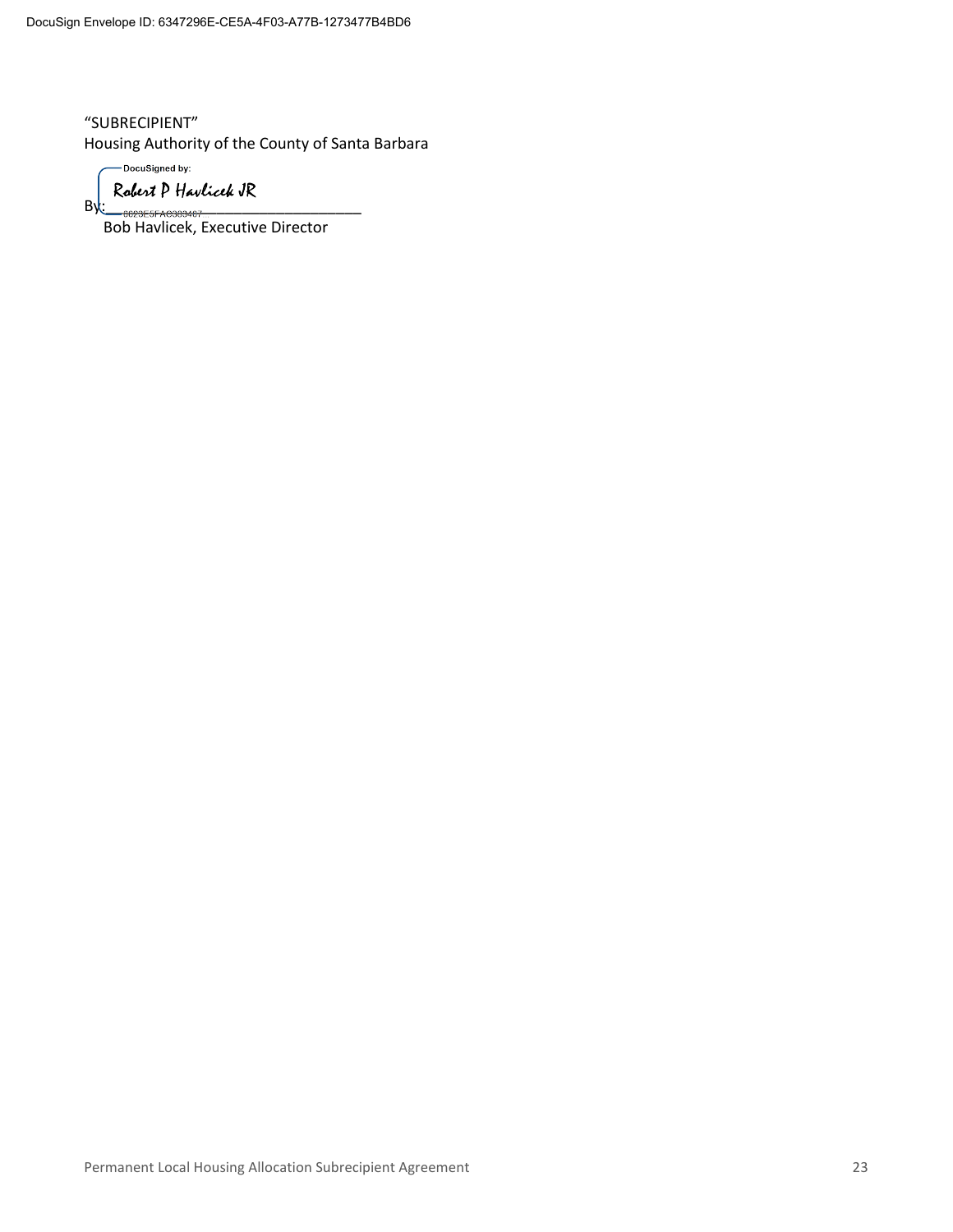#### EXHIBIT A

# **Scope of Services**

#### Permanent Local Housing Allocation Funding

| <b>Project Title:</b>       | Supportive Services for the Residences at Depot Street |
|-----------------------------|--------------------------------------------------------|
| <b>Agreement Amount:</b>    | \$75,000                                               |
| <b>Time of Performance:</b> | July 14, 2021 - June 30, 2022                          |

#### **A. INTRODUCTION**

This Scope of Services is attached to and incorporated into the Subrecipient Agreement between the County of Santa Barbara ("COUNTY") and Housing Authority of the County of Santa Barbara ("SUBRECIPIENT") as referenced in the Agreement. The purpose of this Scope of Services is to further describe the project requirements referenced in Section I of the Agreement.

#### **B. PROJECT DESCRIPTION**

#### **1. Purpose**

In 2018, the Board of Supervisors approved a 55-year loan of unencumbered Mental Health Service Act (MHSA) Housing Program funds, and a loan in Federal HOME and Inclusionary Housing Ordinance (IHO) In-Lieu funds to the Residences at Depot Street, L.P. The Residences at Depot Street is a rental housing complex located at 201 and 205 N. Depot Street in the City of Santa Maria, developed by the Housing Authority of the County of Santa Barbara (HASBARCO), as the general partner in The Residences at Depot Street, L.P. The project provides eighty (80) rental units divided between two separate buildings and contains 6 studios, 32 1 bedroom units, 36 2-bedroom units and 6 3-bedroom units. Two of the 2-bedroom units are managers' units without income or rent restrictions. All 78 units are restricted by the lowincome housing tax credit regulatory agreement on the property.

#### a. **Services**

Housing Authority will engage collaborative partners to provide and link to supportive services, in partnership with the County and other service and housing providers. This scope of services shall include, but is not limited to, the following:

- 1. Case management;
- 2. Basic housing retention skills;
- 3. Peer support activities;
- 4. Mental health care;
- 5. Substance use services;
- 6. Physical health care, including routine and preventive health and dental care, medication management, and wellness services; and
- 7. Benefits counseling and advocacy.

Case Management services are defined as participant-centered activities that focus on access, utilization, retention and adherence to housing, psychosocial, mental, and health services for persons experiencing homelessness. Programs providing case management services must use a care coordination in the provision of their services. Care coordination synchronizes the delivery of a participant's services from multiple providers and specialists. In this definition, all providers working with a participant share important information and have clear, shared expectations about their roles. Equally important, they work together to keep participants and their families informed and to ensure that effective referrals and transitions take place.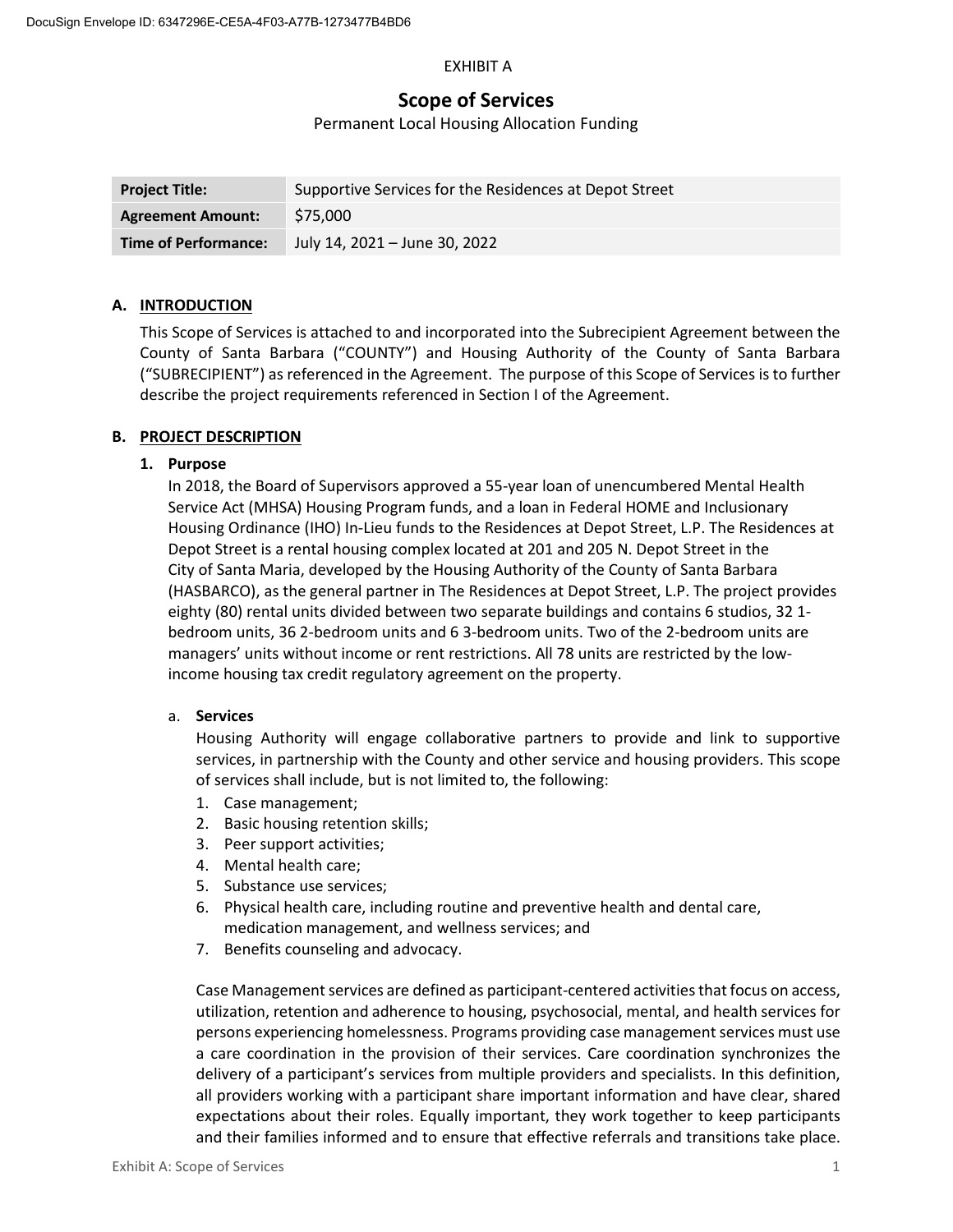The goals of coordinated care are to improve housing and health outcomes by ensuring that care from disparate providers is not delivered in silos, and that services are provided efficiently and effectively.

Case management includes assessing, arranging, coordinating, and monitoring the delivery of individualized services to meet the needs of program participant(s), including:

- a. Providing ongoing risk assessment and safety planning with victims of domestic violence, dating violence, sexual assault, and stalking
- b. Using the centralized or coordinated assessment system
- c. Counseling
- d. Developing, securing, and coordinating services
- e. Obtaining Federal, State, and local benefits
- f. Monitoring and evaluating program participant progress
- g. Providing information and referrals to other providers
- h. Developing an individualized housing and service plan, including planning a path to permanent housing stability
- i. Must be tailored to the individual needs of the client but must to meet with participant at least once per month ((578.37(a)(1)(ii)(F)).

#### b. Federal and/or State Regulatory Information

| <b>Activity</b>                         | Regulation     |
|-----------------------------------------|----------------|
| Supportive services                     | 24 CFR 578.53  |
| Housing location/stabilization services | 24 CFR 576.105 |

#### **2. Levels of Accomplishment**

GOALS: SUBRECIPIENT will provide the following levels of services during the term of the Agreement:

| <b>Services</b>                                | Goal |
|------------------------------------------------|------|
| Total unduplicated number of persons served    | 15   |
| Total unduplicated number of households served | 15   |
| % of participants who retain permanent housing | 85%  |
| remaining housed for 1 year                    |      |

#### PERFORMANCE MEASURES: SUBRECIPIENT will provide the following performance measures during the term of the Agreement:

| <b>Services</b>                                  | Goal |
|--------------------------------------------------|------|
| % of adult participants participating in regular | 87%  |
| <b>Case Management</b>                           |      |
| % of adult participants enrolled in Education    | 62%  |
| <b>Services</b>                                  |      |
| % of adult participants receiving Employment     | 62%  |
| assistance and job training                      |      |
| % of adult participants engaged in Housing       | 87%  |
| <b>Counseling Services</b>                       |      |
| % of adult participants engaged in Life Skills   | 70%  |
| <b>Training</b>                                  |      |
| % of adult participants participating in Mental  | 40%  |
| <b>Health Services</b>                           |      |
| % of adult participants receiving Outpatient     | 60%  |
| <b>Health Services</b>                           |      |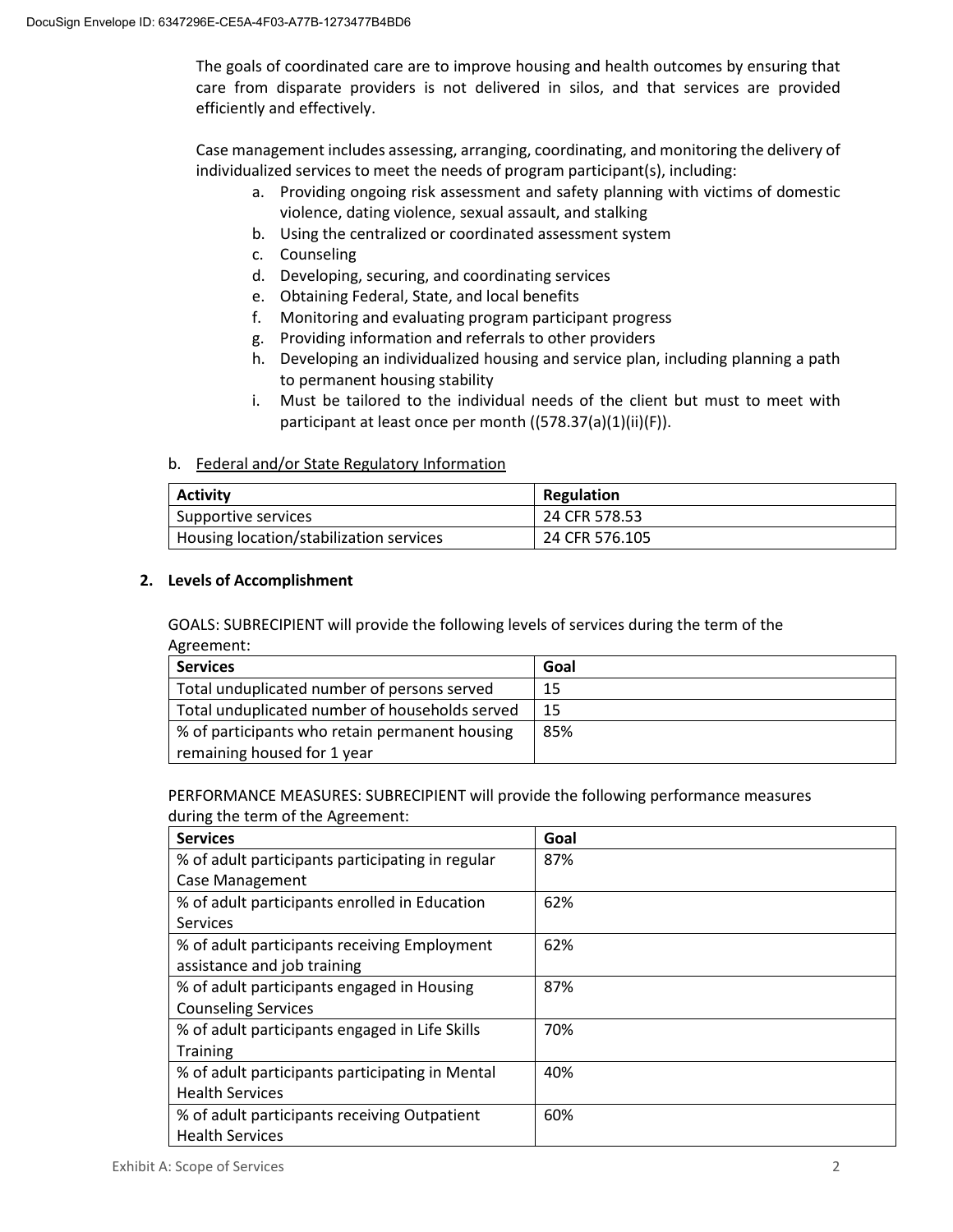| % of adult participants receiving Substance Use   | 33% |
|---------------------------------------------------|-----|
| <b>Treatment Services</b>                         |     |
| % of adult participants accessing Transportation  | 66% |
| % of adult participants engaged in Direct         | 80% |
| <b>Provision of Services</b>                      |     |
| % of adult participants gaining or increasing     | 47% |
| existing earned income at 1-year mark             |     |
| % of adult participants will obtain cash/non-cash | 33% |
| benefits at 1-year mark                           |     |

#### **C. DATA COLLECTION AND REPORTING**

#### **1. General**

Data collection must be completed in accordance with Health & Safety Code 50470 et seq., the PLHA Program Guidelines, and 24 CFR 576.400(f) and in sufficient detail to determine the project's progress in meeting the goals and performance measures as set forth in Section B.3.

#### **2. Report Schedule**

Status Reports are due according to the following schedule:

| <b>Period</b>                 | Due Date         |
|-------------------------------|------------------|
| July 14 - September 30, 2021  | October 20, 2021 |
| October 1 - December 31, 2021 | January 20, 2022 |
| January 1 – March 31, 2022    | April 20, 2022   |
| April 1 – June 30, 2022       | July 20, 2022    |

Disbursement of funds is contingent upon receipt of Status Reports.

#### **3. Report Content**

Status Reports must contain the following:

- a. Subrecipient Report generated from the Santa Barbara County Homeless Management Information System (HMIS),
- b. Data on goals and permanent measures as set forth in Section B.3.,
- c. Data on funding received for the project from all sources, and
- d. Signature of SUBRECIPIENT's Executive Director or his or her designee attesting to the accuracy of the information submitted.

See Exhibit D for a Status Report sample.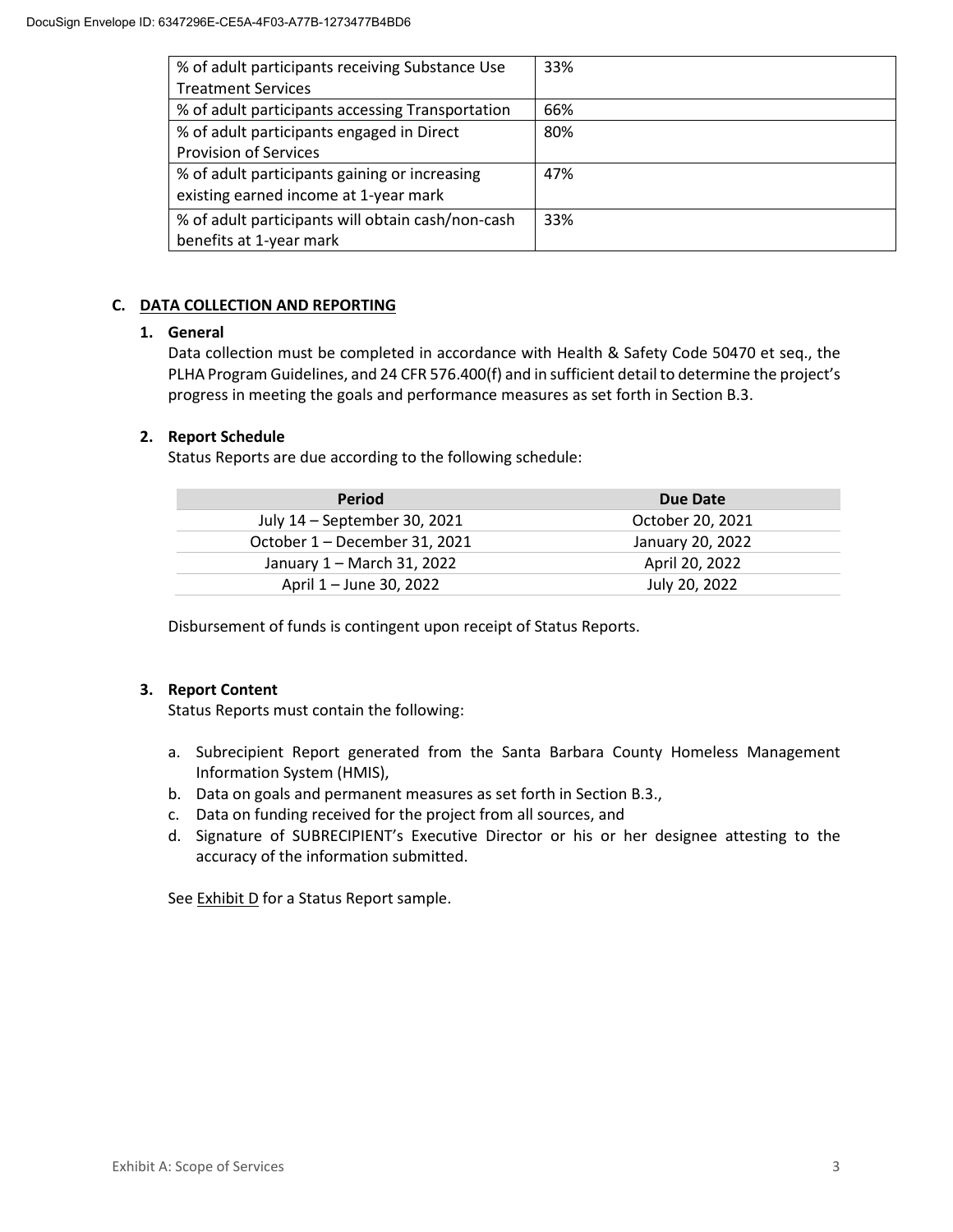#### EXHIBIT B

### **Budget and Payment Procedures**

| <b>Project Title:</b>       | Supportive Services for the Residences at Depot Street |
|-----------------------------|--------------------------------------------------------|
| <b>Agreement Amount:</b>    | \$75,000                                               |
| <b>Time of Performance:</b> | July 14, 2021 - June 30, 2022                          |

#### **A. INTRODUCTION**

This Budget and Payment Procedures is attached to and incorporated into the Subrecipient Agreement between the County of Santa Barbara ("COUNTY") and Housing Authority of the County of Santa Barbara ("SUBRECIPIENT") as referenced in the Agreement. The purpose of this Budget and Payment Procedures is to further describe the requirements referenced in Sections I.C., II., III., and IV. of the Agreement.

#### **B. BUDGET**

Exhibit B – Attachment 1 represents the proposed Project Revenue Budget.

Exhibit B – Attachment 2 represents the proposed Project Expenditure Budget, detailing lines items to be reimbursed by PLHA funds.

Changes to Revenue or Expenditure line items to be used for eligible PLHA expenditures in excess of (10%) require an approved Budget Amendment, as does the addition or deletion of Revenue or Expenditure line items to be used for eligible expenditures. The overall amount of PLHA funds is not to be changed.

#### **C. PAYMENT REQUESTS**

Payment request must include the following:

- 1. Expenditure Summary and Payment Request (ESPR) form, a sample of which is found on Exhibit C, containing an itemized list of expenditures for which reimbursement is requested from PLHA.
- 2. Supporting documentation:

Third-party invoices or receipts

Copies of cancelled checks

Payroll registers and time and activity sheets

Documentation of referral from the Coordinated Entry System for new participants receiving Rapid Re-housing Services

Federal Accountability and Transparency Act form (Attachment 3) $<sup>1</sup>$  $<sup>1</sup>$  $<sup>1</sup>$ </sup>

 $<sup>1</sup>$  Per the Federal Accountability and Transparency Act of 2006 as amended, compensation data for certain officials must be</sup> reported. The report form is attached herein as Attachment 3. This form must be submitted with the first draw request and updated if there are changes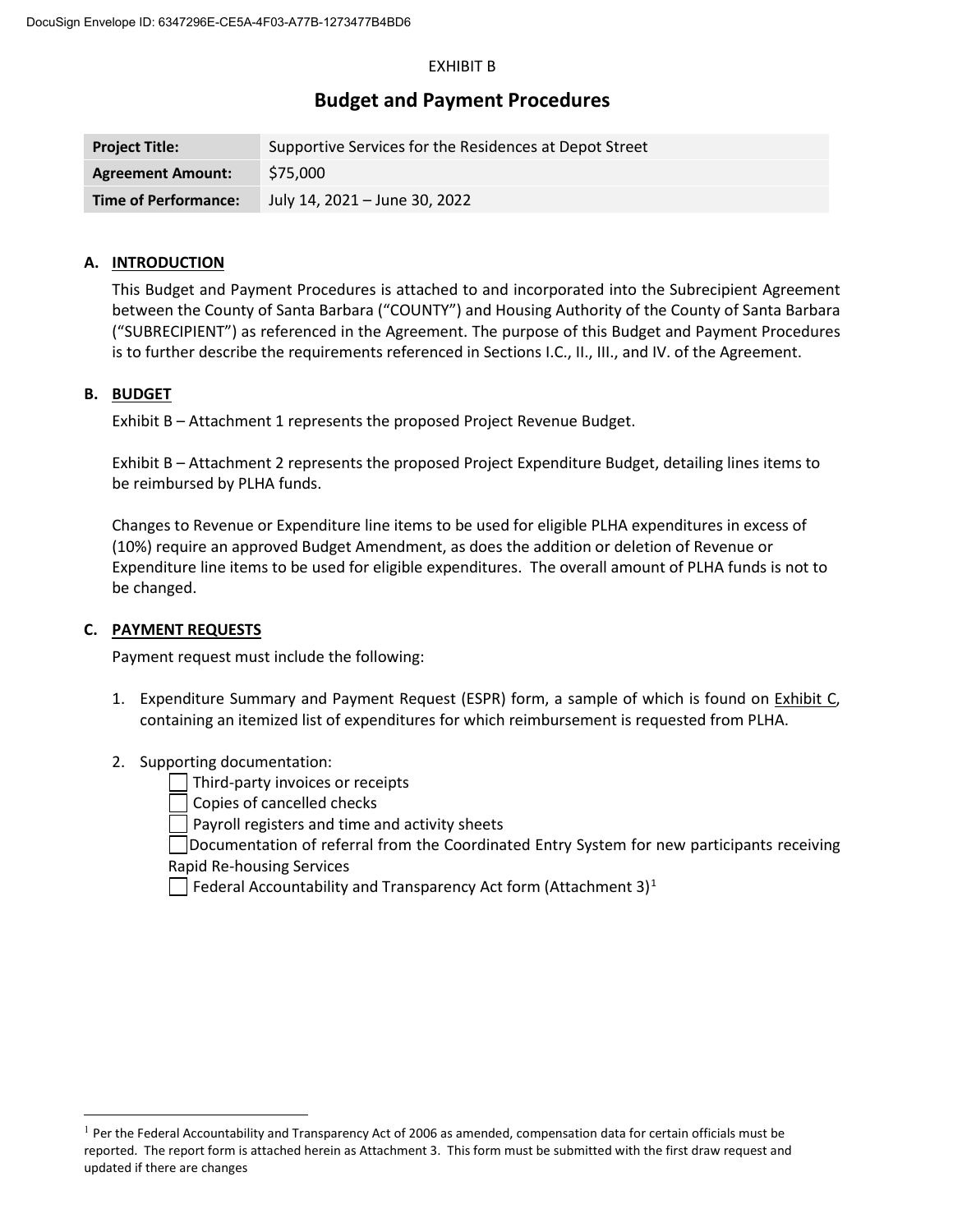ı

|                                            | State of California<br><b>Permanent Local Housing Allocation</b><br>Project Budget - Revenues                                                                                                                                                                      |                             |              |       |
|--------------------------------------------|--------------------------------------------------------------------------------------------------------------------------------------------------------------------------------------------------------------------------------------------------------------------|-----------------------------|--------------|-------|
| <b>Project Title</b>                       | Supportive Services for the Residences at Depot Street                                                                                                                                                                                                             |                             |              |       |
| <b>Applicant Name</b>                      | Housing Authority of the County of Santa Barbara                                                                                                                                                                                                                   |                             |              |       |
|                                            | Revenue and Expense budgets should reflect the entire program budget for the specific project for which State PLHA<br>funds are requested. Total Revenue and Expenses should match.<br>Please specify the source of "Other Federal Funds" and "Other State Funds". |                             |              |       |
| <b>Revenue</b>                             |                                                                                                                                                                                                                                                                    |                             |              |       |
|                                            | <b>Source</b>                                                                                                                                                                                                                                                      | <b>Total Program Budget</b> | <b>PLHA</b>  | Other |
|                                            | <b>Permanent Local Housing Allocation (This award)</b>                                                                                                                                                                                                             |                             | \$<br>75,000 |       |
| CDBG - Cities (SB = Human Services Funds)  |                                                                                                                                                                                                                                                                    | \$                          |              |       |
| <b>CDBG - County</b>                       |                                                                                                                                                                                                                                                                    | \$                          |              |       |
| CoC Program                                |                                                                                                                                                                                                                                                                    | \$                          |              |       |
| <b>HOME - Cities</b>                       |                                                                                                                                                                                                                                                                    | \$<br>۰                     |              |       |
| <b>HOME - County</b>                       |                                                                                                                                                                                                                                                                    | \$                          |              |       |
| <b>Other Federal Funds:</b>                |                                                                                                                                                                                                                                                                    | \$                          |              |       |
| <b>Other Federal Funds:</b>                |                                                                                                                                                                                                                                                                    | \$                          |              |       |
| <b>Other State Funds</b>                   |                                                                                                                                                                                                                                                                    | \$                          |              |       |
| <b>Other State Funds</b>                   |                                                                                                                                                                                                                                                                    | \$<br>-                     |              |       |
| <b>County Human Services Funds</b>         |                                                                                                                                                                                                                                                                    | \$<br>٠                     |              |       |
| <b>Other Local Funds</b>                   |                                                                                                                                                                                                                                                                    | \$                          |              |       |
| <b>Private Trusts and Foundation Funds</b> |                                                                                                                                                                                                                                                                    | \$                          |              |       |
| <b>Fundraising Events</b>                  |                                                                                                                                                                                                                                                                    | \$                          |              |       |
| <b>Donations</b>                           |                                                                                                                                                                                                                                                                    | \$                          |              |       |
| <b>Client Fees</b>                         |                                                                                                                                                                                                                                                                    | \$                          |              |       |
| Other (specify source below)               |                                                                                                                                                                                                                                                                    |                             |              |       |
|                                            |                                                                                                                                                                                                                                                                    | \$                          |              |       |
|                                            |                                                                                                                                                                                                                                                                    | \$<br>۰                     |              |       |
|                                            |                                                                                                                                                                                                                                                                    | \$                          |              |       |
|                                            |                                                                                                                                                                                                                                                                    | \$<br>۰                     |              |       |
|                                            |                                                                                                                                                                                                                                                                    | \$<br>۰                     |              |       |
| <b>Total Revenue</b>                       |                                                                                                                                                                                                                                                                    | \$<br>۰                     | \$<br>75,000 | \$    |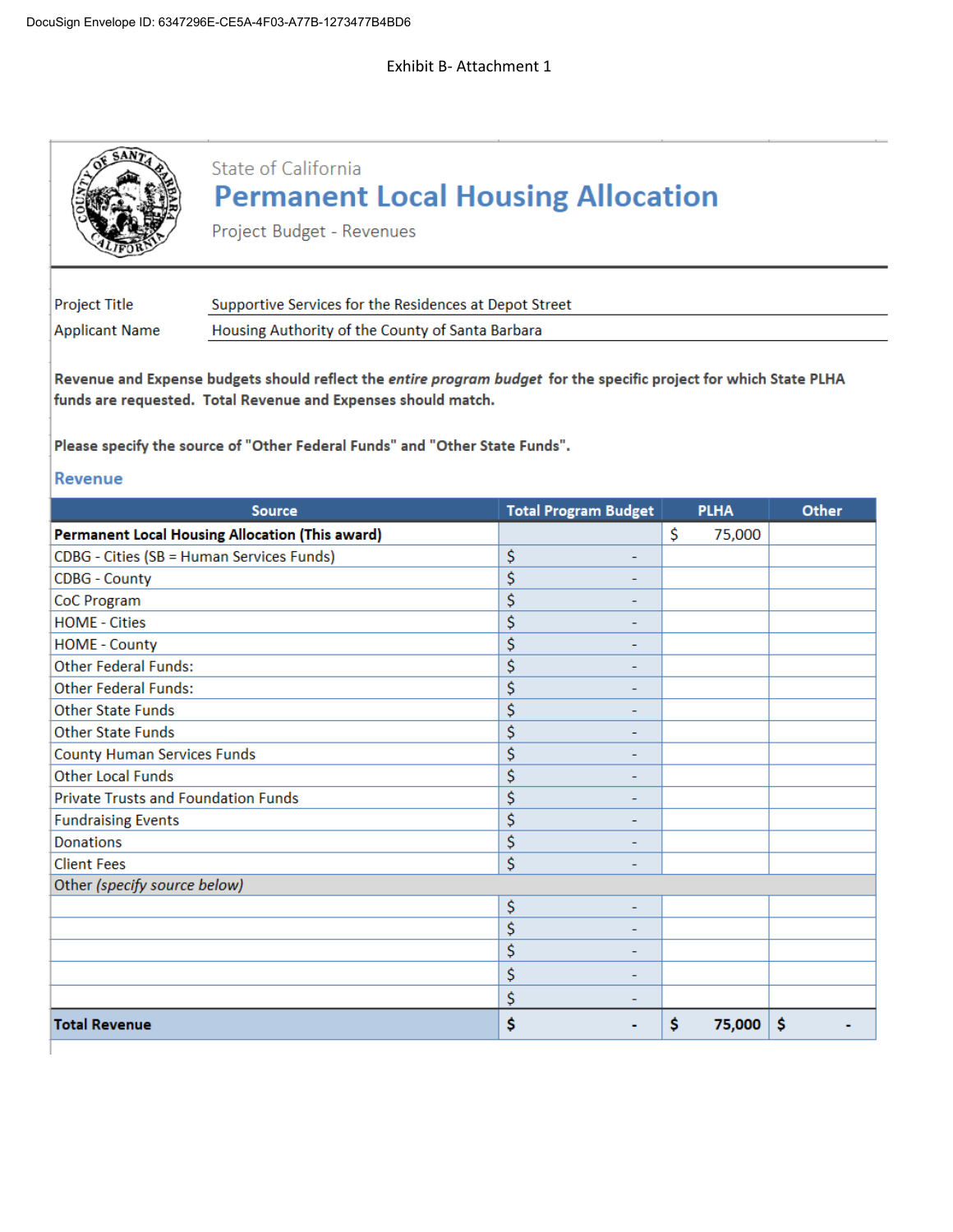#### Exhibit B- Attachment 2



# State of California **Permanent Local Housing Allocation**

Project Budget - Expenses

| Housing Authority of the County of Santa Barbara<br><b>Applicant Name</b><br><b>PLHA</b><br><b>Expenses</b><br><b>Supportive</b><br><b>Services, Housing</b><br>location /<br>stabilization<br><b>Total Program Budget</b><br>services<br>Other<br><b>Expense</b><br>Salaries, Benefits, and Payroll Taxes - Provide detail for all program staff. Add lines as needed.<br>'s<br>\$<br>43,680<br>1 Case Manager FTE<br>43,680<br>'s<br>\$<br>2,912<br>1 Program Manager 0.5 FTE<br>2,912<br>\$<br><b>Benefits</b><br>13,978<br>`\$<br>13,978<br>\$<br>\$<br>٠<br>\$<br>÷<br>\$<br>÷<br><b>Client Services and Direct Assistance</b><br>Supplies and Equipment<br>\$<br>2,500<br>'S<br>2,500<br>\$<br>'s<br><b>Client Engagement Expenses</b><br>1,148<br>1,148<br>\$<br>500<br>s<br>Phone<br>500<br>\$<br>S<br><b>Training</b><br>500<br>500<br>\$<br>÷<br>\$<br>÷<br>\$<br>÷<br>\$<br>ä,<br>\$<br>÷,<br>\$<br>ä,<br>\$<br>۰<br>\$<br>٠<br>\$<br>÷<br>\$<br>÷.<br>\$<br>÷,<br>\$<br>÷<br>\$<br>÷<br>\$<br>٠<br>\$<br>٠<br>Other (specify below)<br>\$<br>ä,<br>Indirect Costs (Not to exceed 15% of total request)<br>\$<br>9,782<br><b>Ş</b><br>9,782<br><b>Total Expenses</b><br>Ś<br>$75,000$ \$<br>75,000 \$ | Project Title | Supportive Services for the Residences at Depot Street |  |  |  |
|------------------------------------------------------------------------------------------------------------------------------------------------------------------------------------------------------------------------------------------------------------------------------------------------------------------------------------------------------------------------------------------------------------------------------------------------------------------------------------------------------------------------------------------------------------------------------------------------------------------------------------------------------------------------------------------------------------------------------------------------------------------------------------------------------------------------------------------------------------------------------------------------------------------------------------------------------------------------------------------------------------------------------------------------------------------------------------------------------------------------------------------------------------------------------------------------------------------|---------------|--------------------------------------------------------|--|--|--|
|                                                                                                                                                                                                                                                                                                                                                                                                                                                                                                                                                                                                                                                                                                                                                                                                                                                                                                                                                                                                                                                                                                                                                                                                                  |               |                                                        |  |  |  |
|                                                                                                                                                                                                                                                                                                                                                                                                                                                                                                                                                                                                                                                                                                                                                                                                                                                                                                                                                                                                                                                                                                                                                                                                                  |               |                                                        |  |  |  |
|                                                                                                                                                                                                                                                                                                                                                                                                                                                                                                                                                                                                                                                                                                                                                                                                                                                                                                                                                                                                                                                                                                                                                                                                                  |               |                                                        |  |  |  |
|                                                                                                                                                                                                                                                                                                                                                                                                                                                                                                                                                                                                                                                                                                                                                                                                                                                                                                                                                                                                                                                                                                                                                                                                                  |               |                                                        |  |  |  |
|                                                                                                                                                                                                                                                                                                                                                                                                                                                                                                                                                                                                                                                                                                                                                                                                                                                                                                                                                                                                                                                                                                                                                                                                                  |               |                                                        |  |  |  |
|                                                                                                                                                                                                                                                                                                                                                                                                                                                                                                                                                                                                                                                                                                                                                                                                                                                                                                                                                                                                                                                                                                                                                                                                                  |               |                                                        |  |  |  |
|                                                                                                                                                                                                                                                                                                                                                                                                                                                                                                                                                                                                                                                                                                                                                                                                                                                                                                                                                                                                                                                                                                                                                                                                                  |               |                                                        |  |  |  |
|                                                                                                                                                                                                                                                                                                                                                                                                                                                                                                                                                                                                                                                                                                                                                                                                                                                                                                                                                                                                                                                                                                                                                                                                                  |               |                                                        |  |  |  |
|                                                                                                                                                                                                                                                                                                                                                                                                                                                                                                                                                                                                                                                                                                                                                                                                                                                                                                                                                                                                                                                                                                                                                                                                                  |               |                                                        |  |  |  |
|                                                                                                                                                                                                                                                                                                                                                                                                                                                                                                                                                                                                                                                                                                                                                                                                                                                                                                                                                                                                                                                                                                                                                                                                                  |               |                                                        |  |  |  |
|                                                                                                                                                                                                                                                                                                                                                                                                                                                                                                                                                                                                                                                                                                                                                                                                                                                                                                                                                                                                                                                                                                                                                                                                                  |               |                                                        |  |  |  |
|                                                                                                                                                                                                                                                                                                                                                                                                                                                                                                                                                                                                                                                                                                                                                                                                                                                                                                                                                                                                                                                                                                                                                                                                                  |               |                                                        |  |  |  |
|                                                                                                                                                                                                                                                                                                                                                                                                                                                                                                                                                                                                                                                                                                                                                                                                                                                                                                                                                                                                                                                                                                                                                                                                                  |               |                                                        |  |  |  |
|                                                                                                                                                                                                                                                                                                                                                                                                                                                                                                                                                                                                                                                                                                                                                                                                                                                                                                                                                                                                                                                                                                                                                                                                                  |               |                                                        |  |  |  |
|                                                                                                                                                                                                                                                                                                                                                                                                                                                                                                                                                                                                                                                                                                                                                                                                                                                                                                                                                                                                                                                                                                                                                                                                                  |               |                                                        |  |  |  |
|                                                                                                                                                                                                                                                                                                                                                                                                                                                                                                                                                                                                                                                                                                                                                                                                                                                                                                                                                                                                                                                                                                                                                                                                                  |               |                                                        |  |  |  |
|                                                                                                                                                                                                                                                                                                                                                                                                                                                                                                                                                                                                                                                                                                                                                                                                                                                                                                                                                                                                                                                                                                                                                                                                                  |               |                                                        |  |  |  |
|                                                                                                                                                                                                                                                                                                                                                                                                                                                                                                                                                                                                                                                                                                                                                                                                                                                                                                                                                                                                                                                                                                                                                                                                                  |               |                                                        |  |  |  |
|                                                                                                                                                                                                                                                                                                                                                                                                                                                                                                                                                                                                                                                                                                                                                                                                                                                                                                                                                                                                                                                                                                                                                                                                                  |               |                                                        |  |  |  |
|                                                                                                                                                                                                                                                                                                                                                                                                                                                                                                                                                                                                                                                                                                                                                                                                                                                                                                                                                                                                                                                                                                                                                                                                                  |               |                                                        |  |  |  |
|                                                                                                                                                                                                                                                                                                                                                                                                                                                                                                                                                                                                                                                                                                                                                                                                                                                                                                                                                                                                                                                                                                                                                                                                                  |               |                                                        |  |  |  |
|                                                                                                                                                                                                                                                                                                                                                                                                                                                                                                                                                                                                                                                                                                                                                                                                                                                                                                                                                                                                                                                                                                                                                                                                                  |               |                                                        |  |  |  |
|                                                                                                                                                                                                                                                                                                                                                                                                                                                                                                                                                                                                                                                                                                                                                                                                                                                                                                                                                                                                                                                                                                                                                                                                                  |               |                                                        |  |  |  |
|                                                                                                                                                                                                                                                                                                                                                                                                                                                                                                                                                                                                                                                                                                                                                                                                                                                                                                                                                                                                                                                                                                                                                                                                                  |               |                                                        |  |  |  |
|                                                                                                                                                                                                                                                                                                                                                                                                                                                                                                                                                                                                                                                                                                                                                                                                                                                                                                                                                                                                                                                                                                                                                                                                                  |               |                                                        |  |  |  |
|                                                                                                                                                                                                                                                                                                                                                                                                                                                                                                                                                                                                                                                                                                                                                                                                                                                                                                                                                                                                                                                                                                                                                                                                                  |               |                                                        |  |  |  |
|                                                                                                                                                                                                                                                                                                                                                                                                                                                                                                                                                                                                                                                                                                                                                                                                                                                                                                                                                                                                                                                                                                                                                                                                                  |               |                                                        |  |  |  |
|                                                                                                                                                                                                                                                                                                                                                                                                                                                                                                                                                                                                                                                                                                                                                                                                                                                                                                                                                                                                                                                                                                                                                                                                                  |               |                                                        |  |  |  |
|                                                                                                                                                                                                                                                                                                                                                                                                                                                                                                                                                                                                                                                                                                                                                                                                                                                                                                                                                                                                                                                                                                                                                                                                                  |               |                                                        |  |  |  |
|                                                                                                                                                                                                                                                                                                                                                                                                                                                                                                                                                                                                                                                                                                                                                                                                                                                                                                                                                                                                                                                                                                                                                                                                                  |               |                                                        |  |  |  |
|                                                                                                                                                                                                                                                                                                                                                                                                                                                                                                                                                                                                                                                                                                                                                                                                                                                                                                                                                                                                                                                                                                                                                                                                                  |               |                                                        |  |  |  |
|                                                                                                                                                                                                                                                                                                                                                                                                                                                                                                                                                                                                                                                                                                                                                                                                                                                                                                                                                                                                                                                                                                                                                                                                                  |               |                                                        |  |  |  |
|                                                                                                                                                                                                                                                                                                                                                                                                                                                                                                                                                                                                                                                                                                                                                                                                                                                                                                                                                                                                                                                                                                                                                                                                                  |               |                                                        |  |  |  |
|                                                                                                                                                                                                                                                                                                                                                                                                                                                                                                                                                                                                                                                                                                                                                                                                                                                                                                                                                                                                                                                                                                                                                                                                                  |               |                                                        |  |  |  |
|                                                                                                                                                                                                                                                                                                                                                                                                                                                                                                                                                                                                                                                                                                                                                                                                                                                                                                                                                                                                                                                                                                                                                                                                                  |               |                                                        |  |  |  |
|                                                                                                                                                                                                                                                                                                                                                                                                                                                                                                                                                                                                                                                                                                                                                                                                                                                                                                                                                                                                                                                                                                                                                                                                                  |               |                                                        |  |  |  |
|                                                                                                                                                                                                                                                                                                                                                                                                                                                                                                                                                                                                                                                                                                                                                                                                                                                                                                                                                                                                                                                                                                                                                                                                                  |               |                                                        |  |  |  |
|                                                                                                                                                                                                                                                                                                                                                                                                                                                                                                                                                                                                                                                                                                                                                                                                                                                                                                                                                                                                                                                                                                                                                                                                                  |               |                                                        |  |  |  |
|                                                                                                                                                                                                                                                                                                                                                                                                                                                                                                                                                                                                                                                                                                                                                                                                                                                                                                                                                                                                                                                                                                                                                                                                                  |               |                                                        |  |  |  |
|                                                                                                                                                                                                                                                                                                                                                                                                                                                                                                                                                                                                                                                                                                                                                                                                                                                                                                                                                                                                                                                                                                                                                                                                                  |               |                                                        |  |  |  |

Narrative (optional)

This budget is an estimate based on projected funding; consequently staffing and/or levels of financial assistance may vary slightly in actuality.

\$

 $\pmb{\mathsf{S}}$ \$ 75,000 \$

75,000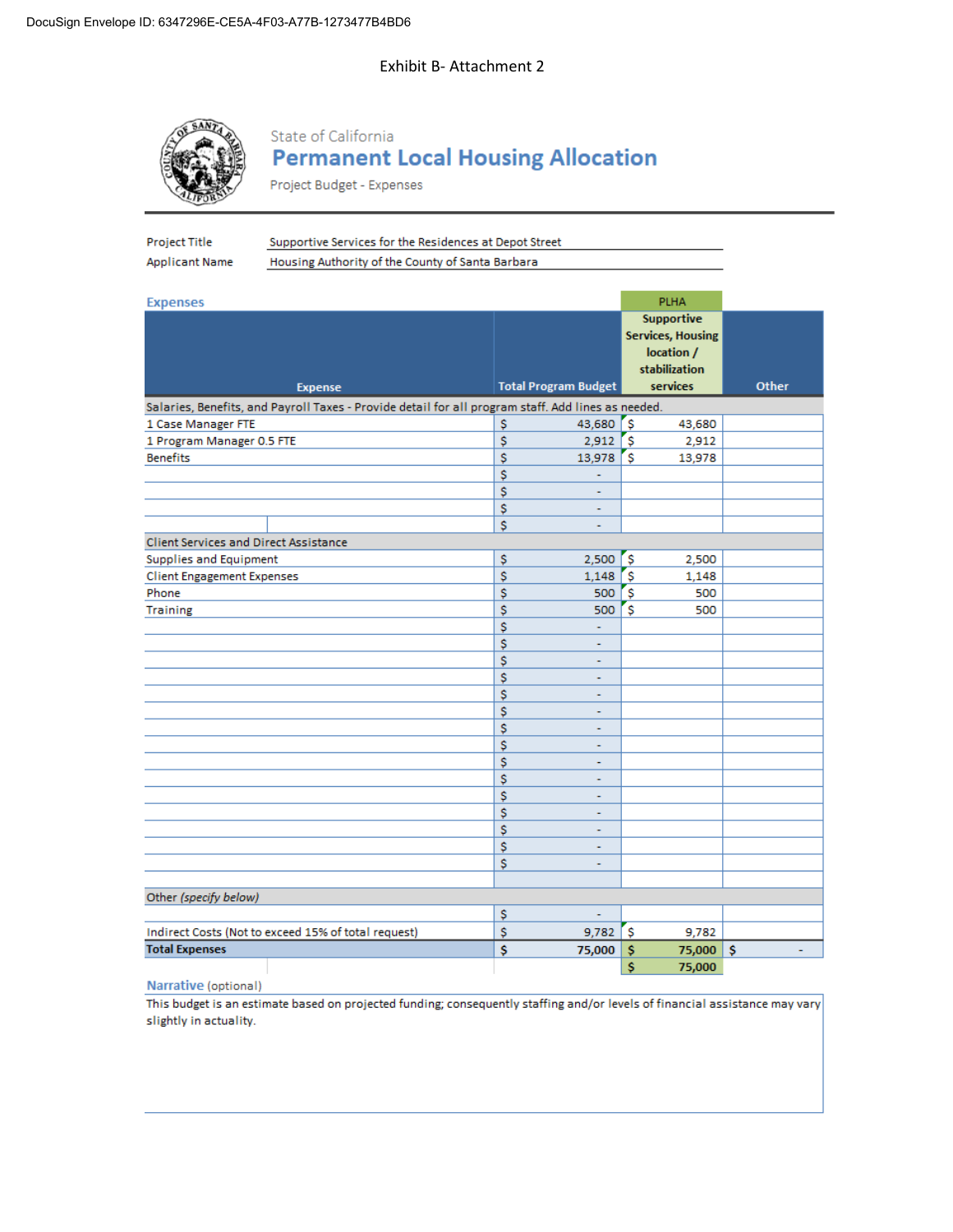#### EXHIBIT B

### **Attachment 3 to Subrecipient Agreement between County of Santa Barbara**

**and**

### **Housing Authority of the County of Santa Barbara**

Supportive Services for the Residences at Depot Street

The Federal Funding Accountability and Transparency Act (FFATA) requires the Office of Management and Budget (OMB) to maintain a single, searchable website that contains information on all Federal spending awards. In connection with FFATA, Santa Barbara County Housing and Community Development requires all agencies that meet the following thresholds to report:

#### **DUNS Number**

If your agency or organization:

- 1. Had a gross income, from all sources, over \$375,000 in Agency's previous tax year, **or**
- 2. Receives more than 80% of annual gross revenues from the Federal government and those revenues are greater than \$25 million annually, **and**
- 3. Is receiving an award of \$25,000 or more though this grant, **and**
- 4. Compensation information of your five top senior executives is not available to the general public;

then you must provide the total compensation and names of your top five executives below.

| 1) | Robert P Havlicek Jr                                                                                                                                                                                                                           | \$231,212            |
|----|------------------------------------------------------------------------------------------------------------------------------------------------------------------------------------------------------------------------------------------------|----------------------|
|    | <b>Name</b>                                                                                                                                                                                                                                    | <b>Annual Salary</b> |
| 2) | Sanford Riggs<br>the control of the control of the control of the control of the control of the control of the control of the control of the control of the control of the control of the control of the control of the control of the control | \$182,703            |
|    | <b>Name</b>                                                                                                                                                                                                                                    | <b>Annual Salary</b> |
| 3) | John Polanskey                                                                                                                                                                                                                                 | \$167,271            |
|    | <b>Name</b>                                                                                                                                                                                                                                    | <b>Annual Salary</b> |
| 4) | Irene Vejar                                                                                                                                                                                                                                    | \$167,271            |
|    | <b>Name</b>                                                                                                                                                                                                                                    | <b>Annual Salary</b> |
| 5) | Irene Melton                                                                                                                                                                                                                                   | \$155,253            |
|    | Name                                                                                                                                                                                                                                           | <b>Annual Salary</b> |

 $\Box$  Please check this box if you do not meet any of the thresholds noted above.

*I certify that the information reported in this form is in compliance with the False Claims Act (U.S. Code Collection, title 31, Subtitle III, Chapter 37, Subchapter III § 3729). I understand that any person who knowingly makes a false or fraudulent claim for payment or approval, may be liable to the United States Government for a civil penalty of not less than \$5,000 and not more than \$10,000 plus three (3) times the amount of damages which the Government sustains.*

| Signature: | Robert P Havlicek JR | Date: | $6/30/2021$   4:28 PM PDT |  |  |
|------------|----------------------|-------|---------------------------|--|--|
|            | $-6623F5FAC383407$   |       |                           |  |  |
| Title:     | Executive Director   |       |                           |  |  |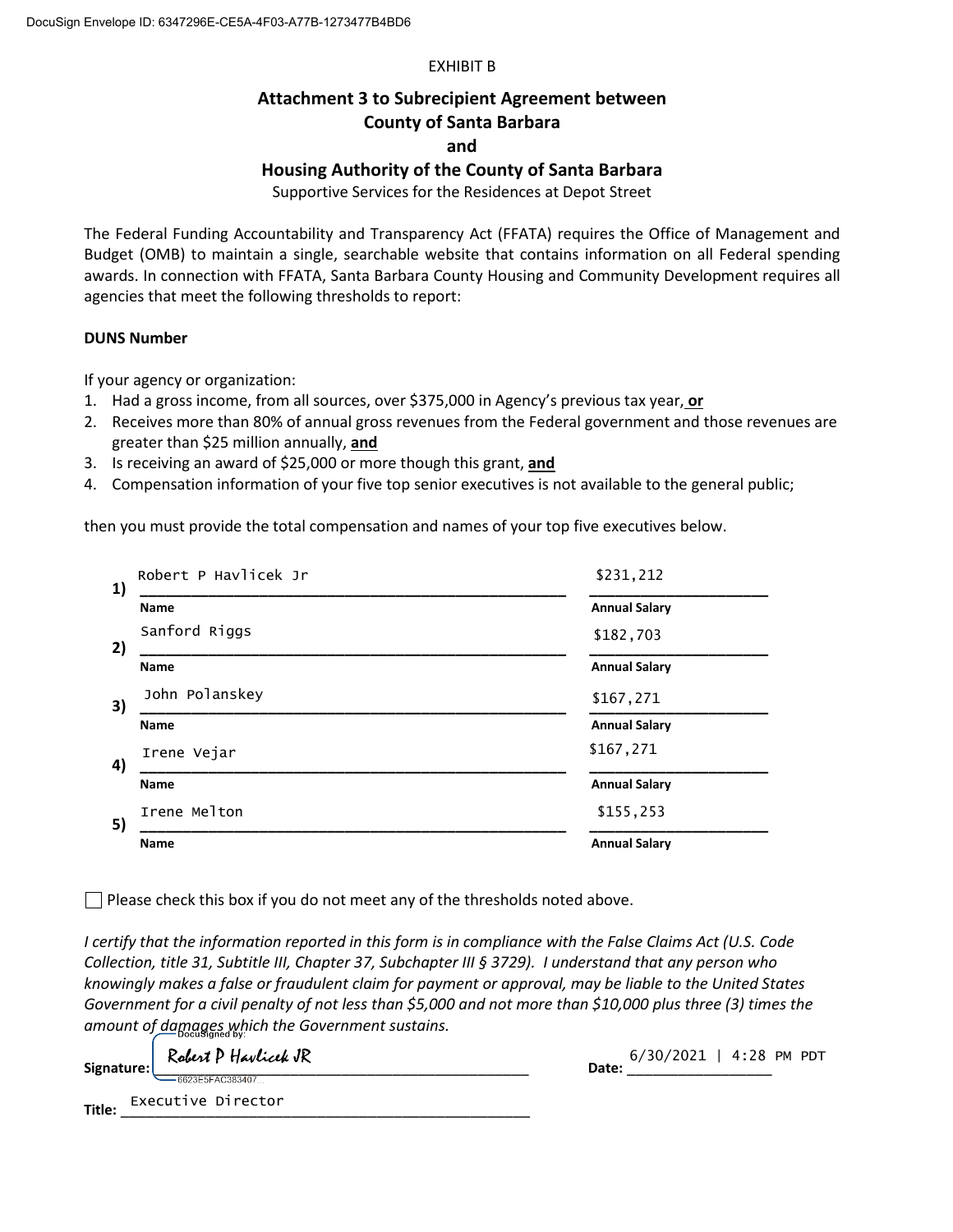

# State of California **Permanent Local Housing Allocation**

Project Budget - Revenues

| Project Title  | Supportive Services for the Residences at Depot Street |
|----------------|--------------------------------------------------------|
| Applicant Name | Housing Authority of the County of Santa Barbara       |

**Revenue and Expense budgets should reflect the** *entire program budget* **for the specific project for which State PLHA funds are requested. Total Revenue and Expenses should match.**

**Please specify the source of "Other Federal Funds" and "Other State Funds".**

#### **Revenue**

| <b>Source</b>                                          | <b>Total Program Budget</b>        | <b>PLHA</b>  | <b>Other</b> |
|--------------------------------------------------------|------------------------------------|--------------|--------------|
| <b>Permanent Local Housing Allocation (This award)</b> |                                    | \$<br>75,000 |              |
| CDBG - Cities (SB = Human Services Funds)              | \$<br>$\blacksquare$               |              |              |
| <b>CDBG - County</b>                                   | \$                                 |              |              |
| CoC Program                                            | \$<br>$\qquad \qquad \blacksquare$ |              |              |
| <b>HOME - Cities</b>                                   | \$<br>$\qquad \qquad \blacksquare$ |              |              |
| <b>HOME - County</b>                                   | \$<br>$\qquad \qquad -$            |              |              |
| Other Federal Funds:                                   | \$<br>$\qquad \qquad -$            |              |              |
| <b>Other Federal Funds:</b>                            | \$<br>$\qquad \qquad -$            |              |              |
| <b>Other State Funds</b>                               | \$<br>$\overline{\phantom{0}}$     |              |              |
| <b>Other State Funds</b>                               | \$<br>$\qquad \qquad -$            |              |              |
| <b>County Human Services Funds</b>                     | \$<br>$\qquad \qquad -$            |              |              |
| <b>Other Local Funds</b>                               | \$<br>$\qquad \qquad -$            |              |              |
| Private Trusts and Foundation Funds                    | \$<br>$\qquad \qquad -$            |              |              |
| <b>Fundraising Events</b>                              | \$<br>$\overline{\phantom{a}}$     |              |              |
| Donations                                              | \$<br>$\overline{\phantom{0}}$     |              |              |
| <b>Client Fees</b>                                     | \$<br>$\overline{\phantom{0}}$     |              |              |
| Other (specify source below)                           |                                    |              |              |
|                                                        | \$<br>$\overline{\phantom{a}}$     |              |              |
|                                                        | \$<br>$\overline{\phantom{0}}$     |              |              |
|                                                        | \$<br>$\qquad \qquad -$            |              |              |
|                                                        | \$<br>$\qquad \qquad -$            |              |              |
|                                                        | \$                                 |              |              |
| <b>Total Revenue</b>                                   | \$                                 | \$<br>75,000 | \$           |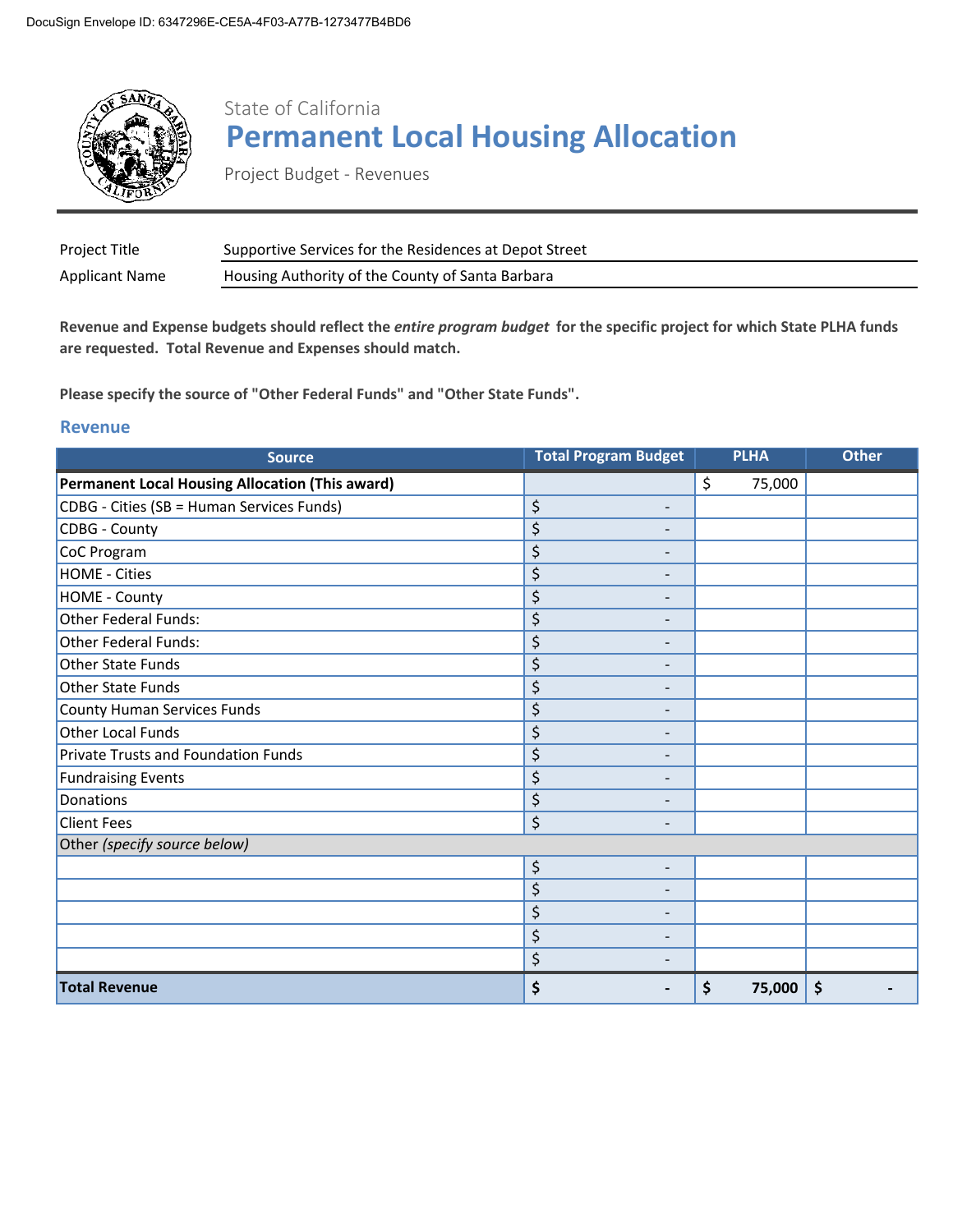

#### State of California **Permanent Local Housing Allocation**

Project Budget - Expenses

| Project Title                                | Supportive Services for the Residences at Depot Street                                             |    |                              |                         |                          |              |
|----------------------------------------------|----------------------------------------------------------------------------------------------------|----|------------------------------|-------------------------|--------------------------|--------------|
| <b>Applicant Name</b>                        | Housing Authority of the County of Santa Barbara                                                   |    |                              |                         |                          |              |
|                                              |                                                                                                    |    |                              |                         |                          |              |
| <b>Expenses</b>                              |                                                                                                    |    |                              |                         | PLHA                     |              |
|                                              |                                                                                                    |    |                              |                         | <b>Supportive</b>        |              |
|                                              |                                                                                                    |    |                              |                         | <b>Services, Housing</b> |              |
|                                              |                                                                                                    |    |                              |                         | location /               |              |
|                                              |                                                                                                    |    |                              |                         | stabilization            |              |
|                                              | <b>Expense</b>                                                                                     |    | <b>Total Program Budget</b>  |                         | services                 | <b>Other</b> |
|                                              | Salaries, Benefits, and Payroll Taxes - Provide detail for all program staff. Add lines as needed. |    |                              |                         |                          |              |
| 1 Case Manager FTE                           |                                                                                                    | \$ | 43,680                       | \$                      | 43,680                   |              |
| 1 Program Manager 0.5 FTE                    |                                                                                                    | \$ | 2,912                        | \$                      | 2,912                    |              |
| <b>Benefits</b>                              |                                                                                                    | \$ | 13,978                       | $\overline{\mathsf{s}}$ | 13,978                   |              |
|                                              |                                                                                                    | \$ | $\overline{\phantom{a}}$     |                         |                          |              |
|                                              |                                                                                                    | \$ | ÷,                           |                         |                          |              |
|                                              |                                                                                                    | \$ | $\overline{\phantom{a}}$     |                         |                          |              |
|                                              |                                                                                                    | \$ | $\overline{\phantom{a}}$     |                         |                          |              |
| <b>Client Services and Direct Assistance</b> |                                                                                                    |    |                              |                         |                          |              |
| Supplies and Equipment                       |                                                                                                    | \$ | 2,500                        | \$                      | 2,500                    |              |
| <b>Client Engagement Expenses</b>            |                                                                                                    | \$ | $1,148$ \$                   |                         | 1,148                    |              |
| Phone                                        |                                                                                                    | \$ | 500                          | \$                      | 500                      |              |
| Training                                     |                                                                                                    | \$ | 500                          | $\overline{\mathsf{s}}$ | 500                      |              |
|                                              |                                                                                                    | \$ |                              |                         |                          |              |
|                                              |                                                                                                    | \$ | $\overline{\phantom{a}}$     |                         |                          |              |
|                                              |                                                                                                    | \$ | $\overline{\phantom{a}}$     |                         |                          |              |
|                                              |                                                                                                    | \$ | ٠                            |                         |                          |              |
|                                              |                                                                                                    | \$ | $\overline{\phantom{a}}$     |                         |                          |              |
|                                              |                                                                                                    | \$ | ٠                            |                         |                          |              |
|                                              |                                                                                                    | \$ | $\overline{\phantom{a}}$     |                         |                          |              |
|                                              |                                                                                                    | \$ | $\overline{\phantom{a}}$     |                         |                          |              |
|                                              |                                                                                                    | \$ | $\overline{\phantom{a}}$     |                         |                          |              |
|                                              |                                                                                                    | \$ | ٠                            |                         |                          |              |
|                                              |                                                                                                    | \$ | ÷,                           |                         |                          |              |
|                                              |                                                                                                    | \$ | $\overline{\phantom{a}}$     |                         |                          |              |
|                                              |                                                                                                    | \$ | $\overline{\phantom{a}}$     |                         |                          |              |
|                                              |                                                                                                    | \$ | $\qquad \qquad \blacksquare$ |                         |                          |              |
|                                              |                                                                                                    | \$ | $\overline{\phantom{a}}$     |                         |                          |              |
|                                              |                                                                                                    |    |                              |                         |                          |              |
| Other (specify below)                        |                                                                                                    |    |                              |                         |                          |              |
|                                              |                                                                                                    | \$ | ÷,                           |                         |                          |              |
|                                              | Indirect Costs (Not to exceed 15% of total request)                                                | \$ | 9,782                        | \$                      | 9,782                    |              |
| <b>Total Expenses</b>                        |                                                                                                    | \$ | 75,000                       | \$                      | 75,000                   | \$<br>٠      |
|                                              |                                                                                                    |    |                              | \$                      | 75,000                   |              |

#### **Narrative** (optional)

This budget is an estimate based on projected funding; consequently staffing and/or levels of financial assistance may vary slightly in actuality.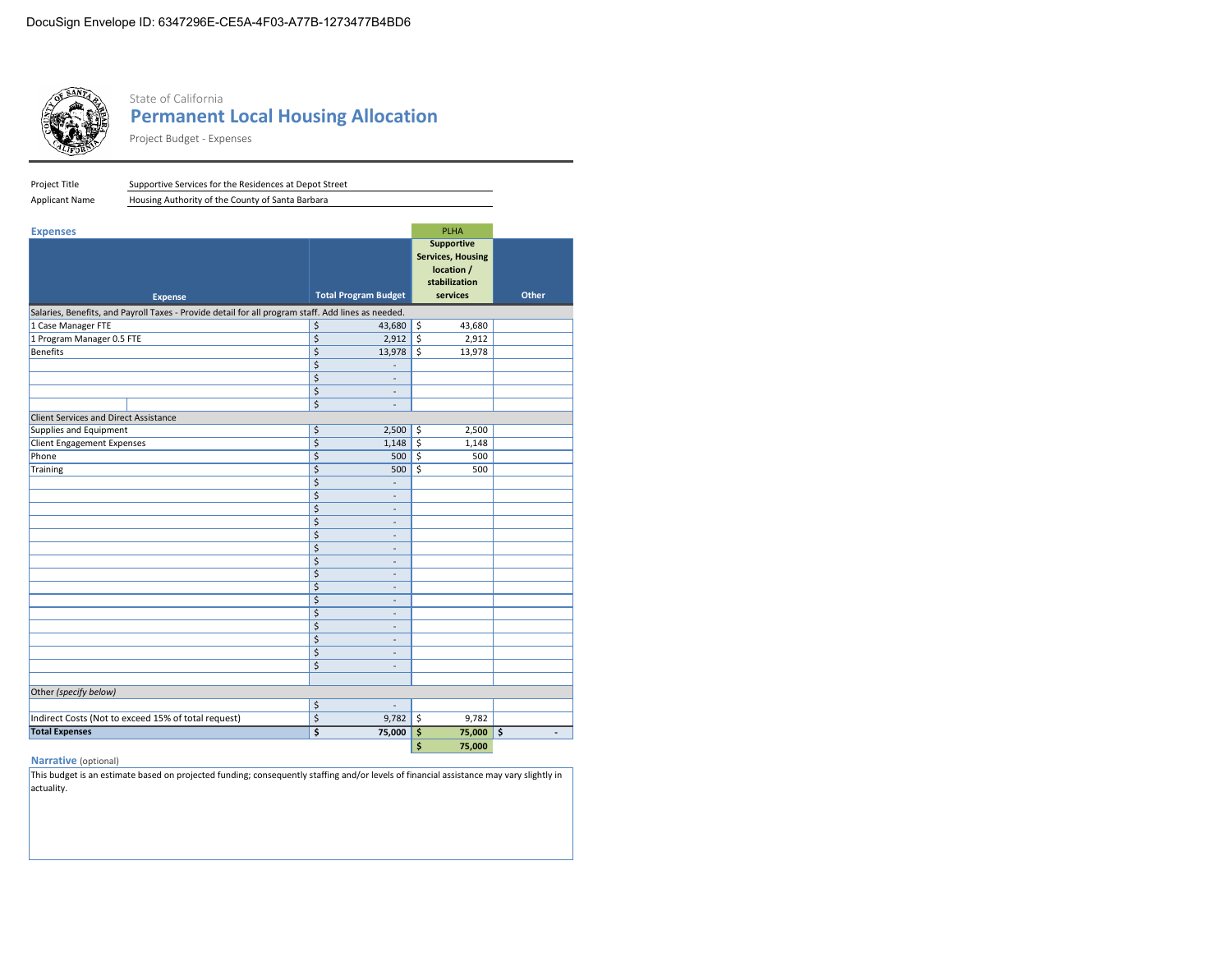#### **EXPENDITURE SUMMARY AND PAYMENT REQUEST (ESPR)**

#### **State of CA Permanent Local Housing Allocation**

County of Santa Barbara Community Services Department

|                        |                                                                     |          |                                 | .                      |  |
|------------------------|---------------------------------------------------------------------|----------|---------------------------------|------------------------|--|
| <b>Agency Name:</b>    | Housing Authority of the County of Santa Barbara                    |          | <b>DUNS#:</b>                   | <b>Date Submitted:</b> |  |
| <b>Project Name:</b>   | Provision of Supportive Services for the Residences at Depot Street |          |                                 | <b>Report Period:</b>  |  |
| <b>Address:</b>        | 815 West Ocean Avenue, Lompoc, CA 93436                             |          |                                 |                        |  |
| <b>Contact Person:</b> | <b>Bob Havlicek</b>                                                 | Title:   | <b>Executive Director</b>       |                        |  |
| <b>Email Address:</b>  | bobhavlicek@HASBARCO.ORG                                            | Phone #: | 805-736-3423 x4012              |                        |  |
|                        | Submit completed ESPR and required documentation to:                |          |                                 |                        |  |
| <b>Staff Person:</b>   | Lucille Boss                                                        | Title:   | Housing Program Specialist, Sr. |                        |  |
| <b>Email Address:</b>  | lboss@countyofsb.org                                                | Phone #: | 805-568-3533                    | PO/Contract #:         |  |
|                        |                                                                     |          |                                 | <b>HCD Project #:</b>  |  |

#### **Grant Budget and Expenditures**

|                    |                                         |                                              |               | <b>Previous</b>  | Requested |                       |
|--------------------|-----------------------------------------|----------------------------------------------|---------------|------------------|-----------|-----------------------|
| <b>Activity ID</b> | <b>Program Component</b>                | Activity                                     | <b>Budget</b> | <b>Drawdowns</b> | Drawdown  | New Available Balance |
|                    | <b>Supportive Services</b>              | Salaries, Benefits, and Payroll Taxes        | 60,570.00     |                  |           | 60,570.00             |
|                    | Housing location/stabilization services | <b>Client Services and Direct Assistance</b> | 4,648.00      |                  |           | 4,648.00              |
|                    | Indirect                                | <b>Indirect Costs</b>                        | 9,782.00      |                  |           | 9,782.00              |
|                    |                                         |                                              |               |                  |           |                       |
|                    |                                         |                                              |               |                  |           |                       |
|                    |                                         |                                              |               |                  |           |                       |
|                    |                                         |                                              |               |                  |           |                       |
|                    |                                         | <b>TOTAL</b>                                 | 75,000.00     |                  |           | 75,000.00             |

Check this box if this is the final payment.  $\Box$ 

#### **Certification**

I certify to the best of my knowledge and belief that this report is true and complete and I have reviewed all supporting documentation. Disbursements have been made for the purpose and conditions of this grant and have not been paid by any other source.

#### **Manager / Fiscal Officer Administrator / Executive Director**

Name and the Second Control of the Second Title Control of the Name and the Name of the Title Control of the Title

**ESPR Request #:**

Signature and the Signature of the Signature of the Signature of the Signature of the Signature of the Signature Date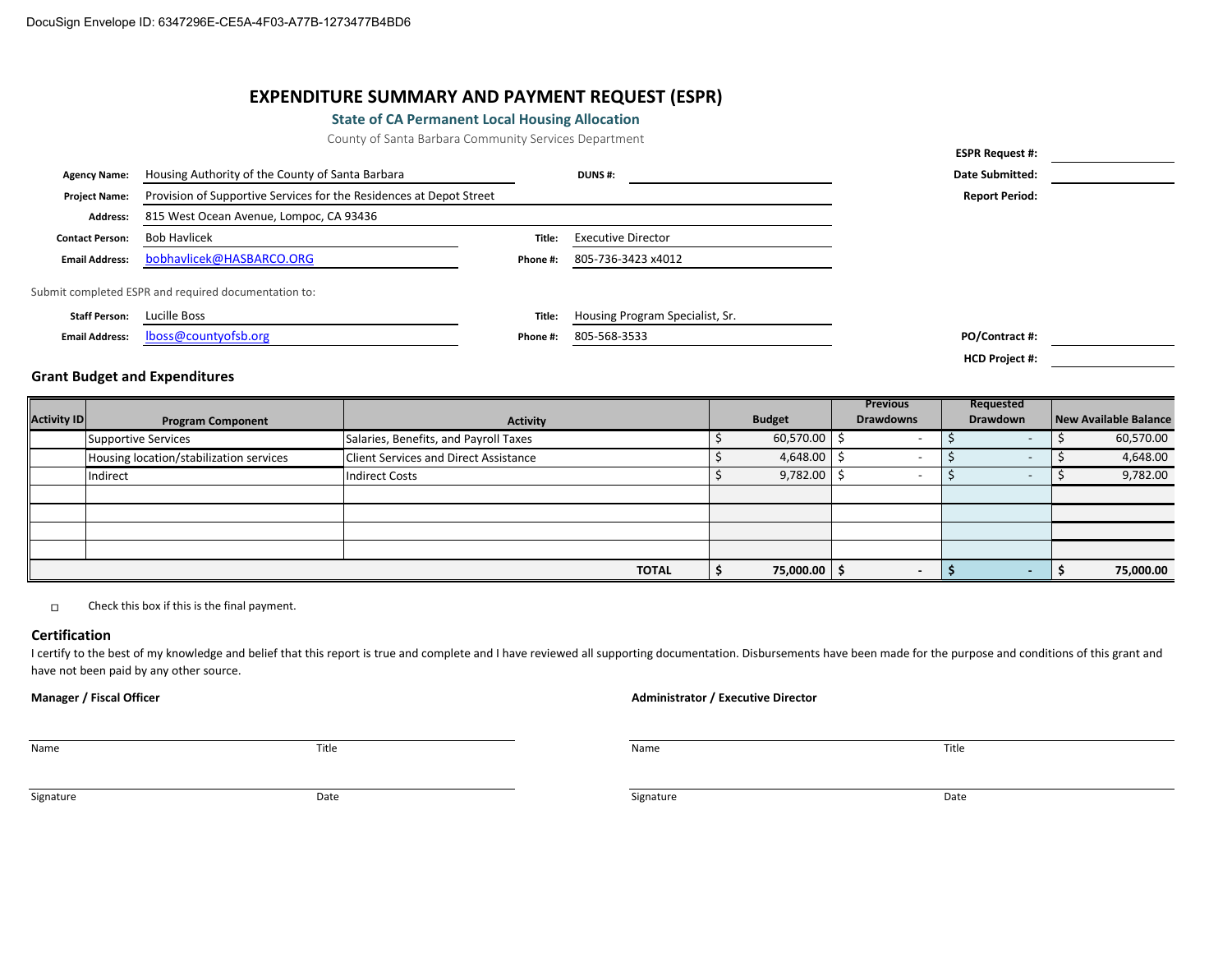**PLHA** Quarterly Status Report<br>
PLHA Permanent Local Housing Allocation

| Instructions: Submit this status report to Lucille Boss, Housing Program Specialist by email to Iboss@countyofsb.org. |  |  |
|-----------------------------------------------------------------------------------------------------------------------|--|--|

| <b>Quarter 1</b><br>7/1/2021-9/30/2021 | $\Box$ | Quarter 2<br>10/1/2021-12/31/2021                                                                          | $\Box$ | <b>Quarter 3</b><br>1/1/2022-3/31/2022                               |                     | <b>Quarter 4</b><br>4/1/2022-6/30-2022         |
|----------------------------------------|--------|------------------------------------------------------------------------------------------------------------|--------|----------------------------------------------------------------------|---------------------|------------------------------------------------|
| Agency<br><b>Project</b><br>Contract # |        | Housing Authority of the County of Santa Barbara<br>Supportive Services for the Residences at Depot Street |        | <b>Contact Person</b><br><b>Phone Number</b><br><b>Email Address</b> | <b>Bob Havlicek</b> | 805-736-3423 x4012<br>bobhavlicek@HASBARCO.ORG |

### 1. ESG CAPER and APR Subrecipient Report

Generate an Subrecipient Report from the Santa Barbara County Homeless Management Information System for the reporting period and attach a print-out to this report.

# 2. Accomplishments

#### **Goals**

|                                                                               | Goal | Quarter | Year-to-Date |
|-------------------------------------------------------------------------------|------|---------|--------------|
| Total unduplicated number of persons served                                   | 15   |         |              |
| Total unduplicated number of households served                                | 15   |         |              |
| % of participants who retain permanent housing remaining housed for 1<br>year | 85%  |         |              |

#### **Performance Measures**

|                                                                              |          | Quarter                   |                                      |                                      | Year-to-Date              |                                      |                                      |
|------------------------------------------------------------------------------|----------|---------------------------|--------------------------------------|--------------------------------------|---------------------------|--------------------------------------|--------------------------------------|
|                                                                              | Goal (%) | <b>Universe</b><br>$($ #) | #<br><b>Meeting</b><br><b>Target</b> | %<br><b>Meeting</b><br><b>Target</b> | <b>Universe</b><br>$($ #) | #<br><b>Meeting</b><br><b>Target</b> | %<br><b>Meeting</b><br><b>Target</b> |
| % of adult participants participating in regular<br>Case Management          | 87%      |                           |                                      |                                      |                           |                                      |                                      |
| % of adult participants enrolled in Education<br><b>Services</b>             | 62%      |                           |                                      |                                      |                           |                                      |                                      |
| % of adult participants receiving Employment<br>assistance and job training  | 62%      |                           |                                      |                                      |                           |                                      |                                      |
| % of adult participants engaged in Housing<br><b>Counseling Services</b>     | 87%      |                           |                                      |                                      |                           |                                      |                                      |
| % of adult participants engaged in Life Skills<br><b>Training</b>            | 70%      |                           |                                      |                                      |                           |                                      |                                      |
| % of adult participants participating in Mental<br><b>Health Services</b>    | 40%      |                           |                                      |                                      |                           |                                      |                                      |
| % of adult participants receiving Outpatient<br><b>Health Services</b>       | 60%      |                           |                                      |                                      |                           |                                      |                                      |
| % of adult participants receiving Substance Use<br><b>Treatment Services</b> | 33%      |                           |                                      |                                      |                           |                                      |                                      |
| % of adult participants accessing Transportation                             | 66%      |                           |                                      |                                      |                           |                                      |                                      |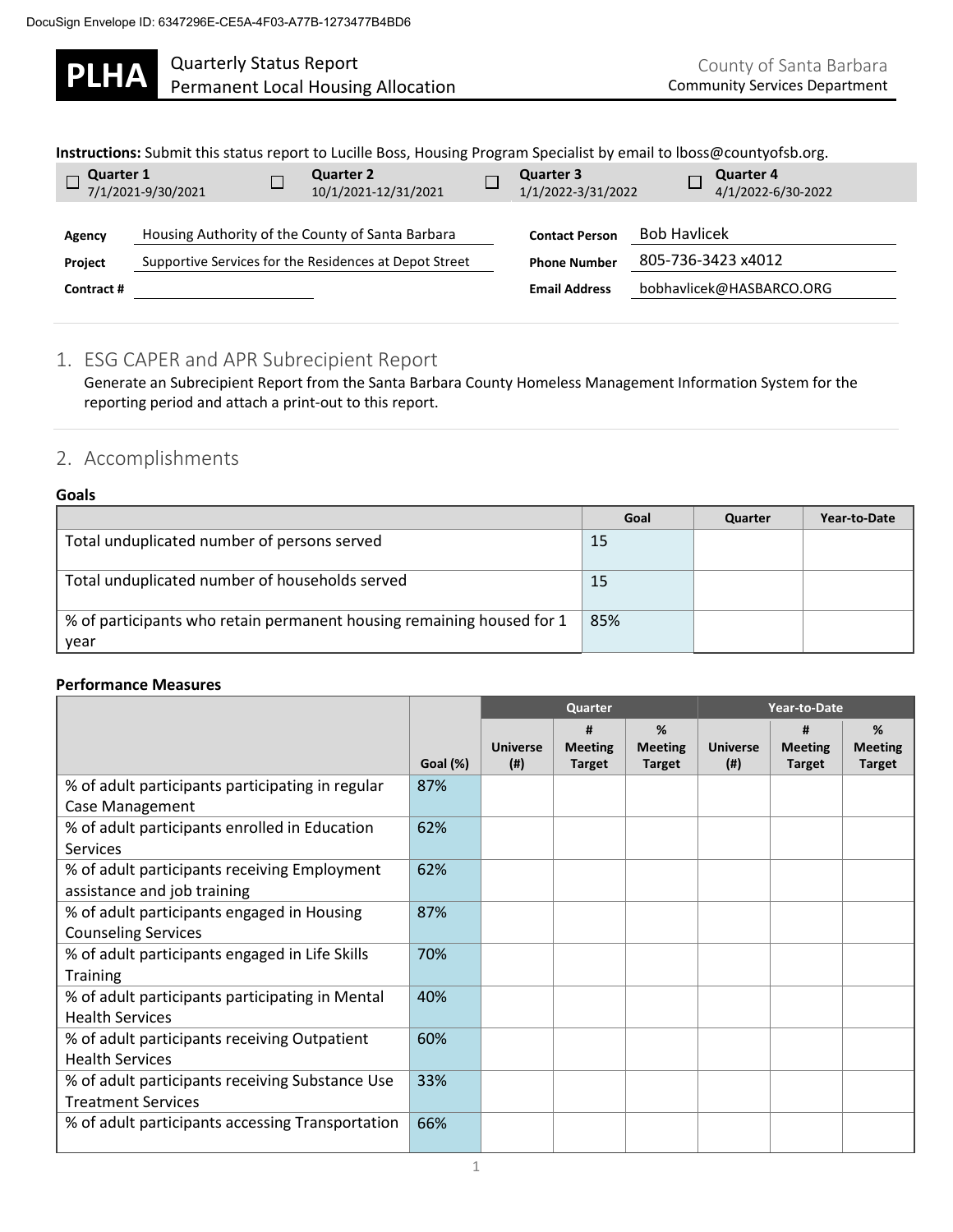

# **PLHA** Quarterly Status Report<br>
PLHA Permanent Local Housing Allocation

| % of adult participants engaged in Direct     | 80% |  |  |  |
|-----------------------------------------------|-----|--|--|--|
| <b>Provision of Services</b>                  |     |  |  |  |
| % of adult participants gaining or increasing | 47% |  |  |  |
| existing earned income at 1-year mark         |     |  |  |  |
| % of adult participants will obtain cash/non- | 33% |  |  |  |
| cash benefits at 1-year mark                  |     |  |  |  |

#### **Narrative**

Describe the project's progress in meeting the goals and performance measures as set forth in the Subrecipient Agreement. If the project is not performing as planned, provide an explanation.

# 3. Race & Ethnicity Data

|                                                         | Quarter | Program-to-Date |
|---------------------------------------------------------|---------|-----------------|
|                                                         | Total   | <b>Total</b>    |
| RACE                                                    |         |                 |
| White                                                   |         |                 |
| Black/African American                                  |         |                 |
| Asian                                                   |         |                 |
| American Indian/Alaskan Native                          |         |                 |
| Native Hawaiian/Other Pacific Islander                  |         |                 |
| American Indian/Alaskan Native & White                  |         |                 |
| Asian & White                                           |         |                 |
| Black/African American & White                          |         |                 |
| American Indian/Alaskan Native & Black/African American |         |                 |
| Other multi-racial                                      |         |                 |
| <b>Totals in RACE</b>                                   |         |                 |
| ETHNICITY <sup>1</sup>                                  |         |                 |
| Hispanic or Latino <sup>2</sup>                         |         |                 |
| Not Hispanic or Latino                                  |         |                 |
| <b>Totals in ETHNICITY</b>                              |         |                 |

## 4. Project Funding

Report funding received for the **project** during the quarter and year-to-date by source.

#### **HUD Funds**

 $1$  Totals in race and Ethnicity must be equal to each other. Please state a Race and Ethnicity for each client.

<sup>&</sup>lt;sup>2</sup> Subset of total per racial category. Hispanic or Latino refers to a person of Cuban, Mexican, Puerto Rican, South or Central American, or other Spanish culture or origin, regardless of race.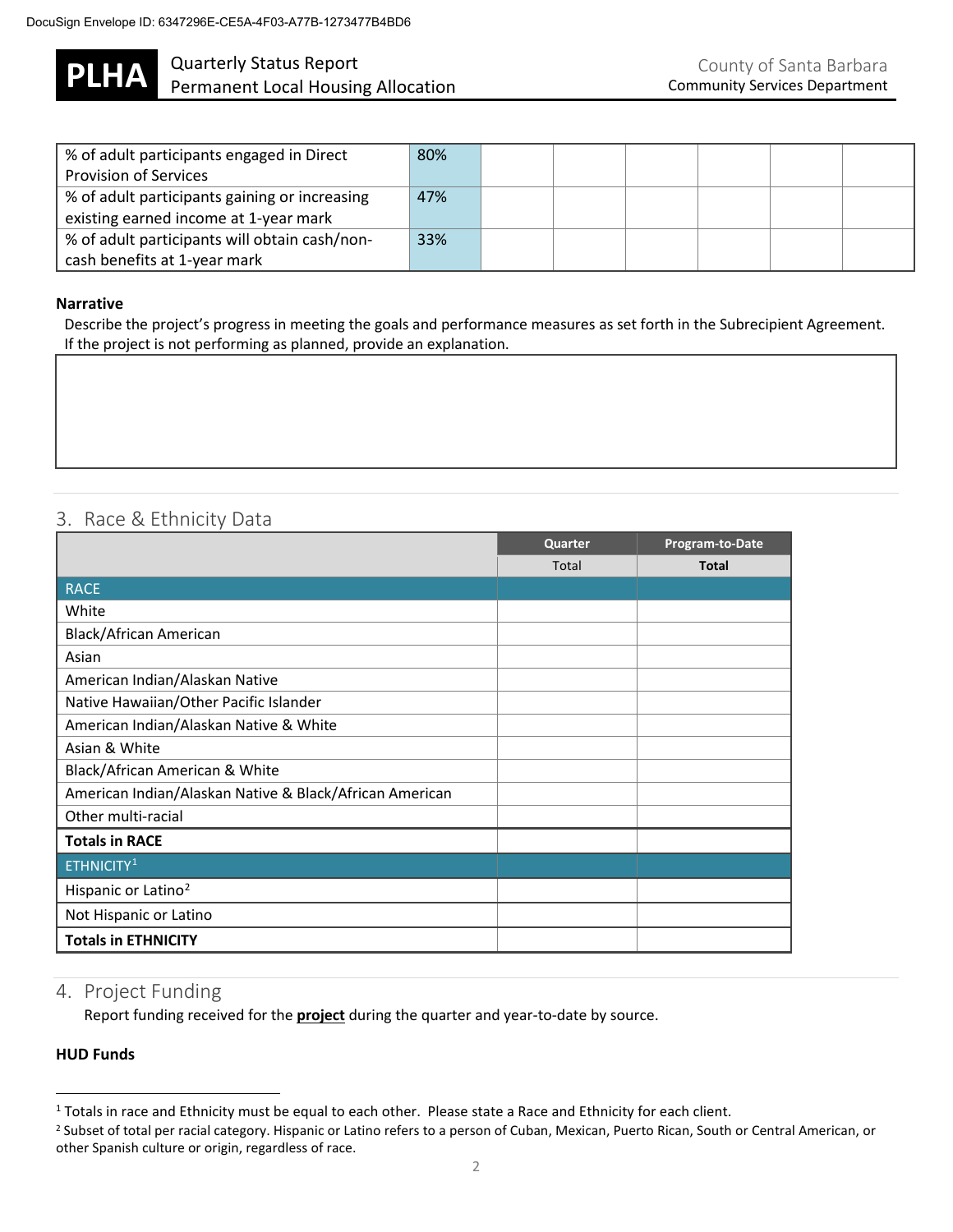

# **PLHA** Quarterly Status Report<br>
PLHA Permanent Local Housing Allocation

|                             | Amount |
|-----------------------------|--------|
| ESG                         |        |
| CDBG - County               | ۔      |
| CDBG-Other                  |        |
| <b>HOME</b>                 |        |
| <b>HOPWA</b>                |        |
| $\overline{\mathsf{Total}}$ |        |

#### **Other Funds**

|                                         | Amount |
|-----------------------------------------|--------|
| <b>Other Federal Funds</b>              | Ċ<br>7 |
| <b>State Funds</b>                      | ċ<br>ڔ |
| Local Funds                             | c<br>⊋ |
| Private Funds                           | c<br>پ |
| Other Funds (Specify fund source below) |        |
|                                         | ċ<br>پ |
|                                         | ċ      |
| <b>Total</b>                            | e      |

# 5. Additional Comments

Provide any additional comments on areas of this report that need explanation.

## 6. Submission Certification

I certify that all information stated in and attached to this report is true and accurate.

| Signature: |  |
|------------|--|
|------------|--|

Signature: Date: Date: Date: Date: Date: Date: Date: Date: Date: Date: Date: Date: Date: Date: Date: Date: Date: Date: Date: Date: Date: Date: Date: Date: Date: Date: Date: Date: Date: Date: Date: Date: Date: Date: Date: D

Name & Title: